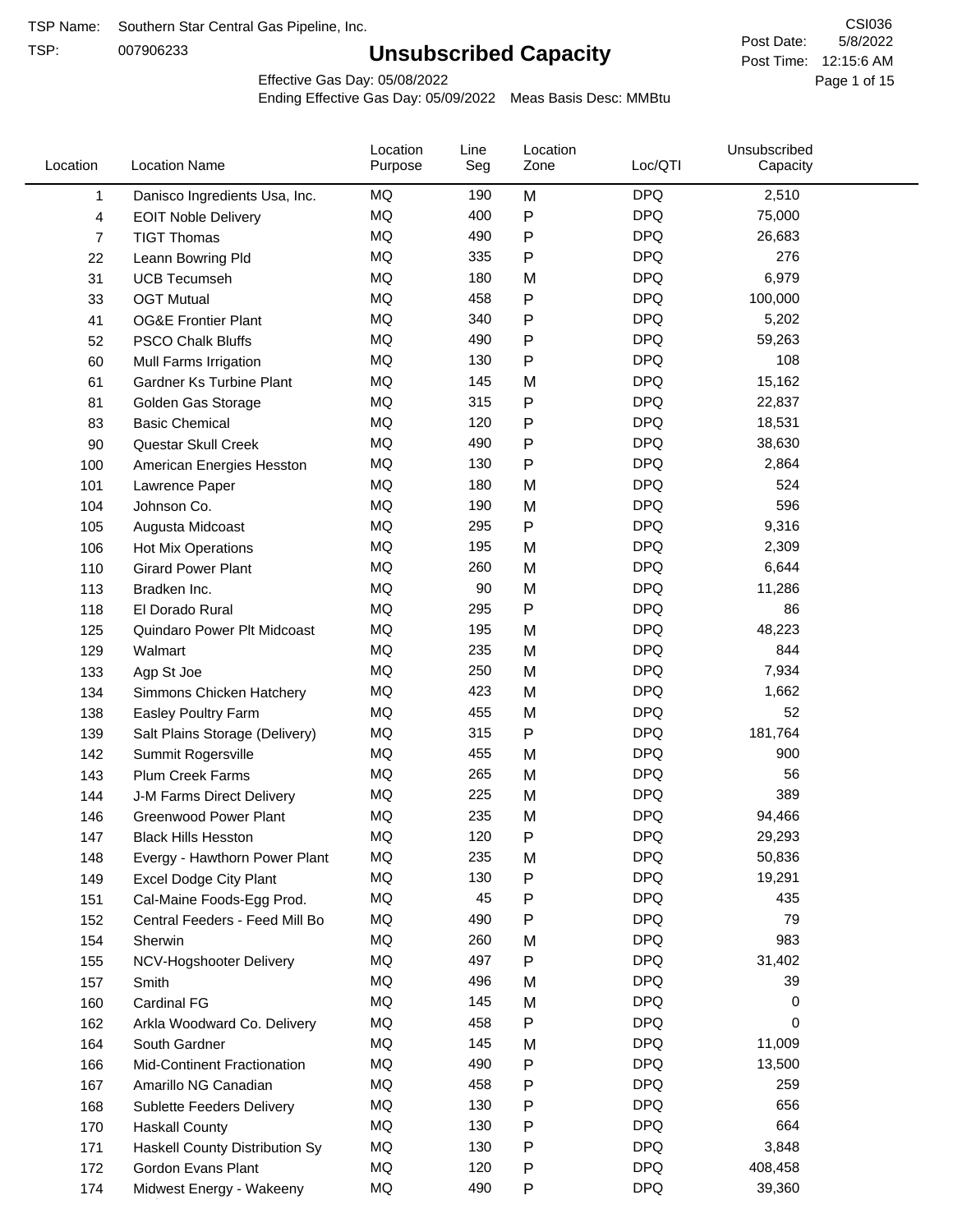TSP:

# **Unsubscribed Capacity**

5/8/2022 Page 2 of 15 Post Time: 12:15:6 AM CSI036 Post Date:

Effective Gas Day: 05/08/2022

| Location | <b>Location Name</b>                  | Location<br>Purpose | Line<br>Seg | Location<br>Zone | Loc/QTI    | Unsubscribed<br>Capacity |  |
|----------|---------------------------------------|---------------------|-------------|------------------|------------|--------------------------|--|
| 175      | <b>Industrial Park</b>                | <b>MQ</b>           | 455         | M                | <b>DPQ</b> | 18,613                   |  |
| 176      | Uc Flint Oaks Hunt Club               | MQ                  | 498         | M                | <b>DPQ</b> | 3                        |  |
| 178      | ONG-Enid                              | MQ                  | 405         | P                | <b>DPQ</b> | 6,050                    |  |
| 179      | <b>ONG-SW Oklahoma City</b>           | <b>MQ</b>           | 340         | P                | <b>DPQ</b> | 33,833                   |  |
| 180      | <b>Superior Carney</b>                | MQ                  | 390         | Ρ                | <b>DPQ</b> | 12,290                   |  |
| 181      | DCP NW Booster                        | <b>MQ</b>           | 390         | P                | <b>DPQ</b> | 3,761                    |  |
| 183      | <b>DCP West Edmond</b>                | <b>MQ</b>           | 400         | P                | <b>DPQ</b> | 2,865                    |  |
| 184      | <b>Constellation NewEnergy -</b>      | <b>MQ</b>           | 493         | M                | <b>DPQ</b> | 1,847                    |  |
| 185      | <b>Constellation NewEnergy -</b>      | MQ                  | 333         | P                | <b>DPQ</b> | 3,502                    |  |
| 186      | Dennis Langley                        | MQ                  | 190         | M                | <b>DPQ</b> | 239                      |  |
| 189      | Dogwood Energy Power Plant            | MQ                  | 235         | M                | <b>DPQ</b> | 118,246                  |  |
| 193      | <b>KGS Cessna Delivery</b>            | MQ                  | 120         | P                | <b>DPQ</b> | 5,410                    |  |
| 195      | <b>Black Hills Lyons</b>              | MQ                  | 45          | P                | <b>DPQ</b> | 4,300                    |  |
| 197      | High Plains Ranch, LLC                | <b>MQ</b>           | 130         | Ρ                | <b>DPQ</b> | 1,180                    |  |
| 198      | West Drumright                        | <b>MQ</b>           | 390         | P                | <b>DPQ</b> | 3,216                    |  |
| 202      | Evergy - West Gardner                 | <b>MQ</b>           | 145         | M                | <b>DPQ</b> | 96,401                   |  |
| 203      | <b>Black Hills- Southern Terminal</b> | MQ                  | 333         | P                | <b>DPQ</b> | 65                       |  |
| 204      | Welch                                 | MQ                  | 225         | M                | <b>DPQ</b> | 290                      |  |
| 206      | Arma-Girard-Pittsburg                 | MQ                  | 260         | M                | <b>DPQ</b> | 29,402                   |  |
| 207      | Cher-Scam-W. Min-Carona-              | MQ                  | 260         | M                | <b>DPQ</b> | 546                      |  |
| 208      | <b>KGST Alden Interconnect</b>        | MQ                  | 490         | P                | <b>DPQ</b> | 25,000                   |  |
| 501      | <b>Arkansas City</b>                  | MQ                  | 333         | M                | <b>DPQ</b> | 16,895                   |  |
| 510      | Clearwater                            | <b>MQ</b>           | 120         | P                | <b>DPQ</b> | 492                      |  |
| 512      | <b>Conway Springs</b>                 | MQ                  | 120         | P                | <b>DPQ</b> | 1,499                    |  |
| 525      | Harper                                | <b>MQ</b>           | 120         | Ρ                | <b>DPQ</b> | 7,336                    |  |
| 530      | Kiowa                                 | MQ                  | 315         | P                | <b>DPQ</b> | 1,217                    |  |
| 540      | Oxford                                | MQ                  | 333         | Ρ                | <b>DPQ</b> | 6,335                    |  |
| 590      | Wellington                            | <b>MQ</b>           | 333         | Ρ                | <b>DPQ</b> | 14,713                   |  |
| 610      | <b>Ks Prd Domestics</b>               | <b>MQ</b>           | 120         | P                | <b>DPQ</b> | 82                       |  |
| 620      | Ok Prd Domestics                      | MQ                  | 400         | P                | <b>DPQ</b> | 45                       |  |
| 710      | <b>Ks Mkt Domestics</b>               | <b>MQ</b>           | 90          | M                | <b>DPQ</b> | 961                      |  |
| 720      | Ok Mkt Domestics                      | MQ                  | 225         | M                | <b>DPQ</b> | 44                       |  |
| 730      | Mo Mkt Domestics                      | MQ                  | 455         | M                | <b>DPQ</b> | 8                        |  |
| 904      | Arnett                                | $\sf{MQ}$           | 458         | Ρ                | <b>DPQ</b> | 1,069                    |  |
| 912      | Capron                                | $\sf{MQ}$           | 315         | Ρ                | <b>DPQ</b> | 110                      |  |
| 1103     | Olathe, KS                            | $\sf{MQ}$           | 190         | M                | <b>DPQ</b> | 92                       |  |
| 2008     | Barnsdall                             | MQ                  | 357         | P                | <b>DPQ</b> | 839                      |  |
| 2009     | Bartlesville & Dewey                  | MQ                  | 357         | P                | <b>DPQ</b> | 47,112                   |  |
| 2016     | Delaware                              | MQ                  | 497         | Ρ                | <b>DPQ</b> | 224                      |  |
| 2056     | Nowata                                | $\sf{MQ}$           | 497         | Ρ                | <b>DPQ</b> | 7,113                    |  |
| 2064     | Pawhuska                              | MQ                  | 334         | Ρ                | <b>DPQ</b> | 7,755                    |  |
| 2101     | Vinita                                | MQ                  | 225         | M                | <b>DPQ</b> | 7,655                    |  |
| 3504     | Alden                                 | MQ                  | 490         | Ρ                | <b>DPQ</b> | 185                      |  |
| 3508     | Barnard                               | $\sf{MQ}$           | 265         | M                | <b>DPQ</b> | 157                      |  |
| 3512     | Chase                                 | MQ                  | 45          | Ρ                | <b>DPQ</b> | 340                      |  |
| 3520     | Ellsworth                             | MQ                  | 265         | M                | <b>DPQ</b> | 1,692                    |  |
| 3524     | Frederick                             | MQ                  | 265         | M                | <b>DPQ</b> | 60                       |  |
| 3528     | Geneseo                               | $\sf{MQ}$           | 265         | M                | <b>DPQ</b> | 712                      |  |
| 3544     | Kanopolis                             | $\sf{MQ}$           | 265         | M                | <b>DPQ</b> | 457                      |  |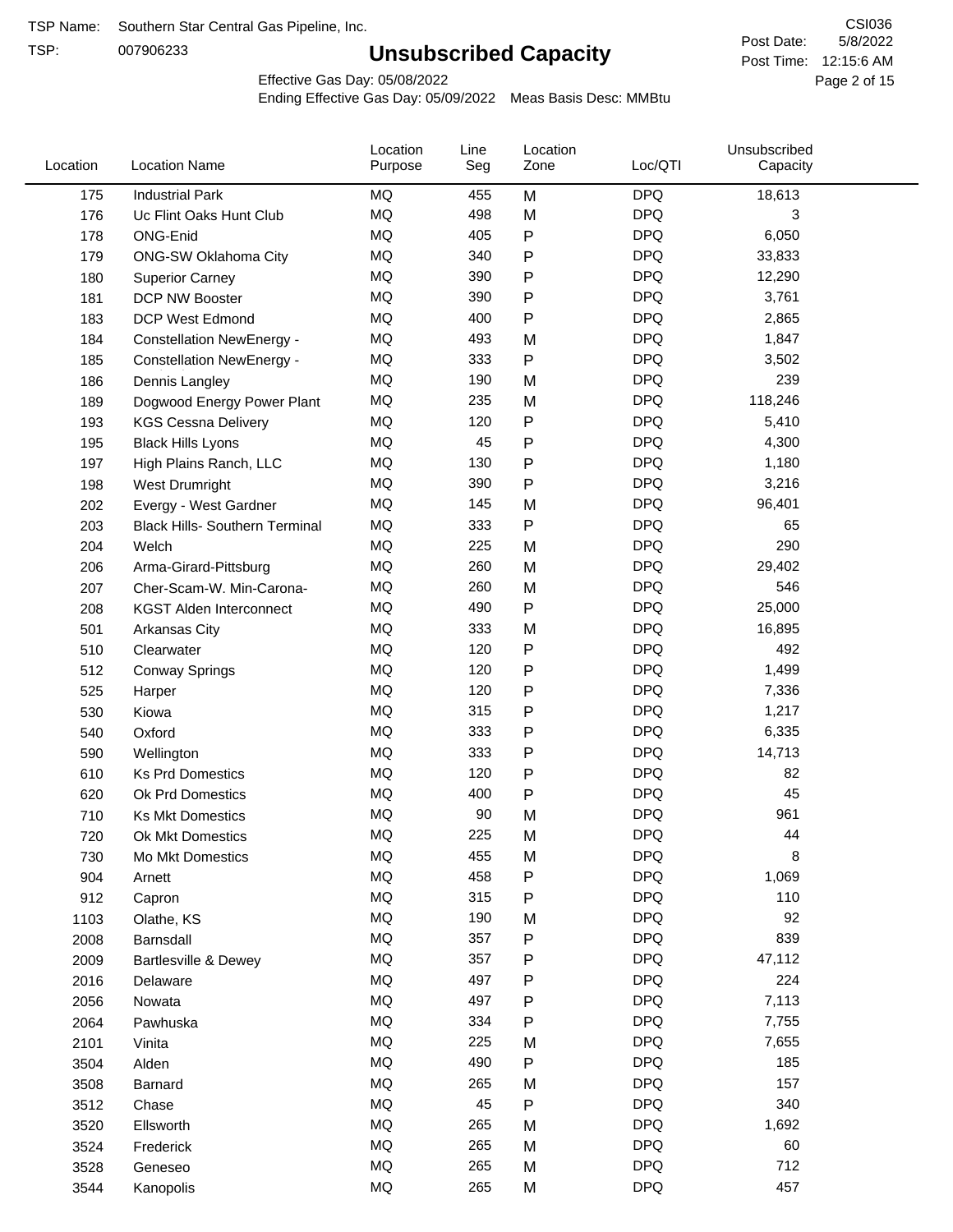TSP: 

# **Unsubscribed Capacity**

5/8/2022 Page 3 of 15 Post Time: 12:15:6 AM CSI036 Post Date:

Unsubscribed

Effective Gas Day: 05/08/2022

Location

Ending Effective Gas Day: 05/09/2022 Meas Basis Desc: MMBtu

Line

Location

| Location | <b>Location Name</b>      | Purpose   | Seg | Zone | Loc/QTI    | Capacity |  |
|----------|---------------------------|-----------|-----|------|------------|----------|--|
| 3548     | Lincoln                   | MQ        | 265 | M    | <b>DPQ</b> | 4,528    |  |
| 3551     | Lucas                     | <b>MQ</b> | 265 | M    | <b>DPQ</b> | 711      |  |
| 3553     | Luray                     | <b>MQ</b> | 265 | M    | <b>DPQ</b> | 77       |  |
| 3555     | Minneapolis               | MQ        | 265 | M    | <b>DPQ</b> | 1,424    |  |
| 3572     | Raymond                   | MQ        | 490 | P    | <b>DPQ</b> | 75       |  |
| 3576     | Sylvan Grove              | MQ        | 265 | M    | <b>DPQ</b> | 134      |  |
| 3588     | Vesper                    | MQ        | 265 | M    | <b>DPQ</b> | 42       |  |
| 3608     | <b>Beloit</b>             | MQ        | 265 | M    | <b>DPQ</b> | 12,605   |  |
| 3610     | <b>Burr Oak</b>           | <b>MQ</b> | 265 | M    | <b>DPQ</b> | 168      |  |
| 3612     | <b>Cawker City</b>        | MQ        | 265 | M    | <b>DPQ</b> | 625      |  |
| 3616     | Downs                     | MQ        | 265 | M    | <b>DPQ</b> | 382      |  |
| 3620     | Esbon                     | <b>MQ</b> | 265 | M    | <b>DPQ</b> | 63       |  |
| 3624     | Formosa                   | MQ        | 265 | M    | <b>DPQ</b> | 120      |  |
| 3628     | Glen Elder                | MQ        | 265 | M    | <b>DPQ</b> | 125      |  |
| 3640     | Jewell                    | MQ        | 265 | M    | <b>DPQ</b> | 66       |  |
| 3648     | Lebanon                   | MQ        | 265 | M    | <b>DPQ</b> | 178      |  |
| 3652     | Mankato                   | MQ        | 265 | M    | <b>DPQ</b> | 1,807    |  |
| 3654     | Montrose                  | MQ        | 265 | M    | <b>DPQ</b> | 192      |  |
| 3660     | Osborne                   | MQ        | 265 | M    | <b>DPQ</b> | 4,776    |  |
| 3676     | Smith Center              | MQ        | 265 | M    | <b>DPQ</b> | 1,401    |  |
| 4812     | Carthage, Jasper, & Lamar | MQ        | 450 | M    | <b>DPQ</b> | 5,570    |  |
| 5002     | East Liberty Receipt      | M2        | 260 | M    | <b>RPQ</b> | 42,602   |  |
| 6565     | Murray Gil Plant          | MQ        | 120 | P    | <b>DPQ</b> | 166,038  |  |
| 6704     | Atlanta                   | MQ        | 333 | M    | <b>DPQ</b> | 107      |  |
| 6706     | Augusta & Leon            | MQ        | 295 | P    | <b>DPQ</b> | 46,347   |  |
| 6712     | Benton                    | MQ        | 300 | M    | <b>DPQ</b> | 22       |  |
| 6714     | <b>Burden</b>             | MQ        | 333 | M    | <b>DPQ</b> | 137      |  |
| 6716     | Cambridge                 | MQ        | 333 | M    | <b>DPQ</b> | 83       |  |
| 6720     | Dexter                    | MQ        | 333 | M    | <b>DPQ</b> | 128      |  |
| 6722     | Douglas                   | MQ        | 295 | P    | <b>DPQ</b> | 4,069    |  |
| 6724     | El Dorado                 | <b>MQ</b> | 300 | M    | <b>DPQ</b> | 14,336   |  |
| 6764     | Potwin                    | <b>MQ</b> | 300 | M    | <b>DPQ</b> | 125      |  |
| 6780     | Towanda                   | MQ        | 300 | M    | <b>DPQ</b> | 6        |  |
| 6828     | Grenola                   | MQ        | 333 | M    | <b>DPQ</b> | 127      |  |
| 6852     | Madison                   | MQ        | 140 | M    | <b>DPQ</b> | 379      |  |
| 6860     | Olpe                      | MQ        | 140 | M    | <b>DPQ</b> | 129      |  |
| 7158     | <b>OFS Maysville</b>      | M2        | 385 | P    | <b>RPQ</b> | 2,486    |  |
| 9012     | Circleville               | MQ        | 90  | M    | <b>DPQ</b> | 133      |  |
| 9020     | Everest                   | MQ        | 90  | M    | <b>DPQ</b> | 167      |  |
| 9024     | Fairview                  | MQ        | 90  | M    | <b>DPQ</b> | 171      |  |
| 9026     | <b>Falls City</b>         | MQ        | 90  | M    | <b>DPQ</b> | 12,490   |  |
| 9032     | Hamlin                    | MQ        | 90  | M    | <b>DPQ</b> | 50       |  |
| 9034     | Hiawatha                  | MQ        | 90  | M    | <b>DPQ</b> | 2,895    |  |
| 9036     | Holton                    | <b>MQ</b> | 90  | M    | <b>DPQ</b> | 4,675    |  |
| 9038     | Horton                    | MQ        | 90  | M    | <b>DPQ</b> | 1,821    |  |
| 9040     | Huron                     | MQ        | 90  | M    | <b>DPQ</b> | 30       |  |
| 9042     | Highland & Robinson       | $\sf{MQ}$ | 90  | M    | <b>DPQ</b> | 844      |  |
| 9052     | Morrill                   | $\sf{MQ}$ | 90  | M    | <b>DPQ</b> | 228      |  |
| 9054     | Muscotah                  | $\sf{MQ}$ | 90  | M    | <b>DPQ</b> | 612      |  |
|          |                           |           |     |      |            |          |  |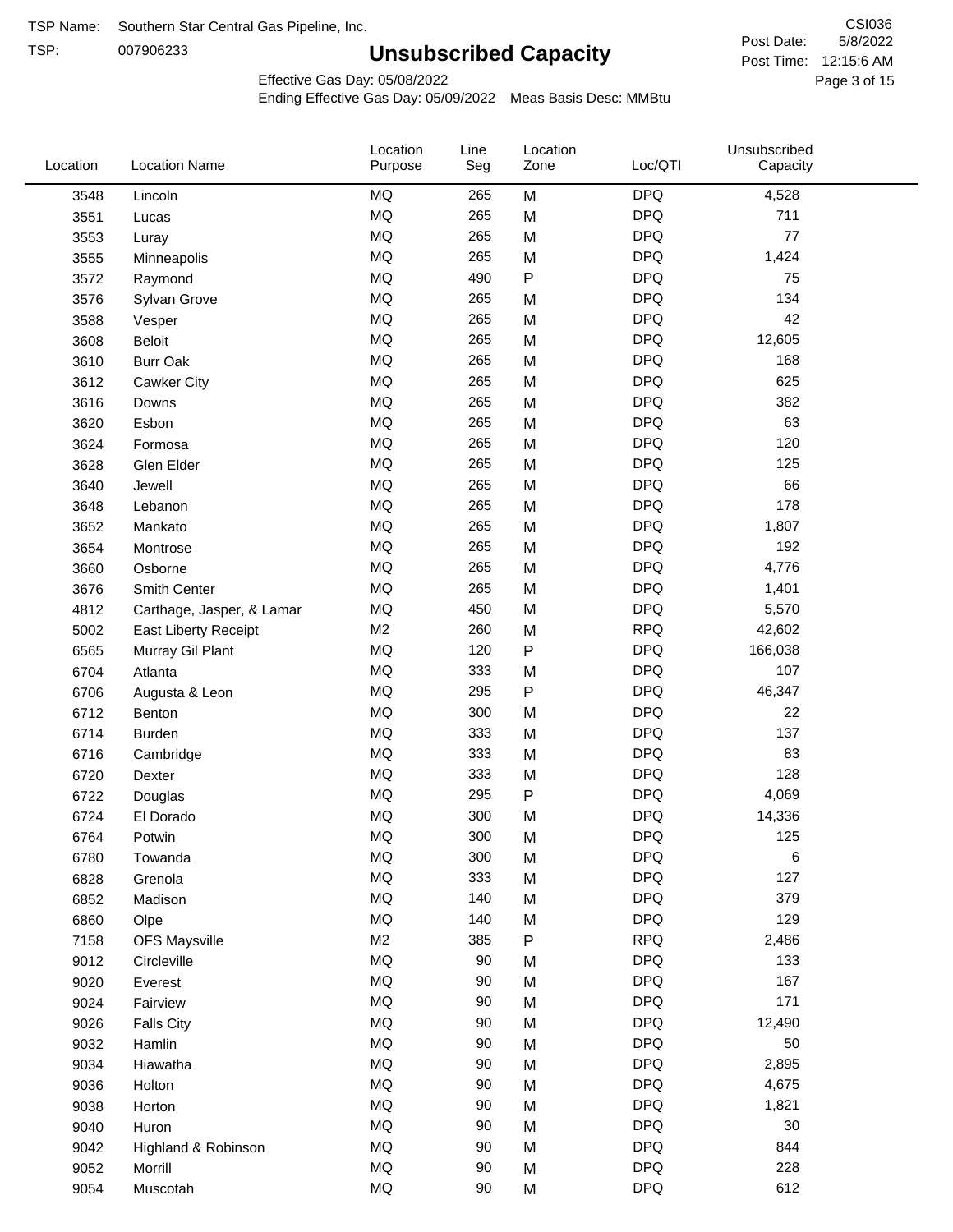TSP:

# **Unsubscribed Capacity**

5/8/2022 Page 4 of 15 Post Time: 12:15:6 AM CSI036 Post Date:

Effective Gas Day: 05/08/2022

| Location | <b>Location Name</b>            | Location<br>Purpose | Line<br>Seg | Location<br>Zone | Loc/QTI    | Unsubscribed<br>Capacity |  |
|----------|---------------------------------|---------------------|-------------|------------------|------------|--------------------------|--|
| 9057     | Netawaka                        | MQ                  | 90          | M                | <b>DPQ</b> | 48                       |  |
| 9059     | Nortonville & Winchester        | MQ                  | 180         | M                | <b>DPQ</b> | 12                       |  |
| 9064     | Oskaloosa                       | MQ                  | 180         | M                | <b>DPQ</b> | 177                      |  |
| 9066     | Ozawkie                         | MQ                  | 180         | M                | <b>DPQ</b> | 231                      |  |
| 9075     | Reserve                         | <b>MQ</b>           | 90          | M                | <b>DPQ</b> | 72                       |  |
| 9079     | Sabetha                         | <b>MQ</b>           | 90          | M                | <b>DPQ</b> | 11,276                   |  |
| 9091     | <b>Valley Falls</b>             | <b>MQ</b>           | 180         | M                | <b>DPQ</b> | 1,271                    |  |
| 9093     | Wathena, Elwood & Troy          | MQ                  | 250         | M                | <b>DPQ</b> | 6,996                    |  |
| 9095     | Whiting                         | MQ                  | 90          | M                | <b>DPQ</b> | 40                       |  |
| 9097     | Willis                          | <b>MQ</b>           | 90          | M                | <b>DPQ</b> | 208                      |  |
| 9657     | South Glavin, KS TB             | MQ                  | 145         | M                | <b>DPQ</b> | 36,000                   |  |
| 9835     | Hutchinson                      | MQ                  | 490         | ${\sf P}$        | <b>DPQ</b> | 279                      |  |
| 10731    | Chelin Pld                      | M <sub>2</sub>      | 315         | P                | <b>RPQ</b> | 12,086                   |  |
| 10847    | Olathe, KS East TB              | <b>MQ</b>           | 145         | M                | <b>DPQ</b> | 1,000                    |  |
| 10997    | EGT Jane - Receipt              | M2                  | 423         | M                | <b>RPQ</b> | 146,982                  |  |
| 11138    | Anr Brown Emergency             | M <sub>2</sub>      | 90          | M                | <b>RPQ</b> | 23,860                   |  |
| 11377    | Transwestern Canadian - Rec.    | M <sub>2</sub>      | 458         | P                | <b>RPQ</b> | 56,705                   |  |
| 11435    | <b>OkTex Marsh Interconnect</b> | M2                  | 458         | $\mathsf{P}$     | <b>RPQ</b> | 47,447                   |  |
| 11704    | Alba-Purcell-Neck City          | MQ                  | 450         | M                | <b>DPQ</b> | 77                       |  |
| 11709    | Carl Junction                   | MQ                  | 260         | M                | <b>DPQ</b> | 3,766                    |  |
| 11712    | Carterville                     | <b>MQ</b>           | 450         | M                | <b>DPQ</b> | 6,134                    |  |
| 11716    | Duenweg                         | <b>MQ</b>           | 450         | M                | <b>DPQ</b> | 1,984                    |  |
| 11740    | Joplin-Galloway                 | <b>MQ</b>           | 450         | M                | <b>DPQ</b> | 44,900                   |  |
| 11772    | <b>Reddings Mill</b>            | <b>MQ</b>           | 225         | M                | <b>DPQ</b> | 370                      |  |
| 11776    | Saginaw                         | <b>MQ</b>           | 450         | M                | <b>DPQ</b> | 82                       |  |
| 11778    | Smithfield                      | MQ                  | 260         | M                | <b>DPQ</b> | 50                       |  |
| 11779    | <b>Stones Corner</b>            | MQ                  | 450         | M                | <b>DPQ</b> | 67                       |  |
| 11792    | Webb City                       | <b>MQ</b>           | 450         | M                | <b>DPQ</b> | 3,052                    |  |
| 12723    | DCP - Kingfisher                | M <sub>2</sub>      | 400         | ${\sf P}$        | <b>RPQ</b> | 12,876                   |  |
| 12782    | Herndon Pld                     | M <sub>2</sub>      | 333         | M                | <b>RPQ</b> | 2,822                    |  |
| 13011    | <b>OGT Mutual</b>               | M <sub>2</sub>      | 458         | P                | <b>RPQ</b> | 102,797                  |  |
| 13144    | Own Resources - Waverly         | M <sub>2</sub>      | 490         | P                | <b>RPQ</b> | 29,475                   |  |
| 13194    | <b>Superior Carney Plant</b>    | M <sub>2</sub>      | 390         | P                | <b>RPQ</b> | 36,616                   |  |
| 13565    | St. Francis                     | M2                  | 490         | P                | <b>RPQ</b> | 17,798                   |  |
| 13604    | Olathe, KS Naval Base TB        | MQ                  | 190         | M                | <b>DPQ</b> | 4,000                    |  |
| 13644    | Kansas City, Kansas             | MQ                  | 115         | M                | <b>DPQ</b> | 170,108                  |  |
| 13735    | State Line Pld                  | M <sub>2</sub>      | 490         | P                | <b>RPQ</b> | 15,750                   |  |
| 13745    | Kansas City, MO                 | MQ                  | 195         | M                | <b>DPQ</b> | 165,756                  |  |
| 13746    | Grain Valley & Lake Lotawana    | MQ                  | 235         | M                | <b>DPQ</b> | 223,050                  |  |
| 13747    | Kentucky Avenue                 | MQ                  | 235         | M                | <b>DPQ</b> | 60,000                   |  |
| 13748    | 47th & 71st & Stateline         | MQ                  | 115         | M                | <b>DPQ</b> | 267,453                  |  |
| 13906    | Bonny Reservoir Pld             | M <sub>2</sub>      | 490         | P                | <b>RPQ</b> | 44,606                   |  |
| 14027    | Mullendore Pld                  | M <sub>2</sub>      | 335         | P                | <b>RPQ</b> | 6,646                    |  |
| 14155    | Chase County Pld                | M <sub>2</sub>      | 140         | M                | <b>RPQ</b> | 3,841                    |  |
| 14377    | DCP Mustang Plt                 | M <sub>2</sub>      | 340         | P                | <b>RPQ</b> | 11,744                   |  |
| 14391    | <b>REP - North Williams</b>     | M <sub>2</sub>      | 495         | M                | <b>RPQ</b> | 32,434                   |  |
| 14513    | Cimarron Pipeline               | M <sub>2</sub>      | 315         | P                | <b>RPQ</b> | 9,761                    |  |
| 14872    | Own Resources - Wray            | M <sub>2</sub>      | 490         | P                | <b>RPQ</b> | 16,513                   |  |
| 14965    | CIG Riner                       | M <sub>2</sub>      | 490         | P                | <b>RPQ</b> | 51,538                   |  |
|          |                                 |                     |             |                  |            |                          |  |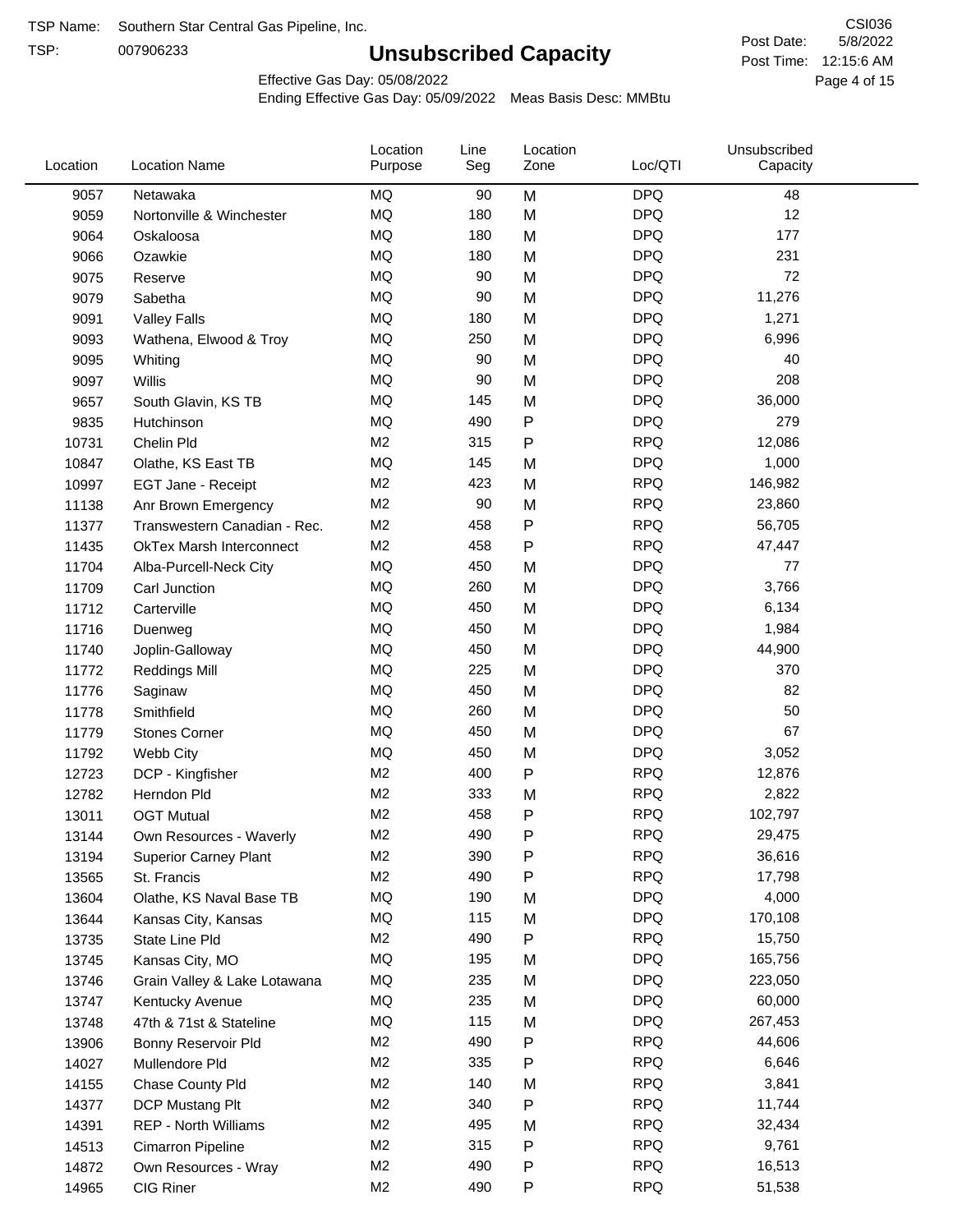TSP:

# **Unsubscribed Capacity**

5/8/2022 Page 5 of 15 Post Time: 12:15:6 AM CSI036 Post Date:

Effective Gas Day: 05/08/2022

| $\sf P$<br><b>RPQ</b><br>M <sub>2</sub><br>56,934<br>130<br>14971<br><b>KGST Ark River</b><br>M <sub>2</sub><br>400<br>${\sf P}$<br><b>RPQ</b><br>46,050<br>15011<br><b>EOIT Noble</b><br><b>MQ</b><br><b>DPQ</b><br>235<br>M<br>26<br>15012<br>Cleveland Mo<br><b>MQ</b><br><b>DPQ</b><br>235<br>830<br>M<br>15020<br>East Lynne & Garden City<br><b>MQ</b><br><b>DPQ</b><br>235<br>M<br>76<br>15024<br>Freeman<br><b>MQ</b><br><b>DPQ</b><br>235<br>M<br>4,017<br>15032<br>Holden<br>MQ<br>235<br><b>DPQ</b><br>41<br>15044<br>M<br>Kingsville<br><b>MQ</b><br><b>DPQ</b><br>288<br>235<br>15050<br>Lone Jack<br>M<br><b>MQ</b><br><b>DPQ</b><br>235<br>2,265<br>15064<br>Peculiar<br>M<br><b>MQ</b><br><b>DPQ</b><br>235<br>M<br>4,776<br>15066<br>Pleasant Hill<br>M <sub>2</sub><br>335<br>${\sf P}$<br><b>RPQ</b><br>2,730<br>15117<br>Hulah<br>M <sub>2</sub><br>${\sf P}$<br><b>RPQ</b><br>385<br><b>EOIT McClain</b><br>91,338<br>15142<br>MQ<br>250<br><b>DPQ</b><br>1,372<br>15216<br>Dearborn MO<br>M<br>M <sub>2</sub><br>${\sf P}$<br><b>RPQ</b><br>340<br>23,446<br>15223<br>Nimrod<br>M <sub>2</sub><br><b>RPQ</b><br>${\sf P}$<br>49,874<br>490<br>15236<br>Questar Skull Creek<br>M <sub>2</sub><br>458<br>P<br><b>RPQ</b><br>DCP - Cimarron Plant<br>117,425<br>15253<br><b>MQ</b><br><b>DPQ</b><br>250<br>92<br>15256<br>New Market & Trimble<br>M<br>M <sub>2</sub><br><b>RPQ</b><br>315<br>P<br>81,012<br><b>CIG Floris</b><br>15266<br>M <sub>2</sub><br><b>RPQ</b><br>458<br>${\sf P}$<br>48,284<br>15300<br><b>OFS Stateline</b><br>M <sub>2</sub><br>490<br>P<br><b>RPQ</b><br>13,960<br>15343<br>St. Francis Pld<br>M <sub>2</sub><br>315<br>$\mathsf{P}$<br><b>RPQ</b><br>25,274<br>Golden Gas Pld<br>15405<br>$\mathsf{P}$<br>M <sub>2</sub><br>385<br><b>RPQ</b><br>53,846<br>15430<br>Velma Gas Plant<br><b>RPQ</b><br>M <sub>2</sub><br>130<br>${\sf P}$<br>Scout - Satanta<br>185,442<br>15433<br>M <sub>2</sub><br>${\sf P}$<br><b>RPQ</b><br>385<br>2,182<br>15857<br>DCP - Sholem<br><b>RPQ</b><br>M <sub>2</sub><br>333<br>3,084<br>M<br>15907<br>Cowley Gas Systems, LLC<br><b>DPQ</b><br>MQ<br>145<br>24,000<br>M<br>16013<br>South Olathe TB<br><b>RPQ</b><br>M <sub>2</sub><br>130<br>P<br>125,886<br>16289<br>Scout - Jayhawk<br>M <sub>2</sub><br>490<br>${\sf P}$<br><b>RPQ</b><br>16294<br>223,278<br>Wamsutter - Echo Springs<br>${\sf P}$<br>M <sub>2</sub><br>315<br><b>RPQ</b><br>225,257<br>16376<br>Salt Plains Storage<br>M <sub>2</sub><br>${\sf P}$<br><b>RPQ</b><br>86,510<br>315<br>16453<br><b>ETC Texas Pipeline Beaver</b><br>M <sub>2</sub><br><b>RPQ</b><br>497<br>P<br>16478<br>4,818<br>Envirotek Fuel Systems Inc<br>MQ<br>225<br><b>DPQ</b><br>81<br>16508<br>M<br>Blue Jacket<br>MQ<br>225<br><b>DPQ</b><br>6,869<br>M<br>16516<br>Commerce<br>MQ<br><b>DPQ</b><br>219<br>225<br>M<br>16532<br>Hockerville<br>M <sub>2</sub><br>225<br>M<br><b>RPQ</b><br>29,362<br>16534<br>Quapaw<br>MQ<br><b>DPQ</b><br>28,664<br>225<br>16552<br>M<br>Miami<br>M <sub>2</sub><br>${\sf P}$<br><b>RPQ</b><br>490<br>108,219<br>16562<br>Republican<br>MQ<br><b>DPQ</b><br>225<br>342<br>16568<br>M<br>Quapaw<br>M <sub>2</sub><br>225<br><b>RPQ</b><br>17,625<br>M<br>16582<br>EnergyVest - W Lenapah<br><b>RPQ</b><br>M <sub>2</sub><br>497<br>P<br>6,060<br>16583<br>Cranor Tap<br>M <sub>2</sub><br>458<br><b>RPQ</b><br>39,428<br>16584<br>Oneok Westex Hemphill<br>P<br><b>RPQ</b><br>M <sub>2</sub><br>235<br>15,186<br>16592<br>M<br><b>TIGT Sugar Creek</b><br>M <sub>2</sub><br>190<br><b>RPQ</b><br>113,678<br><b>TIGT Glavin</b><br>16593<br>M<br>${\sf P}$<br>M <sub>2</sub><br>357<br><b>RPQ</b><br>10,303<br>16604<br>Osage Hills<br>M <sub>2</sub><br>458<br><b>RPQ</b><br>39,194<br>P<br>16620<br>ETC Texas Pipeline Canadian<br><b>RPQ</b><br>M <sub>2</sub><br>458<br>P<br>61,340<br>16621<br><b>ETC Texas Pipeline Hemphill</b><br>M <sub>2</sub><br><b>RPQ</b><br>117<br>13,610<br>16667<br>ECQ Pipeline - Powell<br>M<br>M <sub>2</sub><br>385<br><b>RPQ</b><br>P<br>5,174<br>16679<br>Fox Plant<br>M <sub>2</sub><br><b>RPQ</b><br>495<br>M<br>4,505<br>16746<br>Roxanna | Location | <b>Location Name</b> | Location<br>Purpose | Line<br>Seg | Location<br>Zone | Loc/QTI | Unsubscribed<br>Capacity |  |
|-----------------------------------------------------------------------------------------------------------------------------------------------------------------------------------------------------------------------------------------------------------------------------------------------------------------------------------------------------------------------------------------------------------------------------------------------------------------------------------------------------------------------------------------------------------------------------------------------------------------------------------------------------------------------------------------------------------------------------------------------------------------------------------------------------------------------------------------------------------------------------------------------------------------------------------------------------------------------------------------------------------------------------------------------------------------------------------------------------------------------------------------------------------------------------------------------------------------------------------------------------------------------------------------------------------------------------------------------------------------------------------------------------------------------------------------------------------------------------------------------------------------------------------------------------------------------------------------------------------------------------------------------------------------------------------------------------------------------------------------------------------------------------------------------------------------------------------------------------------------------------------------------------------------------------------------------------------------------------------------------------------------------------------------------------------------------------------------------------------------------------------------------------------------------------------------------------------------------------------------------------------------------------------------------------------------------------------------------------------------------------------------------------------------------------------------------------------------------------------------------------------------------------------------------------------------------------------------------------------------------------------------------------------------------------------------------------------------------------------------------------------------------------------------------------------------------------------------------------------------------------------------------------------------------------------------------------------------------------------------------------------------------------------------------------------------------------------------------------------------------------------------------------------------------------------------------------------------------------------------------------------------------------------------------------------------------------------------------------------------------------------------------------------------------------------------------------------------------------------------------------------------------------------------------------------------------------------------------------------------------------------------------------------------------------------------------------------------------------------------------------------------------------------------------------------------------------------------------------------------------------------------------------------------------------------------------------------------------------------------------------------------------------------------------------------------------------------------------------------------------------------------------------|----------|----------------------|---------------------|-------------|------------------|---------|--------------------------|--|
|                                                                                                                                                                                                                                                                                                                                                                                                                                                                                                                                                                                                                                                                                                                                                                                                                                                                                                                                                                                                                                                                                                                                                                                                                                                                                                                                                                                                                                                                                                                                                                                                                                                                                                                                                                                                                                                                                                                                                                                                                                                                                                                                                                                                                                                                                                                                                                                                                                                                                                                                                                                                                                                                                                                                                                                                                                                                                                                                                                                                                                                                                                                                                                                                                                                                                                                                                                                                                                                                                                                                                                                                                                                                                                                                                                                                                                                                                                                                                                                                                                                                                                                                                     |          |                      |                     |             |                  |         |                          |  |
|                                                                                                                                                                                                                                                                                                                                                                                                                                                                                                                                                                                                                                                                                                                                                                                                                                                                                                                                                                                                                                                                                                                                                                                                                                                                                                                                                                                                                                                                                                                                                                                                                                                                                                                                                                                                                                                                                                                                                                                                                                                                                                                                                                                                                                                                                                                                                                                                                                                                                                                                                                                                                                                                                                                                                                                                                                                                                                                                                                                                                                                                                                                                                                                                                                                                                                                                                                                                                                                                                                                                                                                                                                                                                                                                                                                                                                                                                                                                                                                                                                                                                                                                                     |          |                      |                     |             |                  |         |                          |  |
|                                                                                                                                                                                                                                                                                                                                                                                                                                                                                                                                                                                                                                                                                                                                                                                                                                                                                                                                                                                                                                                                                                                                                                                                                                                                                                                                                                                                                                                                                                                                                                                                                                                                                                                                                                                                                                                                                                                                                                                                                                                                                                                                                                                                                                                                                                                                                                                                                                                                                                                                                                                                                                                                                                                                                                                                                                                                                                                                                                                                                                                                                                                                                                                                                                                                                                                                                                                                                                                                                                                                                                                                                                                                                                                                                                                                                                                                                                                                                                                                                                                                                                                                                     |          |                      |                     |             |                  |         |                          |  |
|                                                                                                                                                                                                                                                                                                                                                                                                                                                                                                                                                                                                                                                                                                                                                                                                                                                                                                                                                                                                                                                                                                                                                                                                                                                                                                                                                                                                                                                                                                                                                                                                                                                                                                                                                                                                                                                                                                                                                                                                                                                                                                                                                                                                                                                                                                                                                                                                                                                                                                                                                                                                                                                                                                                                                                                                                                                                                                                                                                                                                                                                                                                                                                                                                                                                                                                                                                                                                                                                                                                                                                                                                                                                                                                                                                                                                                                                                                                                                                                                                                                                                                                                                     |          |                      |                     |             |                  |         |                          |  |
|                                                                                                                                                                                                                                                                                                                                                                                                                                                                                                                                                                                                                                                                                                                                                                                                                                                                                                                                                                                                                                                                                                                                                                                                                                                                                                                                                                                                                                                                                                                                                                                                                                                                                                                                                                                                                                                                                                                                                                                                                                                                                                                                                                                                                                                                                                                                                                                                                                                                                                                                                                                                                                                                                                                                                                                                                                                                                                                                                                                                                                                                                                                                                                                                                                                                                                                                                                                                                                                                                                                                                                                                                                                                                                                                                                                                                                                                                                                                                                                                                                                                                                                                                     |          |                      |                     |             |                  |         |                          |  |
|                                                                                                                                                                                                                                                                                                                                                                                                                                                                                                                                                                                                                                                                                                                                                                                                                                                                                                                                                                                                                                                                                                                                                                                                                                                                                                                                                                                                                                                                                                                                                                                                                                                                                                                                                                                                                                                                                                                                                                                                                                                                                                                                                                                                                                                                                                                                                                                                                                                                                                                                                                                                                                                                                                                                                                                                                                                                                                                                                                                                                                                                                                                                                                                                                                                                                                                                                                                                                                                                                                                                                                                                                                                                                                                                                                                                                                                                                                                                                                                                                                                                                                                                                     |          |                      |                     |             |                  |         |                          |  |
|                                                                                                                                                                                                                                                                                                                                                                                                                                                                                                                                                                                                                                                                                                                                                                                                                                                                                                                                                                                                                                                                                                                                                                                                                                                                                                                                                                                                                                                                                                                                                                                                                                                                                                                                                                                                                                                                                                                                                                                                                                                                                                                                                                                                                                                                                                                                                                                                                                                                                                                                                                                                                                                                                                                                                                                                                                                                                                                                                                                                                                                                                                                                                                                                                                                                                                                                                                                                                                                                                                                                                                                                                                                                                                                                                                                                                                                                                                                                                                                                                                                                                                                                                     |          |                      |                     |             |                  |         |                          |  |
|                                                                                                                                                                                                                                                                                                                                                                                                                                                                                                                                                                                                                                                                                                                                                                                                                                                                                                                                                                                                                                                                                                                                                                                                                                                                                                                                                                                                                                                                                                                                                                                                                                                                                                                                                                                                                                                                                                                                                                                                                                                                                                                                                                                                                                                                                                                                                                                                                                                                                                                                                                                                                                                                                                                                                                                                                                                                                                                                                                                                                                                                                                                                                                                                                                                                                                                                                                                                                                                                                                                                                                                                                                                                                                                                                                                                                                                                                                                                                                                                                                                                                                                                                     |          |                      |                     |             |                  |         |                          |  |
|                                                                                                                                                                                                                                                                                                                                                                                                                                                                                                                                                                                                                                                                                                                                                                                                                                                                                                                                                                                                                                                                                                                                                                                                                                                                                                                                                                                                                                                                                                                                                                                                                                                                                                                                                                                                                                                                                                                                                                                                                                                                                                                                                                                                                                                                                                                                                                                                                                                                                                                                                                                                                                                                                                                                                                                                                                                                                                                                                                                                                                                                                                                                                                                                                                                                                                                                                                                                                                                                                                                                                                                                                                                                                                                                                                                                                                                                                                                                                                                                                                                                                                                                                     |          |                      |                     |             |                  |         |                          |  |
|                                                                                                                                                                                                                                                                                                                                                                                                                                                                                                                                                                                                                                                                                                                                                                                                                                                                                                                                                                                                                                                                                                                                                                                                                                                                                                                                                                                                                                                                                                                                                                                                                                                                                                                                                                                                                                                                                                                                                                                                                                                                                                                                                                                                                                                                                                                                                                                                                                                                                                                                                                                                                                                                                                                                                                                                                                                                                                                                                                                                                                                                                                                                                                                                                                                                                                                                                                                                                                                                                                                                                                                                                                                                                                                                                                                                                                                                                                                                                                                                                                                                                                                                                     |          |                      |                     |             |                  |         |                          |  |
|                                                                                                                                                                                                                                                                                                                                                                                                                                                                                                                                                                                                                                                                                                                                                                                                                                                                                                                                                                                                                                                                                                                                                                                                                                                                                                                                                                                                                                                                                                                                                                                                                                                                                                                                                                                                                                                                                                                                                                                                                                                                                                                                                                                                                                                                                                                                                                                                                                                                                                                                                                                                                                                                                                                                                                                                                                                                                                                                                                                                                                                                                                                                                                                                                                                                                                                                                                                                                                                                                                                                                                                                                                                                                                                                                                                                                                                                                                                                                                                                                                                                                                                                                     |          |                      |                     |             |                  |         |                          |  |
|                                                                                                                                                                                                                                                                                                                                                                                                                                                                                                                                                                                                                                                                                                                                                                                                                                                                                                                                                                                                                                                                                                                                                                                                                                                                                                                                                                                                                                                                                                                                                                                                                                                                                                                                                                                                                                                                                                                                                                                                                                                                                                                                                                                                                                                                                                                                                                                                                                                                                                                                                                                                                                                                                                                                                                                                                                                                                                                                                                                                                                                                                                                                                                                                                                                                                                                                                                                                                                                                                                                                                                                                                                                                                                                                                                                                                                                                                                                                                                                                                                                                                                                                                     |          |                      |                     |             |                  |         |                          |  |
|                                                                                                                                                                                                                                                                                                                                                                                                                                                                                                                                                                                                                                                                                                                                                                                                                                                                                                                                                                                                                                                                                                                                                                                                                                                                                                                                                                                                                                                                                                                                                                                                                                                                                                                                                                                                                                                                                                                                                                                                                                                                                                                                                                                                                                                                                                                                                                                                                                                                                                                                                                                                                                                                                                                                                                                                                                                                                                                                                                                                                                                                                                                                                                                                                                                                                                                                                                                                                                                                                                                                                                                                                                                                                                                                                                                                                                                                                                                                                                                                                                                                                                                                                     |          |                      |                     |             |                  |         |                          |  |
|                                                                                                                                                                                                                                                                                                                                                                                                                                                                                                                                                                                                                                                                                                                                                                                                                                                                                                                                                                                                                                                                                                                                                                                                                                                                                                                                                                                                                                                                                                                                                                                                                                                                                                                                                                                                                                                                                                                                                                                                                                                                                                                                                                                                                                                                                                                                                                                                                                                                                                                                                                                                                                                                                                                                                                                                                                                                                                                                                                                                                                                                                                                                                                                                                                                                                                                                                                                                                                                                                                                                                                                                                                                                                                                                                                                                                                                                                                                                                                                                                                                                                                                                                     |          |                      |                     |             |                  |         |                          |  |
|                                                                                                                                                                                                                                                                                                                                                                                                                                                                                                                                                                                                                                                                                                                                                                                                                                                                                                                                                                                                                                                                                                                                                                                                                                                                                                                                                                                                                                                                                                                                                                                                                                                                                                                                                                                                                                                                                                                                                                                                                                                                                                                                                                                                                                                                                                                                                                                                                                                                                                                                                                                                                                                                                                                                                                                                                                                                                                                                                                                                                                                                                                                                                                                                                                                                                                                                                                                                                                                                                                                                                                                                                                                                                                                                                                                                                                                                                                                                                                                                                                                                                                                                                     |          |                      |                     |             |                  |         |                          |  |
|                                                                                                                                                                                                                                                                                                                                                                                                                                                                                                                                                                                                                                                                                                                                                                                                                                                                                                                                                                                                                                                                                                                                                                                                                                                                                                                                                                                                                                                                                                                                                                                                                                                                                                                                                                                                                                                                                                                                                                                                                                                                                                                                                                                                                                                                                                                                                                                                                                                                                                                                                                                                                                                                                                                                                                                                                                                                                                                                                                                                                                                                                                                                                                                                                                                                                                                                                                                                                                                                                                                                                                                                                                                                                                                                                                                                                                                                                                                                                                                                                                                                                                                                                     |          |                      |                     |             |                  |         |                          |  |
|                                                                                                                                                                                                                                                                                                                                                                                                                                                                                                                                                                                                                                                                                                                                                                                                                                                                                                                                                                                                                                                                                                                                                                                                                                                                                                                                                                                                                                                                                                                                                                                                                                                                                                                                                                                                                                                                                                                                                                                                                                                                                                                                                                                                                                                                                                                                                                                                                                                                                                                                                                                                                                                                                                                                                                                                                                                                                                                                                                                                                                                                                                                                                                                                                                                                                                                                                                                                                                                                                                                                                                                                                                                                                                                                                                                                                                                                                                                                                                                                                                                                                                                                                     |          |                      |                     |             |                  |         |                          |  |
|                                                                                                                                                                                                                                                                                                                                                                                                                                                                                                                                                                                                                                                                                                                                                                                                                                                                                                                                                                                                                                                                                                                                                                                                                                                                                                                                                                                                                                                                                                                                                                                                                                                                                                                                                                                                                                                                                                                                                                                                                                                                                                                                                                                                                                                                                                                                                                                                                                                                                                                                                                                                                                                                                                                                                                                                                                                                                                                                                                                                                                                                                                                                                                                                                                                                                                                                                                                                                                                                                                                                                                                                                                                                                                                                                                                                                                                                                                                                                                                                                                                                                                                                                     |          |                      |                     |             |                  |         |                          |  |
|                                                                                                                                                                                                                                                                                                                                                                                                                                                                                                                                                                                                                                                                                                                                                                                                                                                                                                                                                                                                                                                                                                                                                                                                                                                                                                                                                                                                                                                                                                                                                                                                                                                                                                                                                                                                                                                                                                                                                                                                                                                                                                                                                                                                                                                                                                                                                                                                                                                                                                                                                                                                                                                                                                                                                                                                                                                                                                                                                                                                                                                                                                                                                                                                                                                                                                                                                                                                                                                                                                                                                                                                                                                                                                                                                                                                                                                                                                                                                                                                                                                                                                                                                     |          |                      |                     |             |                  |         |                          |  |
|                                                                                                                                                                                                                                                                                                                                                                                                                                                                                                                                                                                                                                                                                                                                                                                                                                                                                                                                                                                                                                                                                                                                                                                                                                                                                                                                                                                                                                                                                                                                                                                                                                                                                                                                                                                                                                                                                                                                                                                                                                                                                                                                                                                                                                                                                                                                                                                                                                                                                                                                                                                                                                                                                                                                                                                                                                                                                                                                                                                                                                                                                                                                                                                                                                                                                                                                                                                                                                                                                                                                                                                                                                                                                                                                                                                                                                                                                                                                                                                                                                                                                                                                                     |          |                      |                     |             |                  |         |                          |  |
|                                                                                                                                                                                                                                                                                                                                                                                                                                                                                                                                                                                                                                                                                                                                                                                                                                                                                                                                                                                                                                                                                                                                                                                                                                                                                                                                                                                                                                                                                                                                                                                                                                                                                                                                                                                                                                                                                                                                                                                                                                                                                                                                                                                                                                                                                                                                                                                                                                                                                                                                                                                                                                                                                                                                                                                                                                                                                                                                                                                                                                                                                                                                                                                                                                                                                                                                                                                                                                                                                                                                                                                                                                                                                                                                                                                                                                                                                                                                                                                                                                                                                                                                                     |          |                      |                     |             |                  |         |                          |  |
|                                                                                                                                                                                                                                                                                                                                                                                                                                                                                                                                                                                                                                                                                                                                                                                                                                                                                                                                                                                                                                                                                                                                                                                                                                                                                                                                                                                                                                                                                                                                                                                                                                                                                                                                                                                                                                                                                                                                                                                                                                                                                                                                                                                                                                                                                                                                                                                                                                                                                                                                                                                                                                                                                                                                                                                                                                                                                                                                                                                                                                                                                                                                                                                                                                                                                                                                                                                                                                                                                                                                                                                                                                                                                                                                                                                                                                                                                                                                                                                                                                                                                                                                                     |          |                      |                     |             |                  |         |                          |  |
|                                                                                                                                                                                                                                                                                                                                                                                                                                                                                                                                                                                                                                                                                                                                                                                                                                                                                                                                                                                                                                                                                                                                                                                                                                                                                                                                                                                                                                                                                                                                                                                                                                                                                                                                                                                                                                                                                                                                                                                                                                                                                                                                                                                                                                                                                                                                                                                                                                                                                                                                                                                                                                                                                                                                                                                                                                                                                                                                                                                                                                                                                                                                                                                                                                                                                                                                                                                                                                                                                                                                                                                                                                                                                                                                                                                                                                                                                                                                                                                                                                                                                                                                                     |          |                      |                     |             |                  |         |                          |  |
|                                                                                                                                                                                                                                                                                                                                                                                                                                                                                                                                                                                                                                                                                                                                                                                                                                                                                                                                                                                                                                                                                                                                                                                                                                                                                                                                                                                                                                                                                                                                                                                                                                                                                                                                                                                                                                                                                                                                                                                                                                                                                                                                                                                                                                                                                                                                                                                                                                                                                                                                                                                                                                                                                                                                                                                                                                                                                                                                                                                                                                                                                                                                                                                                                                                                                                                                                                                                                                                                                                                                                                                                                                                                                                                                                                                                                                                                                                                                                                                                                                                                                                                                                     |          |                      |                     |             |                  |         |                          |  |
|                                                                                                                                                                                                                                                                                                                                                                                                                                                                                                                                                                                                                                                                                                                                                                                                                                                                                                                                                                                                                                                                                                                                                                                                                                                                                                                                                                                                                                                                                                                                                                                                                                                                                                                                                                                                                                                                                                                                                                                                                                                                                                                                                                                                                                                                                                                                                                                                                                                                                                                                                                                                                                                                                                                                                                                                                                                                                                                                                                                                                                                                                                                                                                                                                                                                                                                                                                                                                                                                                                                                                                                                                                                                                                                                                                                                                                                                                                                                                                                                                                                                                                                                                     |          |                      |                     |             |                  |         |                          |  |
|                                                                                                                                                                                                                                                                                                                                                                                                                                                                                                                                                                                                                                                                                                                                                                                                                                                                                                                                                                                                                                                                                                                                                                                                                                                                                                                                                                                                                                                                                                                                                                                                                                                                                                                                                                                                                                                                                                                                                                                                                                                                                                                                                                                                                                                                                                                                                                                                                                                                                                                                                                                                                                                                                                                                                                                                                                                                                                                                                                                                                                                                                                                                                                                                                                                                                                                                                                                                                                                                                                                                                                                                                                                                                                                                                                                                                                                                                                                                                                                                                                                                                                                                                     |          |                      |                     |             |                  |         |                          |  |
|                                                                                                                                                                                                                                                                                                                                                                                                                                                                                                                                                                                                                                                                                                                                                                                                                                                                                                                                                                                                                                                                                                                                                                                                                                                                                                                                                                                                                                                                                                                                                                                                                                                                                                                                                                                                                                                                                                                                                                                                                                                                                                                                                                                                                                                                                                                                                                                                                                                                                                                                                                                                                                                                                                                                                                                                                                                                                                                                                                                                                                                                                                                                                                                                                                                                                                                                                                                                                                                                                                                                                                                                                                                                                                                                                                                                                                                                                                                                                                                                                                                                                                                                                     |          |                      |                     |             |                  |         |                          |  |
|                                                                                                                                                                                                                                                                                                                                                                                                                                                                                                                                                                                                                                                                                                                                                                                                                                                                                                                                                                                                                                                                                                                                                                                                                                                                                                                                                                                                                                                                                                                                                                                                                                                                                                                                                                                                                                                                                                                                                                                                                                                                                                                                                                                                                                                                                                                                                                                                                                                                                                                                                                                                                                                                                                                                                                                                                                                                                                                                                                                                                                                                                                                                                                                                                                                                                                                                                                                                                                                                                                                                                                                                                                                                                                                                                                                                                                                                                                                                                                                                                                                                                                                                                     |          |                      |                     |             |                  |         |                          |  |
|                                                                                                                                                                                                                                                                                                                                                                                                                                                                                                                                                                                                                                                                                                                                                                                                                                                                                                                                                                                                                                                                                                                                                                                                                                                                                                                                                                                                                                                                                                                                                                                                                                                                                                                                                                                                                                                                                                                                                                                                                                                                                                                                                                                                                                                                                                                                                                                                                                                                                                                                                                                                                                                                                                                                                                                                                                                                                                                                                                                                                                                                                                                                                                                                                                                                                                                                                                                                                                                                                                                                                                                                                                                                                                                                                                                                                                                                                                                                                                                                                                                                                                                                                     |          |                      |                     |             |                  |         |                          |  |
|                                                                                                                                                                                                                                                                                                                                                                                                                                                                                                                                                                                                                                                                                                                                                                                                                                                                                                                                                                                                                                                                                                                                                                                                                                                                                                                                                                                                                                                                                                                                                                                                                                                                                                                                                                                                                                                                                                                                                                                                                                                                                                                                                                                                                                                                                                                                                                                                                                                                                                                                                                                                                                                                                                                                                                                                                                                                                                                                                                                                                                                                                                                                                                                                                                                                                                                                                                                                                                                                                                                                                                                                                                                                                                                                                                                                                                                                                                                                                                                                                                                                                                                                                     |          |                      |                     |             |                  |         |                          |  |
|                                                                                                                                                                                                                                                                                                                                                                                                                                                                                                                                                                                                                                                                                                                                                                                                                                                                                                                                                                                                                                                                                                                                                                                                                                                                                                                                                                                                                                                                                                                                                                                                                                                                                                                                                                                                                                                                                                                                                                                                                                                                                                                                                                                                                                                                                                                                                                                                                                                                                                                                                                                                                                                                                                                                                                                                                                                                                                                                                                                                                                                                                                                                                                                                                                                                                                                                                                                                                                                                                                                                                                                                                                                                                                                                                                                                                                                                                                                                                                                                                                                                                                                                                     |          |                      |                     |             |                  |         |                          |  |
|                                                                                                                                                                                                                                                                                                                                                                                                                                                                                                                                                                                                                                                                                                                                                                                                                                                                                                                                                                                                                                                                                                                                                                                                                                                                                                                                                                                                                                                                                                                                                                                                                                                                                                                                                                                                                                                                                                                                                                                                                                                                                                                                                                                                                                                                                                                                                                                                                                                                                                                                                                                                                                                                                                                                                                                                                                                                                                                                                                                                                                                                                                                                                                                                                                                                                                                                                                                                                                                                                                                                                                                                                                                                                                                                                                                                                                                                                                                                                                                                                                                                                                                                                     |          |                      |                     |             |                  |         |                          |  |
|                                                                                                                                                                                                                                                                                                                                                                                                                                                                                                                                                                                                                                                                                                                                                                                                                                                                                                                                                                                                                                                                                                                                                                                                                                                                                                                                                                                                                                                                                                                                                                                                                                                                                                                                                                                                                                                                                                                                                                                                                                                                                                                                                                                                                                                                                                                                                                                                                                                                                                                                                                                                                                                                                                                                                                                                                                                                                                                                                                                                                                                                                                                                                                                                                                                                                                                                                                                                                                                                                                                                                                                                                                                                                                                                                                                                                                                                                                                                                                                                                                                                                                                                                     |          |                      |                     |             |                  |         |                          |  |
|                                                                                                                                                                                                                                                                                                                                                                                                                                                                                                                                                                                                                                                                                                                                                                                                                                                                                                                                                                                                                                                                                                                                                                                                                                                                                                                                                                                                                                                                                                                                                                                                                                                                                                                                                                                                                                                                                                                                                                                                                                                                                                                                                                                                                                                                                                                                                                                                                                                                                                                                                                                                                                                                                                                                                                                                                                                                                                                                                                                                                                                                                                                                                                                                                                                                                                                                                                                                                                                                                                                                                                                                                                                                                                                                                                                                                                                                                                                                                                                                                                                                                                                                                     |          |                      |                     |             |                  |         |                          |  |
|                                                                                                                                                                                                                                                                                                                                                                                                                                                                                                                                                                                                                                                                                                                                                                                                                                                                                                                                                                                                                                                                                                                                                                                                                                                                                                                                                                                                                                                                                                                                                                                                                                                                                                                                                                                                                                                                                                                                                                                                                                                                                                                                                                                                                                                                                                                                                                                                                                                                                                                                                                                                                                                                                                                                                                                                                                                                                                                                                                                                                                                                                                                                                                                                                                                                                                                                                                                                                                                                                                                                                                                                                                                                                                                                                                                                                                                                                                                                                                                                                                                                                                                                                     |          |                      |                     |             |                  |         |                          |  |
|                                                                                                                                                                                                                                                                                                                                                                                                                                                                                                                                                                                                                                                                                                                                                                                                                                                                                                                                                                                                                                                                                                                                                                                                                                                                                                                                                                                                                                                                                                                                                                                                                                                                                                                                                                                                                                                                                                                                                                                                                                                                                                                                                                                                                                                                                                                                                                                                                                                                                                                                                                                                                                                                                                                                                                                                                                                                                                                                                                                                                                                                                                                                                                                                                                                                                                                                                                                                                                                                                                                                                                                                                                                                                                                                                                                                                                                                                                                                                                                                                                                                                                                                                     |          |                      |                     |             |                  |         |                          |  |
|                                                                                                                                                                                                                                                                                                                                                                                                                                                                                                                                                                                                                                                                                                                                                                                                                                                                                                                                                                                                                                                                                                                                                                                                                                                                                                                                                                                                                                                                                                                                                                                                                                                                                                                                                                                                                                                                                                                                                                                                                                                                                                                                                                                                                                                                                                                                                                                                                                                                                                                                                                                                                                                                                                                                                                                                                                                                                                                                                                                                                                                                                                                                                                                                                                                                                                                                                                                                                                                                                                                                                                                                                                                                                                                                                                                                                                                                                                                                                                                                                                                                                                                                                     |          |                      |                     |             |                  |         |                          |  |
|                                                                                                                                                                                                                                                                                                                                                                                                                                                                                                                                                                                                                                                                                                                                                                                                                                                                                                                                                                                                                                                                                                                                                                                                                                                                                                                                                                                                                                                                                                                                                                                                                                                                                                                                                                                                                                                                                                                                                                                                                                                                                                                                                                                                                                                                                                                                                                                                                                                                                                                                                                                                                                                                                                                                                                                                                                                                                                                                                                                                                                                                                                                                                                                                                                                                                                                                                                                                                                                                                                                                                                                                                                                                                                                                                                                                                                                                                                                                                                                                                                                                                                                                                     |          |                      |                     |             |                  |         |                          |  |
|                                                                                                                                                                                                                                                                                                                                                                                                                                                                                                                                                                                                                                                                                                                                                                                                                                                                                                                                                                                                                                                                                                                                                                                                                                                                                                                                                                                                                                                                                                                                                                                                                                                                                                                                                                                                                                                                                                                                                                                                                                                                                                                                                                                                                                                                                                                                                                                                                                                                                                                                                                                                                                                                                                                                                                                                                                                                                                                                                                                                                                                                                                                                                                                                                                                                                                                                                                                                                                                                                                                                                                                                                                                                                                                                                                                                                                                                                                                                                                                                                                                                                                                                                     |          |                      |                     |             |                  |         |                          |  |
|                                                                                                                                                                                                                                                                                                                                                                                                                                                                                                                                                                                                                                                                                                                                                                                                                                                                                                                                                                                                                                                                                                                                                                                                                                                                                                                                                                                                                                                                                                                                                                                                                                                                                                                                                                                                                                                                                                                                                                                                                                                                                                                                                                                                                                                                                                                                                                                                                                                                                                                                                                                                                                                                                                                                                                                                                                                                                                                                                                                                                                                                                                                                                                                                                                                                                                                                                                                                                                                                                                                                                                                                                                                                                                                                                                                                                                                                                                                                                                                                                                                                                                                                                     |          |                      |                     |             |                  |         |                          |  |
|                                                                                                                                                                                                                                                                                                                                                                                                                                                                                                                                                                                                                                                                                                                                                                                                                                                                                                                                                                                                                                                                                                                                                                                                                                                                                                                                                                                                                                                                                                                                                                                                                                                                                                                                                                                                                                                                                                                                                                                                                                                                                                                                                                                                                                                                                                                                                                                                                                                                                                                                                                                                                                                                                                                                                                                                                                                                                                                                                                                                                                                                                                                                                                                                                                                                                                                                                                                                                                                                                                                                                                                                                                                                                                                                                                                                                                                                                                                                                                                                                                                                                                                                                     |          |                      |                     |             |                  |         |                          |  |
|                                                                                                                                                                                                                                                                                                                                                                                                                                                                                                                                                                                                                                                                                                                                                                                                                                                                                                                                                                                                                                                                                                                                                                                                                                                                                                                                                                                                                                                                                                                                                                                                                                                                                                                                                                                                                                                                                                                                                                                                                                                                                                                                                                                                                                                                                                                                                                                                                                                                                                                                                                                                                                                                                                                                                                                                                                                                                                                                                                                                                                                                                                                                                                                                                                                                                                                                                                                                                                                                                                                                                                                                                                                                                                                                                                                                                                                                                                                                                                                                                                                                                                                                                     |          |                      |                     |             |                  |         |                          |  |
|                                                                                                                                                                                                                                                                                                                                                                                                                                                                                                                                                                                                                                                                                                                                                                                                                                                                                                                                                                                                                                                                                                                                                                                                                                                                                                                                                                                                                                                                                                                                                                                                                                                                                                                                                                                                                                                                                                                                                                                                                                                                                                                                                                                                                                                                                                                                                                                                                                                                                                                                                                                                                                                                                                                                                                                                                                                                                                                                                                                                                                                                                                                                                                                                                                                                                                                                                                                                                                                                                                                                                                                                                                                                                                                                                                                                                                                                                                                                                                                                                                                                                                                                                     |          |                      |                     |             |                  |         |                          |  |
|                                                                                                                                                                                                                                                                                                                                                                                                                                                                                                                                                                                                                                                                                                                                                                                                                                                                                                                                                                                                                                                                                                                                                                                                                                                                                                                                                                                                                                                                                                                                                                                                                                                                                                                                                                                                                                                                                                                                                                                                                                                                                                                                                                                                                                                                                                                                                                                                                                                                                                                                                                                                                                                                                                                                                                                                                                                                                                                                                                                                                                                                                                                                                                                                                                                                                                                                                                                                                                                                                                                                                                                                                                                                                                                                                                                                                                                                                                                                                                                                                                                                                                                                                     |          |                      |                     |             |                  |         |                          |  |
|                                                                                                                                                                                                                                                                                                                                                                                                                                                                                                                                                                                                                                                                                                                                                                                                                                                                                                                                                                                                                                                                                                                                                                                                                                                                                                                                                                                                                                                                                                                                                                                                                                                                                                                                                                                                                                                                                                                                                                                                                                                                                                                                                                                                                                                                                                                                                                                                                                                                                                                                                                                                                                                                                                                                                                                                                                                                                                                                                                                                                                                                                                                                                                                                                                                                                                                                                                                                                                                                                                                                                                                                                                                                                                                                                                                                                                                                                                                                                                                                                                                                                                                                                     |          |                      |                     |             |                  |         |                          |  |
|                                                                                                                                                                                                                                                                                                                                                                                                                                                                                                                                                                                                                                                                                                                                                                                                                                                                                                                                                                                                                                                                                                                                                                                                                                                                                                                                                                                                                                                                                                                                                                                                                                                                                                                                                                                                                                                                                                                                                                                                                                                                                                                                                                                                                                                                                                                                                                                                                                                                                                                                                                                                                                                                                                                                                                                                                                                                                                                                                                                                                                                                                                                                                                                                                                                                                                                                                                                                                                                                                                                                                                                                                                                                                                                                                                                                                                                                                                                                                                                                                                                                                                                                                     |          |                      |                     |             |                  |         |                          |  |
|                                                                                                                                                                                                                                                                                                                                                                                                                                                                                                                                                                                                                                                                                                                                                                                                                                                                                                                                                                                                                                                                                                                                                                                                                                                                                                                                                                                                                                                                                                                                                                                                                                                                                                                                                                                                                                                                                                                                                                                                                                                                                                                                                                                                                                                                                                                                                                                                                                                                                                                                                                                                                                                                                                                                                                                                                                                                                                                                                                                                                                                                                                                                                                                                                                                                                                                                                                                                                                                                                                                                                                                                                                                                                                                                                                                                                                                                                                                                                                                                                                                                                                                                                     |          |                      |                     |             |                  |         |                          |  |
|                                                                                                                                                                                                                                                                                                                                                                                                                                                                                                                                                                                                                                                                                                                                                                                                                                                                                                                                                                                                                                                                                                                                                                                                                                                                                                                                                                                                                                                                                                                                                                                                                                                                                                                                                                                                                                                                                                                                                                                                                                                                                                                                                                                                                                                                                                                                                                                                                                                                                                                                                                                                                                                                                                                                                                                                                                                                                                                                                                                                                                                                                                                                                                                                                                                                                                                                                                                                                                                                                                                                                                                                                                                                                                                                                                                                                                                                                                                                                                                                                                                                                                                                                     |          |                      |                     |             |                  |         |                          |  |
|                                                                                                                                                                                                                                                                                                                                                                                                                                                                                                                                                                                                                                                                                                                                                                                                                                                                                                                                                                                                                                                                                                                                                                                                                                                                                                                                                                                                                                                                                                                                                                                                                                                                                                                                                                                                                                                                                                                                                                                                                                                                                                                                                                                                                                                                                                                                                                                                                                                                                                                                                                                                                                                                                                                                                                                                                                                                                                                                                                                                                                                                                                                                                                                                                                                                                                                                                                                                                                                                                                                                                                                                                                                                                                                                                                                                                                                                                                                                                                                                                                                                                                                                                     |          |                      |                     |             |                  |         |                          |  |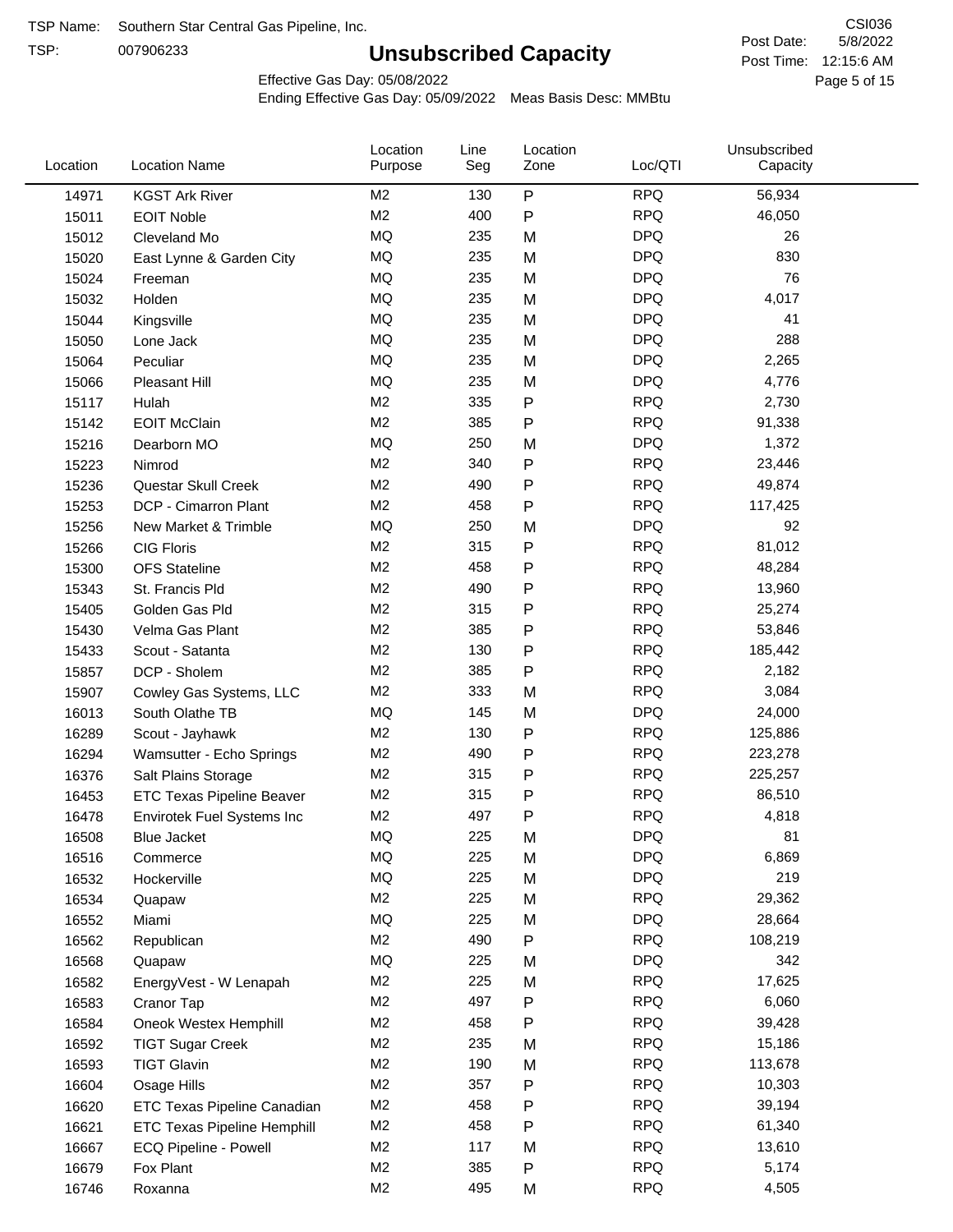TSP:

# **Unsubscribed Capacity**

5/8/2022 Page 6 of 15 Post Time: 12:15:6 AM CSI036 Post Date:

Effective Gas Day: 05/08/2022

| Location | <b>Location Name</b>             | Location<br>Purpose | Line<br>Seg | Location<br>Zone | Loc/QTI    | Unsubscribed<br>Capacity |  |
|----------|----------------------------------|---------------------|-------------|------------------|------------|--------------------------|--|
| 16747    | RedBud-Thayer Tap                | M <sub>2</sub>      | 495         | M                | <b>RPQ</b> | 4,872                    |  |
| 16750    | Dilworth Rms                     | M <sub>2</sub>      | 333         | P                | <b>RPQ</b> | 5,334                    |  |
| 16757    | River Rock - Fireside            | M <sub>2</sub>      | 495         | M                | <b>RPQ</b> | 66,400                   |  |
| 16774    | River Rock - E Lenapah           | M <sub>2</sub>      | 225         | M                | <b>RPQ</b> | 17,605                   |  |
| 16794    | <b>NNG Kiowa</b>                 | M <sub>2</sub>      | 130         | P                | <b>RPQ</b> | 73,872                   |  |
| 16798    | <b>Endeavor Energy Resources</b> | M <sub>2</sub>      | 225         | M                | <b>RPQ</b> | 9,982                    |  |
| 16802    | Sunwest                          | M <sub>2</sub>      | 117         | M                | <b>RPQ</b> | 6,183                    |  |
| 16806    | Bluco- East Wann                 | M <sub>2</sub>      | 225         | M                | <b>RPQ</b> | 8,850                    |  |
| 16807    | Bitter Creek Eckley Pld-Yuma     | M <sub>2</sub>      | 490         | P                | <b>RPQ</b> | 35,096                   |  |
| 16812    | <b>RiverGas</b>                  | M <sub>2</sub>      | 95          | M                | <b>RPQ</b> | 5,590                    |  |
| 16813    | Cheyenne Plains - Sand Dune      | M <sub>2</sub>      | 130         | P                | <b>RPQ</b> | 395,434                  |  |
| 16817    | <b>Midwest Energy</b>            | M <sub>2</sub>      | 495         | M                | <b>RPQ</b> | 7,179                    |  |
| 16819    | River Rock- Keeton               | M <sub>2</sub>      | 225         | M                | <b>RPQ</b> | 9,535                    |  |
| 16820    | Superior - Hemphill              | M <sub>2</sub>      | 458         | P                | <b>RPQ</b> | 50,052                   |  |
| 16821    | Yuma West                        | M <sub>2</sub>      | 490         | Ρ                | <b>RPQ</b> | 15,688                   |  |
| 16822    | Jayhawk PLD                      | M <sub>2</sub>      | 95          | M                | <b>RPQ</b> | 4,292                    |  |
| 16824    | Coon Creek                       | M <sub>2</sub>      | 497         | Ρ                | <b>RPQ</b> | 8,858                    |  |
| 16835    | Shiloh                           | M <sub>2</sub>      | 495         | M                | <b>RPQ</b> | 8,573                    |  |
| 16836    | Evergy - South Harper            | <b>MQ</b>           | 235         | M                | <b>DPQ</b> | 86,400                   |  |
| 16837    | <b>EKAE Ethanol Plant</b>        | MQ                  | 496         | M                | <b>DPQ</b> | 1,397                    |  |
| 16840    | Nearman Creek Power Plant        | MQ                  | 195         | M                | <b>DPQ</b> | 28,800                   |  |
| 16844    | <b>Montgomery County</b>         | M <sub>2</sub>      | 260         | M                | <b>RPQ</b> | 8,000                    |  |
| 16848    | Colt-Liberty                     | M <sub>2</sub>      | 260         | M                | <b>RPQ</b> | 4,000                    |  |
| 16849    | City of Mulvane Power Plant      | <b>MQ</b>           | 120         | Ρ                | <b>DPQ</b> | 2,880                    |  |
| 16850    | Escalera - Cow Creek             | M <sub>2</sub>      | 490         | Ρ                | <b>RPQ</b> | 66,094                   |  |
| 16852    | Southeastern KS P/L Wilson       | M <sub>2</sub>      | 495         | M                | <b>RPQ</b> | 60,000                   |  |
| 16857    | Superior - Cashion               | M2                  | 400         | Ρ                | <b>RPQ</b> | 10,482                   |  |
| 16862    | Superior - Perkins               | M <sub>2</sub>      | 390         | P                | <b>RPQ</b> | 21,660                   |  |
| 16865    | RedBud-Mound Valley              | M <sub>2</sub>      | 260         | M                | <b>RPQ</b> | 8,000                    |  |
| 16871    | <b>TIGT Grant</b>                | M <sub>2</sub>      | 130         | Ρ                | <b>RPQ</b> | 50,000                   |  |
| 16872    | River Rock - Jayhawk             | M <sub>2</sub>      | 495         | M                | <b>RPQ</b> | 57,579                   |  |
| 16873    | Layne Energy Sycamore            | M <sub>2</sub>      | 495         | M                | <b>RPQ</b> | 15,000                   |  |
| 16875    | Crenshaw Road                    | MQ                  | 455         | M                | <b>DPQ</b> | 33,611                   |  |
| 16877    | Acme Energy Services, Inc.       | M <sub>2</sub>      | 260         | M                | <b>RPQ</b> | 8,000                    |  |
| 16880    | Cottonwood                       | M <sub>2</sub>      | 235         | M                | <b>RPQ</b> | 1,000                    |  |
| 16883    | Cherryvale Boorigie PLd          | M2                  | 495         | M                | <b>RPQ</b> | 34,135                   |  |
| 16884    | Keystone Delivery                | MQ                  | 390         | P                | <b>DPQ</b> | 6,067                    |  |
| 16890    | ADM/Deerfield                    | MQ                  | 95          | M                | <b>DPQ</b> | 6,078                    |  |
| 16891    | <b>KP Liberty</b>                | M2                  | 260         | M                | <b>RPQ</b> | 8,300                    |  |
| 16897    | REP - South Williams             | M <sub>2</sub>      | 117         | M                | <b>RPQ</b> | 30,198                   |  |
| 16905    | <b>NEOK Production Company,</b>  | M2                  | 225         | M                | <b>RPQ</b> | 7,970                    |  |
| 16908    | River Rock - Ft. Scott           | M2                  | 495         | M                | <b>RPQ</b> | 54,600                   |  |
| 16911    | Evergy - Lake Road               | MQ                  | 250         | M                | <b>DPQ</b> | 34,400                   |  |
| 16912    | Targa - Waynoka                  | M <sub>2</sub>      | 315         | Ρ                | <b>RPQ</b> | 157,111                  |  |
| 16916    | Kansas Ethanol, LLC              | MQ                  | 490         | Ρ                | <b>DPQ</b> | 3,500                    |  |
| 16917    | Downstream Casino                | MQ                  | 225         | M                | <b>DPQ</b> | 1,510                    |  |
| 16918    | Show Me Ethanol                  | MQ                  | 425         | M                | <b>DPQ</b> | 6,623                    |  |
| 16922    | <b>Timberline Energy</b>         | M2                  | 340         | Ρ                | <b>RPQ</b> | 6,846                    |  |
| 16923    | Mid-Continent Market             | MQ                  | 120         | P                | <b>DPQ</b> | 30,000                   |  |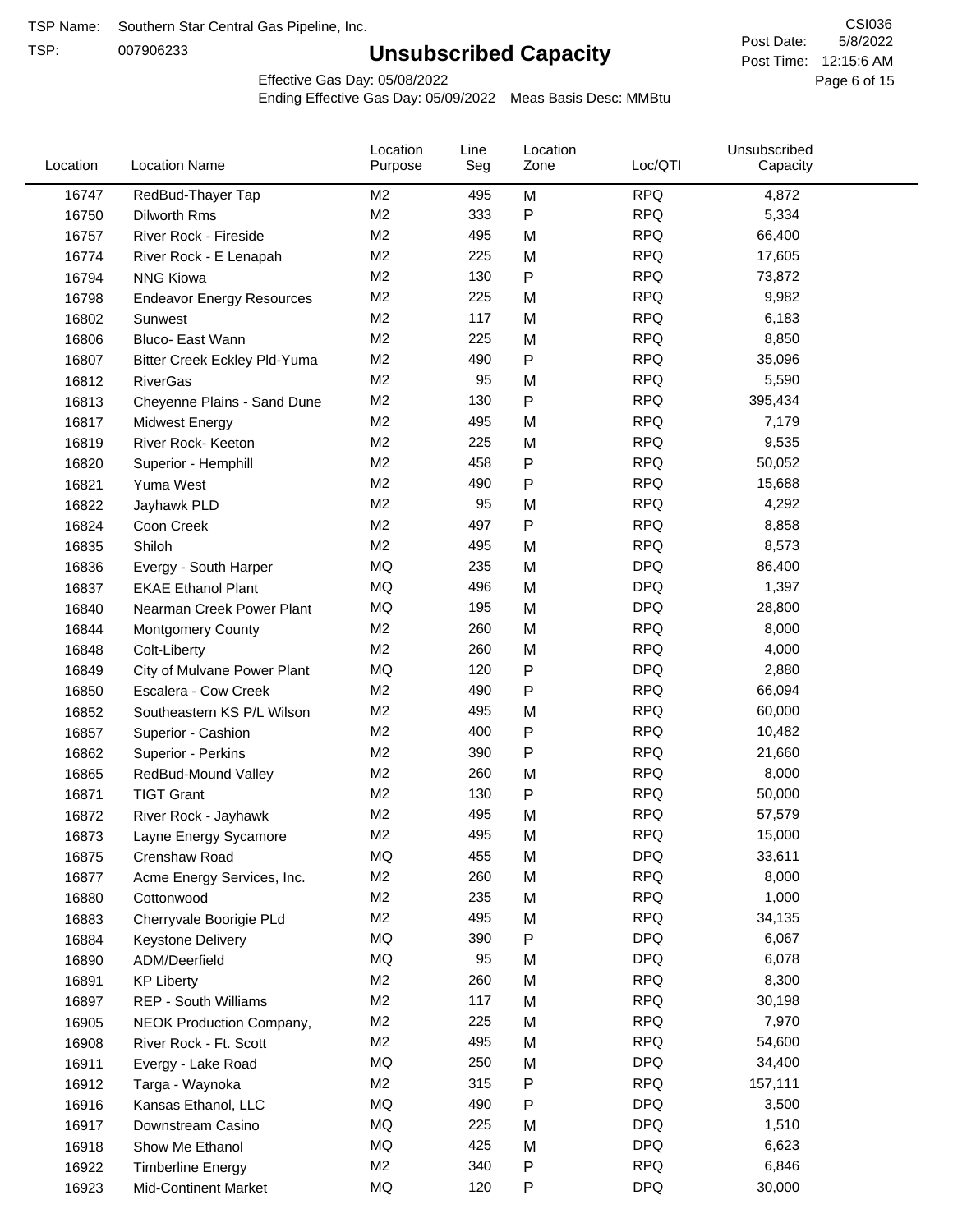TSP:

# **Unsubscribed Capacity**

5/8/2022 Page 7 of 15 Post Time: 12:15:6 AM CSI036 Post Date:

Effective Gas Day: 05/08/2022

| Location | <b>Location Name</b>                | Location<br>Purpose | Line<br>Seg | Location<br>Zone | Loc/QTI    | Unsubscribed<br>Capacity |  |
|----------|-------------------------------------|---------------------|-------------|------------------|------------|--------------------------|--|
| 16931    | Midwest Energy - Goodman            | MQ                  | 490         | P                | <b>DPQ</b> | 8,000                    |  |
| 16933    | Westar Emporia Energy               | MQ                  | 140         | M                | <b>DPQ</b> | 106,202                  |  |
| 16935    | River Rock - Graybill               | M <sub>2</sub>      | 260         | M                | <b>RPQ</b> | 23,168                   |  |
| 16941    | REP - Independence CDP              | M <sub>2</sub>      | 117         | M                | <b>RPQ</b> | 29,270                   |  |
| 16942    | <b>Big Timber</b>                   | M <sub>2</sub>      | 490         | P                | <b>RPQ</b> | 49,356                   |  |
| 16945    | ETC Texas Pipeline Antelope         | M <sub>2</sub>      | 458         | P                | <b>RPQ</b> | 110,000                  |  |
| 16949    | Summit Branson                      | MQ                  | 455         | M                | <b>DPQ</b> | 62,208                   |  |
| 16952    | <b>Overland Park</b>                | MQ                  | 115         | M                | <b>DPQ</b> | 77,485                   |  |
| 16953    | Merriam                             | MQ                  | 115         | M                | <b>DPQ</b> | 123,624                  |  |
| 16955    | Mustang Gas Products, LLC           | M <sub>2</sub>      | 405         | P                | <b>RPQ</b> | 25,550                   |  |
| 16956    | Superior - Ford                     | M <sub>2</sub>      | 130         | P                | <b>RPQ</b> | 17,375                   |  |
| 16962    | Summit Sedalia                      | MQ                  | 235         | M                | <b>DPQ</b> | 0                        |  |
| 16967    | Noble Energy - Lilli                | M <sub>2</sub>      | 490         | P                | <b>RPQ</b> | 40,863                   |  |
| 16972    | <b>ONG Norman</b>                   | MQ                  | 385         | Ρ                | <b>DPQ</b> | 40                       |  |
| 16975    | Superior - Spring Creek             | M <sub>2</sub>      | 315         | Ρ                | <b>RPQ</b> | 7,680                    |  |
| 16976    | Bettis Asphalt & Construction       | MQ                  | 180         | M                | <b>DPQ</b> | 3,216                    |  |
| 16977    | <b>KGS Kansas Star Casino</b>       | MQ                  | 333         | P                | <b>DPQ</b> | 144                      |  |
| 16980    | <b>Black Hills Colwich</b>          | <b>MQ</b>           | 120         | Ρ                | <b>DPQ</b> | 9,995                    |  |
| 16981    | Superior - Bellmon                  | M <sub>2</sub>      | 380         | Ρ                | <b>RPQ</b> | 63,800                   |  |
| 16983    | DCP Midstream - Ellis               | MQ                  | 458         | P                | <b>DPQ</b> | 6,702                    |  |
| 16988    | Atmos Energy - W. Lawrence          | MQ                  | 180         | M                | <b>DPQ</b> | 127                      |  |
| 16991    | Williams Midstream North Alva       | <b>MQ</b>           | 315         | P                | <b>DPQ</b> | 1,992                    |  |
| 16992    | <b>ONG Ottawa</b>                   | <b>MQ</b>           | 225         | M                | <b>DPQ</b> | 0                        |  |
| 16993    | Farmer's Gas                        | MQ                  | 130         | Ρ                | <b>DPQ</b> | 9,000                    |  |
| 16996    | Scout Sublette Delivery             | MQ                  | 130         | Ρ                | <b>DPQ</b> | 100                      |  |
| 16997    | Devon Energy Medford Station        | M <sub>2</sub>      | 315         | Ρ                | <b>RPQ</b> | 30,000                   |  |
| 16998    | Cheyenne Light, Fuel and            | <b>MQ</b>           | 490         | P                | <b>DPQ</b> | 90,800                   |  |
| 16999    | ETC - Crescent                      | M <sub>2</sub>      | 400         | P                | <b>RPQ</b> | 35,000                   |  |
| 17000    | Bourbon County, KS -                | MQ                  | 95          | M                | <b>DPQ</b> | 1                        |  |
| 17003    | <b>Sunflower Electric Rubart</b>    | MQ                  | 130         | Ρ                | <b>DPQ</b> | 48,808                   |  |
| 17004    | <b>NGPL Beaver</b>                  | MQ                  | 315         | Ρ                | <b>DPQ</b> | 175,000                  |  |
| 17005    | ETC - Rose Valley (Delivery)        | MQ                  | 315         | Ρ                | <b>DPQ</b> | 5,000                    |  |
| 17006    | ETC - Rose Valley                   | M <sub>2</sub>      | 315         | P                | <b>RPQ</b> | 195,226                  |  |
| 17008    | OMPA Lamb                           | MQ                  | 335         | P                | <b>DPQ</b> | 51,383                   |  |
| 17009    | <b>Grasslands Energy Centennial</b> | M <sub>2</sub>      | 490         | Ρ                | <b>RPQ</b> | 25,000                   |  |
| 17010    | Noble Keota Receipt                 | M <sub>2</sub>      | 490         | P                | <b>RPQ</b> | 52,200                   |  |
| 17011    | Noble Keota Delivery                | MQ                  | 490         | Ρ                | <b>DPQ</b> | 52,200                   |  |
| 17013    | Enlink - Battle Ridge               | M <sub>2</sub>      | 390         | Ρ                | <b>RPQ</b> | 31,824                   |  |
| 17021    | <b>TIGT Yuma</b>                    | M <sub>2</sub>      | 490         | P                | <b>RPQ</b> | 24,562                   |  |
| 17033    | Kickapoo Nation School              | MQ                  | 90          | M                | <b>DPQ</b> | 300                      |  |
| 17034    | ENVIA Energy Oklahoma City,         | MQ                  | 400         | P                | <b>DPQ</b> | 3,888                    |  |
| 17035    | Ameren Columbia                     | MQ                  | 235         | M                | <b>DPQ</b> | 35,512                   |  |
| 17036    | <b>Coffeyville Resources</b>        | MQ                  | 260         | M                | <b>DPQ</b> | 39,992                   |  |
| 17050    | Atmos - Forest View                 | MQ                  | 190         | M                | <b>DPQ</b> | 4,058                    |  |
| 17052    | ONG NW Oklahoma City                | MQ                  | 340         | P                | <b>DPQ</b> | 39,000                   |  |
| 17054    | <b>ONG Guthrie</b>                  | MQ                  | 400         | Ρ                | <b>DPQ</b> | 4,799                    |  |
| 17055    | ETC Texas Pipeline Nash             | MQ                  | 458         | Ρ                | <b>DPQ</b> | 1,500                    |  |
| 17056    | Blue Mountain - Chisholm Trail      | M <sub>2</sub>      | 340         | Ρ                | <b>RPQ</b> | 72,000                   |  |
| 17057    | City of Tonkawa                     | MQ                  | 380         | P                | <b>DPQ</b> | 3,000                    |  |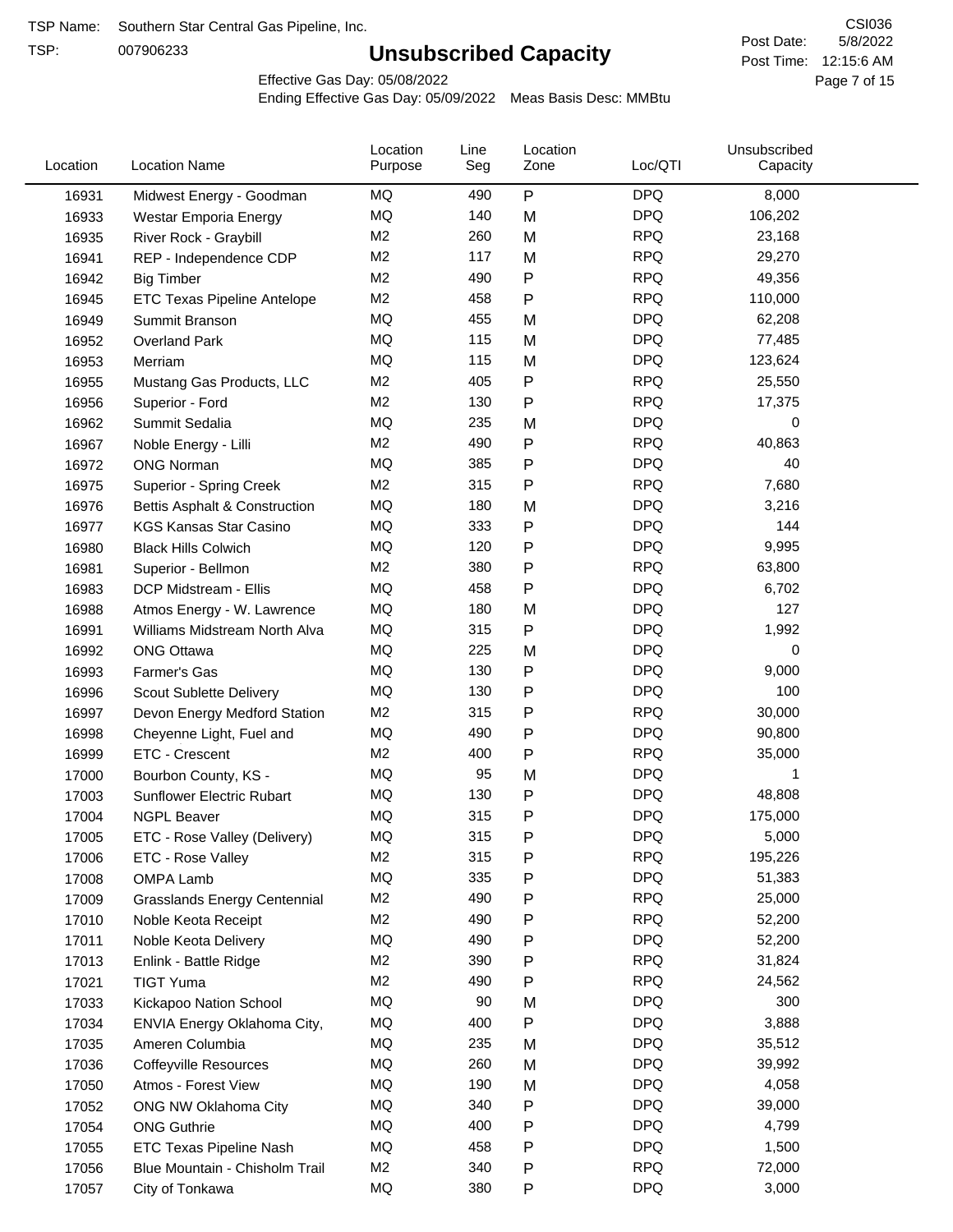TSP:

# **Unsubscribed Capacity**

5/8/2022 Page 8 of 15 Post Time: 12:15:6 AM CSI036 Post Date:

Effective Gas Day: 05/08/2022

| 17058<br>RPP - Hamm Landfill<br>M <sub>2</sub><br>195<br>M<br><b>RPQ</b><br>2,500<br>MQ<br>87<br><b>DPQ</b><br>216<br>M<br>17060<br>Atmos-Elk City<br>${\sf P}$<br>MQ<br><b>DPQ</b><br>0<br>17064<br>405<br>Koch - Enid<br>M <sub>2</sub><br>458<br><b>RPQ</b><br>180,000<br>$\mathsf{P}$<br>17065<br>Canyon - Redcliff (Receipt)<br>MQ<br><b>DPQ</b><br>458<br>P<br>6,175<br>17066<br>Canyon - Redcliff (Delivery)<br>M <sub>2</sub><br><b>RPQ</b><br>340<br>${\sf P}$<br>70,000<br>17067<br>Blue Mountain - Chisholm Trail<br>M <sub>2</sub><br><b>RPQ</b><br><b>EOIT Alfalfa</b><br>458<br>P<br>200,000<br>17068<br><b>MQ</b><br><b>DPQ</b><br>385<br>P<br>65,000<br><b>NGPL Carter</b><br>17069<br>MQ<br>490<br><b>DPQ</b><br>360<br>$\mathsf{P}$<br>17080<br><b>ONEOK Bakken Pipeline</b><br><b>MQ</b><br><b>DPQ</b><br>458<br>P<br>150,000<br>17086<br>NGPL - Mutual<br>M <sub>2</sub><br><b>RPQ</b><br>78,606<br>250<br>17087<br>REX-St.Joe<br>M<br>M <sub>2</sub><br>385<br>P<br><b>RPQ</b><br>110,000<br>17091<br>OGT - Maysville<br><b>DPQ</b><br>MQ<br>130<br>P<br>100,000<br>17096<br>Northern Natural-Kiowa<br>MQ<br><b>DPQ</b><br>130<br>P<br>480<br>17104<br>Black Hills - Plevna, KS TB<br>M <sub>2</sub><br><b>RPQ</b><br>490<br>P<br>144,000<br>17105<br>WIC - Cheyenne Hub<br><b>RPQ</b><br>M <sub>2</sub><br>180<br>3,600<br>M<br>17112<br>Topeka Biogas (Receipt)<br>M <sub>2</sub><br>130<br>P<br><b>RPQ</b><br>190,400<br>17113<br>NGPL - Ford County Receipt<br>P<br>M <sub>2</sub><br>400<br><b>RPQ</b><br>2,976<br>17119<br>Waste Mgmt RNG Receipt<br><b>MQ</b><br><b>DPQ</b><br>423<br>M<br>1,130<br>17404<br>Anderson<br><b>MQ</b><br>455<br>M<br><b>DPQ</b><br>2,595<br>17406<br>Ash Grove, Walnut Grove & Wil<br>MQ<br>455<br><b>DPQ</b><br>850<br>M<br>17408<br>Aurora<br><b>MQ</b><br><b>DPQ</b><br>455<br>M<br>2,918<br>17410<br><b>Billings Mo</b><br><b>MQ</b><br><b>DPQ</b><br>455<br>738<br>M<br>17414<br>Clever Mo<br><b>MQ</b><br><b>DPQ</b><br>455<br>2,944<br>M<br>17416<br>Crane Mo<br><b>MQ</b><br><b>DPQ</b><br>455<br>M<br>546<br>17418<br>Diamond<br>MQ<br><b>DPQ</b><br>256<br>455<br>M<br>17426<br>Freistatt<br><b>MQ</b><br>625<br>423<br><b>DPQ</b><br>M<br>17430<br>Goodman<br><b>MQ</b><br>337<br>423<br><b>DPQ</b><br>M<br>17448<br>Lanagan<br><b>MQ</b><br><b>DPQ</b><br>455<br>M<br>1,119<br>17452<br>Marionville<br>MQ<br>455<br><b>DPQ</b><br>M<br>25,276<br>17454<br>Monett<br>MQ<br><b>DPQ</b><br>455<br>M<br>4,407<br>17456<br>Mt Vernon & Verona<br>MQ<br><b>DPQ</b><br>455<br>8,597<br>17458<br>M<br>Neosho<br>MQ<br><b>DPQ</b><br>423<br>M<br>19,472<br>17460<br>Noel & North Noel<br>$\sf{MQ}$<br><b>DPQ</b><br>455<br>5,340<br>17462<br>M<br>Nixa & Ozark<br>MQ<br>455<br><b>DPQ</b><br>3,281<br>M<br>17464<br>Pierce City<br>MQ<br>423<br><b>DPQ</b><br>302<br>17466<br>Pineville<br>M<br>MQ<br><b>DPQ</b><br>883<br>455<br>M<br>17472<br>Republic<br>MQ<br><b>DPQ</b><br>455<br>M<br>2,828<br>17476<br>Sarcoxie<br>MQ<br>225<br><b>DPQ</b><br>9,873<br>17478<br>M<br>Seneca<br><b>DPQ</b><br>MQ<br>455<br>193<br>17492<br>M<br>Wentworth<br>62<br>MQ<br>140<br><b>DPQ</b><br>18328<br>M<br>Goessel<br>MQ<br><b>DPQ</b><br>120<br>P<br>21,538<br>18356<br>Newton<br>$\sf{MQ}$<br><b>DPQ</b><br>130<br>185,442<br>P<br>19000<br>Scout Jayhawk Delivery<br>MQ<br>140<br><b>DPQ</b><br>655<br>M<br>19548<br>Lyndon<br><b>DPQ</b><br>42<br>MQ<br>493<br>19552<br>Melvern<br>M<br>MQ<br>140<br><b>DPQ</b><br>339<br>M<br>19554<br>Michigan Valley<br>MQ<br><b>DPQ</b><br>140<br>1,579<br>M<br>19564<br>Pomona<br>MQ<br><b>DPQ</b><br>140<br>255<br>19568<br>M<br>Quenemo<br>$\sf{MQ}$<br><b>DPQ</b><br>632<br>19576<br>140<br>M<br>Scranton | Location | <b>Location Name</b> | Location<br>Purpose | Line<br>Seg | Location<br>Zone | Loc/QTI | Unsubscribed<br>Capacity |  |
|----------------------------------------------------------------------------------------------------------------------------------------------------------------------------------------------------------------------------------------------------------------------------------------------------------------------------------------------------------------------------------------------------------------------------------------------------------------------------------------------------------------------------------------------------------------------------------------------------------------------------------------------------------------------------------------------------------------------------------------------------------------------------------------------------------------------------------------------------------------------------------------------------------------------------------------------------------------------------------------------------------------------------------------------------------------------------------------------------------------------------------------------------------------------------------------------------------------------------------------------------------------------------------------------------------------------------------------------------------------------------------------------------------------------------------------------------------------------------------------------------------------------------------------------------------------------------------------------------------------------------------------------------------------------------------------------------------------------------------------------------------------------------------------------------------------------------------------------------------------------------------------------------------------------------------------------------------------------------------------------------------------------------------------------------------------------------------------------------------------------------------------------------------------------------------------------------------------------------------------------------------------------------------------------------------------------------------------------------------------------------------------------------------------------------------------------------------------------------------------------------------------------------------------------------------------------------------------------------------------------------------------------------------------------------------------------------------------------------------------------------------------------------------------------------------------------------------------------------------------------------------------------------------------------------------------------------------------------------------------------------------------------------------------------------------------------------------------------------------------------------------------------------------------------------------------------------------------------------------------------------------------------------------------------------------------------------------------------------------------------------------------------------------------------------------------------------------------------------------------------------------------------------------------------------------------------------------------------------------------------------------------------------------------------------------------------------------|----------|----------------------|---------------------|-------------|------------------|---------|--------------------------|--|
|                                                                                                                                                                                                                                                                                                                                                                                                                                                                                                                                                                                                                                                                                                                                                                                                                                                                                                                                                                                                                                                                                                                                                                                                                                                                                                                                                                                                                                                                                                                                                                                                                                                                                                                                                                                                                                                                                                                                                                                                                                                                                                                                                                                                                                                                                                                                                                                                                                                                                                                                                                                                                                                                                                                                                                                                                                                                                                                                                                                                                                                                                                                                                                                                                                                                                                                                                                                                                                                                                                                                                                                                                                                                                                          |          |                      |                     |             |                  |         |                          |  |
|                                                                                                                                                                                                                                                                                                                                                                                                                                                                                                                                                                                                                                                                                                                                                                                                                                                                                                                                                                                                                                                                                                                                                                                                                                                                                                                                                                                                                                                                                                                                                                                                                                                                                                                                                                                                                                                                                                                                                                                                                                                                                                                                                                                                                                                                                                                                                                                                                                                                                                                                                                                                                                                                                                                                                                                                                                                                                                                                                                                                                                                                                                                                                                                                                                                                                                                                                                                                                                                                                                                                                                                                                                                                                                          |          |                      |                     |             |                  |         |                          |  |
|                                                                                                                                                                                                                                                                                                                                                                                                                                                                                                                                                                                                                                                                                                                                                                                                                                                                                                                                                                                                                                                                                                                                                                                                                                                                                                                                                                                                                                                                                                                                                                                                                                                                                                                                                                                                                                                                                                                                                                                                                                                                                                                                                                                                                                                                                                                                                                                                                                                                                                                                                                                                                                                                                                                                                                                                                                                                                                                                                                                                                                                                                                                                                                                                                                                                                                                                                                                                                                                                                                                                                                                                                                                                                                          |          |                      |                     |             |                  |         |                          |  |
|                                                                                                                                                                                                                                                                                                                                                                                                                                                                                                                                                                                                                                                                                                                                                                                                                                                                                                                                                                                                                                                                                                                                                                                                                                                                                                                                                                                                                                                                                                                                                                                                                                                                                                                                                                                                                                                                                                                                                                                                                                                                                                                                                                                                                                                                                                                                                                                                                                                                                                                                                                                                                                                                                                                                                                                                                                                                                                                                                                                                                                                                                                                                                                                                                                                                                                                                                                                                                                                                                                                                                                                                                                                                                                          |          |                      |                     |             |                  |         |                          |  |
|                                                                                                                                                                                                                                                                                                                                                                                                                                                                                                                                                                                                                                                                                                                                                                                                                                                                                                                                                                                                                                                                                                                                                                                                                                                                                                                                                                                                                                                                                                                                                                                                                                                                                                                                                                                                                                                                                                                                                                                                                                                                                                                                                                                                                                                                                                                                                                                                                                                                                                                                                                                                                                                                                                                                                                                                                                                                                                                                                                                                                                                                                                                                                                                                                                                                                                                                                                                                                                                                                                                                                                                                                                                                                                          |          |                      |                     |             |                  |         |                          |  |
|                                                                                                                                                                                                                                                                                                                                                                                                                                                                                                                                                                                                                                                                                                                                                                                                                                                                                                                                                                                                                                                                                                                                                                                                                                                                                                                                                                                                                                                                                                                                                                                                                                                                                                                                                                                                                                                                                                                                                                                                                                                                                                                                                                                                                                                                                                                                                                                                                                                                                                                                                                                                                                                                                                                                                                                                                                                                                                                                                                                                                                                                                                                                                                                                                                                                                                                                                                                                                                                                                                                                                                                                                                                                                                          |          |                      |                     |             |                  |         |                          |  |
|                                                                                                                                                                                                                                                                                                                                                                                                                                                                                                                                                                                                                                                                                                                                                                                                                                                                                                                                                                                                                                                                                                                                                                                                                                                                                                                                                                                                                                                                                                                                                                                                                                                                                                                                                                                                                                                                                                                                                                                                                                                                                                                                                                                                                                                                                                                                                                                                                                                                                                                                                                                                                                                                                                                                                                                                                                                                                                                                                                                                                                                                                                                                                                                                                                                                                                                                                                                                                                                                                                                                                                                                                                                                                                          |          |                      |                     |             |                  |         |                          |  |
|                                                                                                                                                                                                                                                                                                                                                                                                                                                                                                                                                                                                                                                                                                                                                                                                                                                                                                                                                                                                                                                                                                                                                                                                                                                                                                                                                                                                                                                                                                                                                                                                                                                                                                                                                                                                                                                                                                                                                                                                                                                                                                                                                                                                                                                                                                                                                                                                                                                                                                                                                                                                                                                                                                                                                                                                                                                                                                                                                                                                                                                                                                                                                                                                                                                                                                                                                                                                                                                                                                                                                                                                                                                                                                          |          |                      |                     |             |                  |         |                          |  |
|                                                                                                                                                                                                                                                                                                                                                                                                                                                                                                                                                                                                                                                                                                                                                                                                                                                                                                                                                                                                                                                                                                                                                                                                                                                                                                                                                                                                                                                                                                                                                                                                                                                                                                                                                                                                                                                                                                                                                                                                                                                                                                                                                                                                                                                                                                                                                                                                                                                                                                                                                                                                                                                                                                                                                                                                                                                                                                                                                                                                                                                                                                                                                                                                                                                                                                                                                                                                                                                                                                                                                                                                                                                                                                          |          |                      |                     |             |                  |         |                          |  |
|                                                                                                                                                                                                                                                                                                                                                                                                                                                                                                                                                                                                                                                                                                                                                                                                                                                                                                                                                                                                                                                                                                                                                                                                                                                                                                                                                                                                                                                                                                                                                                                                                                                                                                                                                                                                                                                                                                                                                                                                                                                                                                                                                                                                                                                                                                                                                                                                                                                                                                                                                                                                                                                                                                                                                                                                                                                                                                                                                                                                                                                                                                                                                                                                                                                                                                                                                                                                                                                                                                                                                                                                                                                                                                          |          |                      |                     |             |                  |         |                          |  |
|                                                                                                                                                                                                                                                                                                                                                                                                                                                                                                                                                                                                                                                                                                                                                                                                                                                                                                                                                                                                                                                                                                                                                                                                                                                                                                                                                                                                                                                                                                                                                                                                                                                                                                                                                                                                                                                                                                                                                                                                                                                                                                                                                                                                                                                                                                                                                                                                                                                                                                                                                                                                                                                                                                                                                                                                                                                                                                                                                                                                                                                                                                                                                                                                                                                                                                                                                                                                                                                                                                                                                                                                                                                                                                          |          |                      |                     |             |                  |         |                          |  |
|                                                                                                                                                                                                                                                                                                                                                                                                                                                                                                                                                                                                                                                                                                                                                                                                                                                                                                                                                                                                                                                                                                                                                                                                                                                                                                                                                                                                                                                                                                                                                                                                                                                                                                                                                                                                                                                                                                                                                                                                                                                                                                                                                                                                                                                                                                                                                                                                                                                                                                                                                                                                                                                                                                                                                                                                                                                                                                                                                                                                                                                                                                                                                                                                                                                                                                                                                                                                                                                                                                                                                                                                                                                                                                          |          |                      |                     |             |                  |         |                          |  |
|                                                                                                                                                                                                                                                                                                                                                                                                                                                                                                                                                                                                                                                                                                                                                                                                                                                                                                                                                                                                                                                                                                                                                                                                                                                                                                                                                                                                                                                                                                                                                                                                                                                                                                                                                                                                                                                                                                                                                                                                                                                                                                                                                                                                                                                                                                                                                                                                                                                                                                                                                                                                                                                                                                                                                                                                                                                                                                                                                                                                                                                                                                                                                                                                                                                                                                                                                                                                                                                                                                                                                                                                                                                                                                          |          |                      |                     |             |                  |         |                          |  |
|                                                                                                                                                                                                                                                                                                                                                                                                                                                                                                                                                                                                                                                                                                                                                                                                                                                                                                                                                                                                                                                                                                                                                                                                                                                                                                                                                                                                                                                                                                                                                                                                                                                                                                                                                                                                                                                                                                                                                                                                                                                                                                                                                                                                                                                                                                                                                                                                                                                                                                                                                                                                                                                                                                                                                                                                                                                                                                                                                                                                                                                                                                                                                                                                                                                                                                                                                                                                                                                                                                                                                                                                                                                                                                          |          |                      |                     |             |                  |         |                          |  |
|                                                                                                                                                                                                                                                                                                                                                                                                                                                                                                                                                                                                                                                                                                                                                                                                                                                                                                                                                                                                                                                                                                                                                                                                                                                                                                                                                                                                                                                                                                                                                                                                                                                                                                                                                                                                                                                                                                                                                                                                                                                                                                                                                                                                                                                                                                                                                                                                                                                                                                                                                                                                                                                                                                                                                                                                                                                                                                                                                                                                                                                                                                                                                                                                                                                                                                                                                                                                                                                                                                                                                                                                                                                                                                          |          |                      |                     |             |                  |         |                          |  |
|                                                                                                                                                                                                                                                                                                                                                                                                                                                                                                                                                                                                                                                                                                                                                                                                                                                                                                                                                                                                                                                                                                                                                                                                                                                                                                                                                                                                                                                                                                                                                                                                                                                                                                                                                                                                                                                                                                                                                                                                                                                                                                                                                                                                                                                                                                                                                                                                                                                                                                                                                                                                                                                                                                                                                                                                                                                                                                                                                                                                                                                                                                                                                                                                                                                                                                                                                                                                                                                                                                                                                                                                                                                                                                          |          |                      |                     |             |                  |         |                          |  |
|                                                                                                                                                                                                                                                                                                                                                                                                                                                                                                                                                                                                                                                                                                                                                                                                                                                                                                                                                                                                                                                                                                                                                                                                                                                                                                                                                                                                                                                                                                                                                                                                                                                                                                                                                                                                                                                                                                                                                                                                                                                                                                                                                                                                                                                                                                                                                                                                                                                                                                                                                                                                                                                                                                                                                                                                                                                                                                                                                                                                                                                                                                                                                                                                                                                                                                                                                                                                                                                                                                                                                                                                                                                                                                          |          |                      |                     |             |                  |         |                          |  |
|                                                                                                                                                                                                                                                                                                                                                                                                                                                                                                                                                                                                                                                                                                                                                                                                                                                                                                                                                                                                                                                                                                                                                                                                                                                                                                                                                                                                                                                                                                                                                                                                                                                                                                                                                                                                                                                                                                                                                                                                                                                                                                                                                                                                                                                                                                                                                                                                                                                                                                                                                                                                                                                                                                                                                                                                                                                                                                                                                                                                                                                                                                                                                                                                                                                                                                                                                                                                                                                                                                                                                                                                                                                                                                          |          |                      |                     |             |                  |         |                          |  |
|                                                                                                                                                                                                                                                                                                                                                                                                                                                                                                                                                                                                                                                                                                                                                                                                                                                                                                                                                                                                                                                                                                                                                                                                                                                                                                                                                                                                                                                                                                                                                                                                                                                                                                                                                                                                                                                                                                                                                                                                                                                                                                                                                                                                                                                                                                                                                                                                                                                                                                                                                                                                                                                                                                                                                                                                                                                                                                                                                                                                                                                                                                                                                                                                                                                                                                                                                                                                                                                                                                                                                                                                                                                                                                          |          |                      |                     |             |                  |         |                          |  |
|                                                                                                                                                                                                                                                                                                                                                                                                                                                                                                                                                                                                                                                                                                                                                                                                                                                                                                                                                                                                                                                                                                                                                                                                                                                                                                                                                                                                                                                                                                                                                                                                                                                                                                                                                                                                                                                                                                                                                                                                                                                                                                                                                                                                                                                                                                                                                                                                                                                                                                                                                                                                                                                                                                                                                                                                                                                                                                                                                                                                                                                                                                                                                                                                                                                                                                                                                                                                                                                                                                                                                                                                                                                                                                          |          |                      |                     |             |                  |         |                          |  |
|                                                                                                                                                                                                                                                                                                                                                                                                                                                                                                                                                                                                                                                                                                                                                                                                                                                                                                                                                                                                                                                                                                                                                                                                                                                                                                                                                                                                                                                                                                                                                                                                                                                                                                                                                                                                                                                                                                                                                                                                                                                                                                                                                                                                                                                                                                                                                                                                                                                                                                                                                                                                                                                                                                                                                                                                                                                                                                                                                                                                                                                                                                                                                                                                                                                                                                                                                                                                                                                                                                                                                                                                                                                                                                          |          |                      |                     |             |                  |         |                          |  |
|                                                                                                                                                                                                                                                                                                                                                                                                                                                                                                                                                                                                                                                                                                                                                                                                                                                                                                                                                                                                                                                                                                                                                                                                                                                                                                                                                                                                                                                                                                                                                                                                                                                                                                                                                                                                                                                                                                                                                                                                                                                                                                                                                                                                                                                                                                                                                                                                                                                                                                                                                                                                                                                                                                                                                                                                                                                                                                                                                                                                                                                                                                                                                                                                                                                                                                                                                                                                                                                                                                                                                                                                                                                                                                          |          |                      |                     |             |                  |         |                          |  |
|                                                                                                                                                                                                                                                                                                                                                                                                                                                                                                                                                                                                                                                                                                                                                                                                                                                                                                                                                                                                                                                                                                                                                                                                                                                                                                                                                                                                                                                                                                                                                                                                                                                                                                                                                                                                                                                                                                                                                                                                                                                                                                                                                                                                                                                                                                                                                                                                                                                                                                                                                                                                                                                                                                                                                                                                                                                                                                                                                                                                                                                                                                                                                                                                                                                                                                                                                                                                                                                                                                                                                                                                                                                                                                          |          |                      |                     |             |                  |         |                          |  |
|                                                                                                                                                                                                                                                                                                                                                                                                                                                                                                                                                                                                                                                                                                                                                                                                                                                                                                                                                                                                                                                                                                                                                                                                                                                                                                                                                                                                                                                                                                                                                                                                                                                                                                                                                                                                                                                                                                                                                                                                                                                                                                                                                                                                                                                                                                                                                                                                                                                                                                                                                                                                                                                                                                                                                                                                                                                                                                                                                                                                                                                                                                                                                                                                                                                                                                                                                                                                                                                                                                                                                                                                                                                                                                          |          |                      |                     |             |                  |         |                          |  |
|                                                                                                                                                                                                                                                                                                                                                                                                                                                                                                                                                                                                                                                                                                                                                                                                                                                                                                                                                                                                                                                                                                                                                                                                                                                                                                                                                                                                                                                                                                                                                                                                                                                                                                                                                                                                                                                                                                                                                                                                                                                                                                                                                                                                                                                                                                                                                                                                                                                                                                                                                                                                                                                                                                                                                                                                                                                                                                                                                                                                                                                                                                                                                                                                                                                                                                                                                                                                                                                                                                                                                                                                                                                                                                          |          |                      |                     |             |                  |         |                          |  |
|                                                                                                                                                                                                                                                                                                                                                                                                                                                                                                                                                                                                                                                                                                                                                                                                                                                                                                                                                                                                                                                                                                                                                                                                                                                                                                                                                                                                                                                                                                                                                                                                                                                                                                                                                                                                                                                                                                                                                                                                                                                                                                                                                                                                                                                                                                                                                                                                                                                                                                                                                                                                                                                                                                                                                                                                                                                                                                                                                                                                                                                                                                                                                                                                                                                                                                                                                                                                                                                                                                                                                                                                                                                                                                          |          |                      |                     |             |                  |         |                          |  |
|                                                                                                                                                                                                                                                                                                                                                                                                                                                                                                                                                                                                                                                                                                                                                                                                                                                                                                                                                                                                                                                                                                                                                                                                                                                                                                                                                                                                                                                                                                                                                                                                                                                                                                                                                                                                                                                                                                                                                                                                                                                                                                                                                                                                                                                                                                                                                                                                                                                                                                                                                                                                                                                                                                                                                                                                                                                                                                                                                                                                                                                                                                                                                                                                                                                                                                                                                                                                                                                                                                                                                                                                                                                                                                          |          |                      |                     |             |                  |         |                          |  |
|                                                                                                                                                                                                                                                                                                                                                                                                                                                                                                                                                                                                                                                                                                                                                                                                                                                                                                                                                                                                                                                                                                                                                                                                                                                                                                                                                                                                                                                                                                                                                                                                                                                                                                                                                                                                                                                                                                                                                                                                                                                                                                                                                                                                                                                                                                                                                                                                                                                                                                                                                                                                                                                                                                                                                                                                                                                                                                                                                                                                                                                                                                                                                                                                                                                                                                                                                                                                                                                                                                                                                                                                                                                                                                          |          |                      |                     |             |                  |         |                          |  |
|                                                                                                                                                                                                                                                                                                                                                                                                                                                                                                                                                                                                                                                                                                                                                                                                                                                                                                                                                                                                                                                                                                                                                                                                                                                                                                                                                                                                                                                                                                                                                                                                                                                                                                                                                                                                                                                                                                                                                                                                                                                                                                                                                                                                                                                                                                                                                                                                                                                                                                                                                                                                                                                                                                                                                                                                                                                                                                                                                                                                                                                                                                                                                                                                                                                                                                                                                                                                                                                                                                                                                                                                                                                                                                          |          |                      |                     |             |                  |         |                          |  |
|                                                                                                                                                                                                                                                                                                                                                                                                                                                                                                                                                                                                                                                                                                                                                                                                                                                                                                                                                                                                                                                                                                                                                                                                                                                                                                                                                                                                                                                                                                                                                                                                                                                                                                                                                                                                                                                                                                                                                                                                                                                                                                                                                                                                                                                                                                                                                                                                                                                                                                                                                                                                                                                                                                                                                                                                                                                                                                                                                                                                                                                                                                                                                                                                                                                                                                                                                                                                                                                                                                                                                                                                                                                                                                          |          |                      |                     |             |                  |         |                          |  |
|                                                                                                                                                                                                                                                                                                                                                                                                                                                                                                                                                                                                                                                                                                                                                                                                                                                                                                                                                                                                                                                                                                                                                                                                                                                                                                                                                                                                                                                                                                                                                                                                                                                                                                                                                                                                                                                                                                                                                                                                                                                                                                                                                                                                                                                                                                                                                                                                                                                                                                                                                                                                                                                                                                                                                                                                                                                                                                                                                                                                                                                                                                                                                                                                                                                                                                                                                                                                                                                                                                                                                                                                                                                                                                          |          |                      |                     |             |                  |         |                          |  |
|                                                                                                                                                                                                                                                                                                                                                                                                                                                                                                                                                                                                                                                                                                                                                                                                                                                                                                                                                                                                                                                                                                                                                                                                                                                                                                                                                                                                                                                                                                                                                                                                                                                                                                                                                                                                                                                                                                                                                                                                                                                                                                                                                                                                                                                                                                                                                                                                                                                                                                                                                                                                                                                                                                                                                                                                                                                                                                                                                                                                                                                                                                                                                                                                                                                                                                                                                                                                                                                                                                                                                                                                                                                                                                          |          |                      |                     |             |                  |         |                          |  |
|                                                                                                                                                                                                                                                                                                                                                                                                                                                                                                                                                                                                                                                                                                                                                                                                                                                                                                                                                                                                                                                                                                                                                                                                                                                                                                                                                                                                                                                                                                                                                                                                                                                                                                                                                                                                                                                                                                                                                                                                                                                                                                                                                                                                                                                                                                                                                                                                                                                                                                                                                                                                                                                                                                                                                                                                                                                                                                                                                                                                                                                                                                                                                                                                                                                                                                                                                                                                                                                                                                                                                                                                                                                                                                          |          |                      |                     |             |                  |         |                          |  |
|                                                                                                                                                                                                                                                                                                                                                                                                                                                                                                                                                                                                                                                                                                                                                                                                                                                                                                                                                                                                                                                                                                                                                                                                                                                                                                                                                                                                                                                                                                                                                                                                                                                                                                                                                                                                                                                                                                                                                                                                                                                                                                                                                                                                                                                                                                                                                                                                                                                                                                                                                                                                                                                                                                                                                                                                                                                                                                                                                                                                                                                                                                                                                                                                                                                                                                                                                                                                                                                                                                                                                                                                                                                                                                          |          |                      |                     |             |                  |         |                          |  |
|                                                                                                                                                                                                                                                                                                                                                                                                                                                                                                                                                                                                                                                                                                                                                                                                                                                                                                                                                                                                                                                                                                                                                                                                                                                                                                                                                                                                                                                                                                                                                                                                                                                                                                                                                                                                                                                                                                                                                                                                                                                                                                                                                                                                                                                                                                                                                                                                                                                                                                                                                                                                                                                                                                                                                                                                                                                                                                                                                                                                                                                                                                                                                                                                                                                                                                                                                                                                                                                                                                                                                                                                                                                                                                          |          |                      |                     |             |                  |         |                          |  |
|                                                                                                                                                                                                                                                                                                                                                                                                                                                                                                                                                                                                                                                                                                                                                                                                                                                                                                                                                                                                                                                                                                                                                                                                                                                                                                                                                                                                                                                                                                                                                                                                                                                                                                                                                                                                                                                                                                                                                                                                                                                                                                                                                                                                                                                                                                                                                                                                                                                                                                                                                                                                                                                                                                                                                                                                                                                                                                                                                                                                                                                                                                                                                                                                                                                                                                                                                                                                                                                                                                                                                                                                                                                                                                          |          |                      |                     |             |                  |         |                          |  |
|                                                                                                                                                                                                                                                                                                                                                                                                                                                                                                                                                                                                                                                                                                                                                                                                                                                                                                                                                                                                                                                                                                                                                                                                                                                                                                                                                                                                                                                                                                                                                                                                                                                                                                                                                                                                                                                                                                                                                                                                                                                                                                                                                                                                                                                                                                                                                                                                                                                                                                                                                                                                                                                                                                                                                                                                                                                                                                                                                                                                                                                                                                                                                                                                                                                                                                                                                                                                                                                                                                                                                                                                                                                                                                          |          |                      |                     |             |                  |         |                          |  |
|                                                                                                                                                                                                                                                                                                                                                                                                                                                                                                                                                                                                                                                                                                                                                                                                                                                                                                                                                                                                                                                                                                                                                                                                                                                                                                                                                                                                                                                                                                                                                                                                                                                                                                                                                                                                                                                                                                                                                                                                                                                                                                                                                                                                                                                                                                                                                                                                                                                                                                                                                                                                                                                                                                                                                                                                                                                                                                                                                                                                                                                                                                                                                                                                                                                                                                                                                                                                                                                                                                                                                                                                                                                                                                          |          |                      |                     |             |                  |         |                          |  |
|                                                                                                                                                                                                                                                                                                                                                                                                                                                                                                                                                                                                                                                                                                                                                                                                                                                                                                                                                                                                                                                                                                                                                                                                                                                                                                                                                                                                                                                                                                                                                                                                                                                                                                                                                                                                                                                                                                                                                                                                                                                                                                                                                                                                                                                                                                                                                                                                                                                                                                                                                                                                                                                                                                                                                                                                                                                                                                                                                                                                                                                                                                                                                                                                                                                                                                                                                                                                                                                                                                                                                                                                                                                                                                          |          |                      |                     |             |                  |         |                          |  |
|                                                                                                                                                                                                                                                                                                                                                                                                                                                                                                                                                                                                                                                                                                                                                                                                                                                                                                                                                                                                                                                                                                                                                                                                                                                                                                                                                                                                                                                                                                                                                                                                                                                                                                                                                                                                                                                                                                                                                                                                                                                                                                                                                                                                                                                                                                                                                                                                                                                                                                                                                                                                                                                                                                                                                                                                                                                                                                                                                                                                                                                                                                                                                                                                                                                                                                                                                                                                                                                                                                                                                                                                                                                                                                          |          |                      |                     |             |                  |         |                          |  |
|                                                                                                                                                                                                                                                                                                                                                                                                                                                                                                                                                                                                                                                                                                                                                                                                                                                                                                                                                                                                                                                                                                                                                                                                                                                                                                                                                                                                                                                                                                                                                                                                                                                                                                                                                                                                                                                                                                                                                                                                                                                                                                                                                                                                                                                                                                                                                                                                                                                                                                                                                                                                                                                                                                                                                                                                                                                                                                                                                                                                                                                                                                                                                                                                                                                                                                                                                                                                                                                                                                                                                                                                                                                                                                          |          |                      |                     |             |                  |         |                          |  |
|                                                                                                                                                                                                                                                                                                                                                                                                                                                                                                                                                                                                                                                                                                                                                                                                                                                                                                                                                                                                                                                                                                                                                                                                                                                                                                                                                                                                                                                                                                                                                                                                                                                                                                                                                                                                                                                                                                                                                                                                                                                                                                                                                                                                                                                                                                                                                                                                                                                                                                                                                                                                                                                                                                                                                                                                                                                                                                                                                                                                                                                                                                                                                                                                                                                                                                                                                                                                                                                                                                                                                                                                                                                                                                          |          |                      |                     |             |                  |         |                          |  |
|                                                                                                                                                                                                                                                                                                                                                                                                                                                                                                                                                                                                                                                                                                                                                                                                                                                                                                                                                                                                                                                                                                                                                                                                                                                                                                                                                                                                                                                                                                                                                                                                                                                                                                                                                                                                                                                                                                                                                                                                                                                                                                                                                                                                                                                                                                                                                                                                                                                                                                                                                                                                                                                                                                                                                                                                                                                                                                                                                                                                                                                                                                                                                                                                                                                                                                                                                                                                                                                                                                                                                                                                                                                                                                          |          |                      |                     |             |                  |         |                          |  |
|                                                                                                                                                                                                                                                                                                                                                                                                                                                                                                                                                                                                                                                                                                                                                                                                                                                                                                                                                                                                                                                                                                                                                                                                                                                                                                                                                                                                                                                                                                                                                                                                                                                                                                                                                                                                                                                                                                                                                                                                                                                                                                                                                                                                                                                                                                                                                                                                                                                                                                                                                                                                                                                                                                                                                                                                                                                                                                                                                                                                                                                                                                                                                                                                                                                                                                                                                                                                                                                                                                                                                                                                                                                                                                          |          |                      |                     |             |                  |         |                          |  |
|                                                                                                                                                                                                                                                                                                                                                                                                                                                                                                                                                                                                                                                                                                                                                                                                                                                                                                                                                                                                                                                                                                                                                                                                                                                                                                                                                                                                                                                                                                                                                                                                                                                                                                                                                                                                                                                                                                                                                                                                                                                                                                                                                                                                                                                                                                                                                                                                                                                                                                                                                                                                                                                                                                                                                                                                                                                                                                                                                                                                                                                                                                                                                                                                                                                                                                                                                                                                                                                                                                                                                                                                                                                                                                          |          |                      |                     |             |                  |         |                          |  |
|                                                                                                                                                                                                                                                                                                                                                                                                                                                                                                                                                                                                                                                                                                                                                                                                                                                                                                                                                                                                                                                                                                                                                                                                                                                                                                                                                                                                                                                                                                                                                                                                                                                                                                                                                                                                                                                                                                                                                                                                                                                                                                                                                                                                                                                                                                                                                                                                                                                                                                                                                                                                                                                                                                                                                                                                                                                                                                                                                                                                                                                                                                                                                                                                                                                                                                                                                                                                                                                                                                                                                                                                                                                                                                          |          |                      |                     |             |                  |         |                          |  |
|                                                                                                                                                                                                                                                                                                                                                                                                                                                                                                                                                                                                                                                                                                                                                                                                                                                                                                                                                                                                                                                                                                                                                                                                                                                                                                                                                                                                                                                                                                                                                                                                                                                                                                                                                                                                                                                                                                                                                                                                                                                                                                                                                                                                                                                                                                                                                                                                                                                                                                                                                                                                                                                                                                                                                                                                                                                                                                                                                                                                                                                                                                                                                                                                                                                                                                                                                                                                                                                                                                                                                                                                                                                                                                          |          |                      |                     |             |                  |         |                          |  |
|                                                                                                                                                                                                                                                                                                                                                                                                                                                                                                                                                                                                                                                                                                                                                                                                                                                                                                                                                                                                                                                                                                                                                                                                                                                                                                                                                                                                                                                                                                                                                                                                                                                                                                                                                                                                                                                                                                                                                                                                                                                                                                                                                                                                                                                                                                                                                                                                                                                                                                                                                                                                                                                                                                                                                                                                                                                                                                                                                                                                                                                                                                                                                                                                                                                                                                                                                                                                                                                                                                                                                                                                                                                                                                          |          |                      |                     |             |                  |         |                          |  |
|                                                                                                                                                                                                                                                                                                                                                                                                                                                                                                                                                                                                                                                                                                                                                                                                                                                                                                                                                                                                                                                                                                                                                                                                                                                                                                                                                                                                                                                                                                                                                                                                                                                                                                                                                                                                                                                                                                                                                                                                                                                                                                                                                                                                                                                                                                                                                                                                                                                                                                                                                                                                                                                                                                                                                                                                                                                                                                                                                                                                                                                                                                                                                                                                                                                                                                                                                                                                                                                                                                                                                                                                                                                                                                          |          |                      |                     |             |                  |         |                          |  |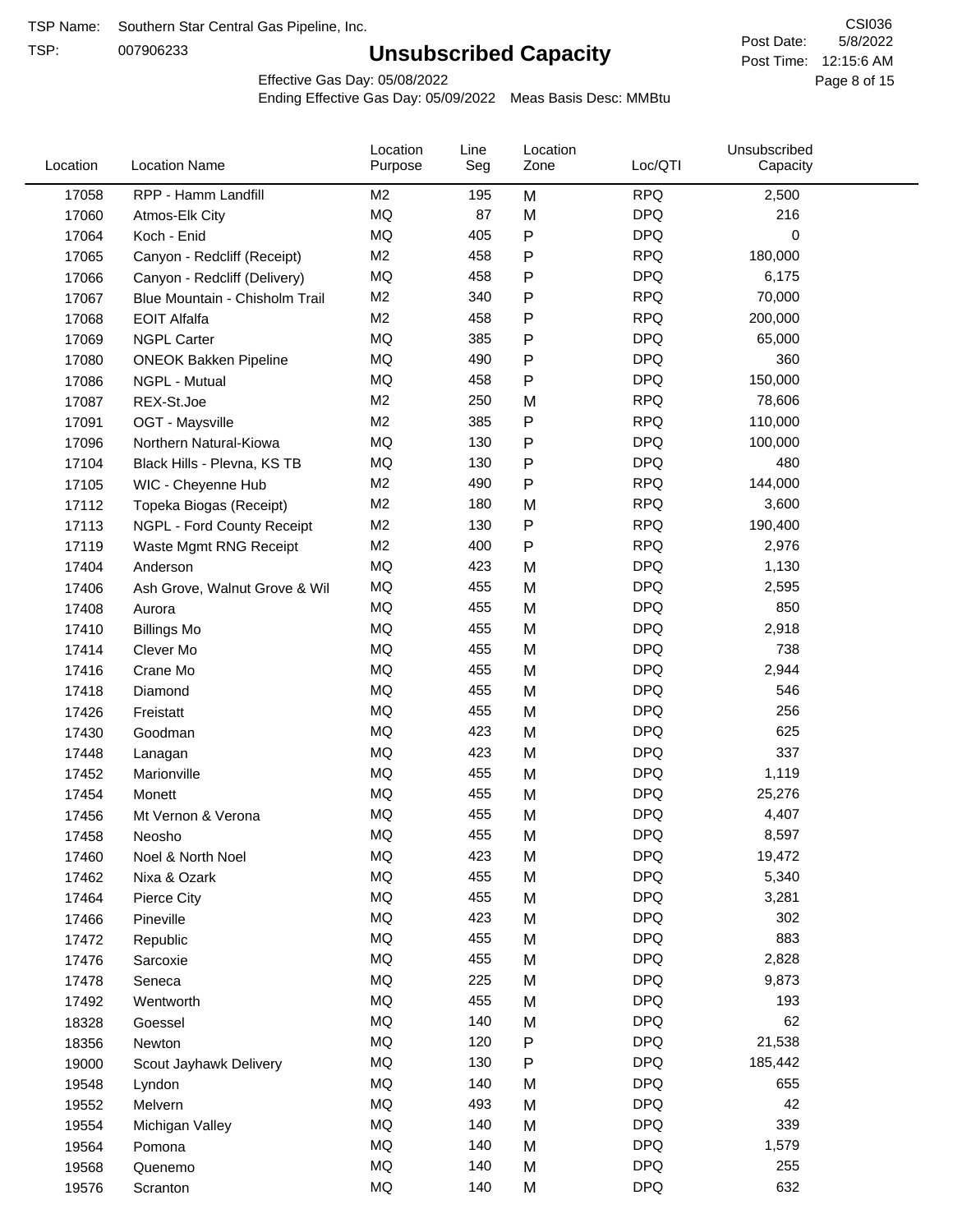TSP: 

# **Unsubscribed Capacity**

5/8/2022 Page 9 of 15 Post Time: 12:15:6 AM CSI036 Post Date:

Effective Gas Day: 05/08/2022

| Location | <b>Location Name</b>  | Location<br>Purpose | Line<br>Seg | Location<br>Zone | Loc/QTI    | Unsubscribed<br>Capacity |
|----------|-----------------------|---------------------|-------------|------------------|------------|--------------------------|
| 19608    | <b>Baldwin</b>        | <b>MQ</b>           | 180         | M                | <b>DPQ</b> | 2,754                    |
| 19620    | Edgerton              | <b>MQ</b>           | 190         | M                | <b>DPQ</b> | 14                       |
| 19628    | Gardner               | <b>MQ</b>           | 190         | M                | <b>DPQ</b> | 2,755                    |
| 19648    | Lecompton             | <b>MQ</b>           | 180         | M                | <b>DPQ</b> | 109                      |
| 19650    | Le Loup               | <b>MQ</b>           | 190         | M                | <b>DPQ</b> | 37                       |
| 19660    | Ottawa                | <b>MQ</b>           | 493         | M                | <b>DPQ</b> | 6,129                    |
| 19664    | Perry                 | <b>MQ</b>           | 180         | M                | <b>DPQ</b> | 407                      |
| 19666    | Princeton             | <b>MQ</b>           | 496         | M                | <b>DPQ</b> | 130                      |
| 19672    | Richmond              | <b>MQ</b>           | 496         | M                | <b>DPQ</b> | 374                      |
| 19676    | Scipio                | <b>MQ</b>           | 496         | M                | <b>DPQ</b> | 27                       |
| 19678    | Somerset & Rural      | <b>MQ</b>           | 235         | M                | <b>DPQ</b> | 291                      |
| 19684    | Tonganoxie            | <b>MQ</b>           | 195         | M                | <b>DPQ</b> | 7,420                    |
| 19690    | Wellsville            | <b>MQ</b>           | 190         | M                | <b>DPQ</b> | 2,007                    |
| 20709    | <b>Bronson Etc</b>    | <b>MQ</b>           | 95          | M                | <b>DPQ</b> | 360                      |
| 20712    | Carlyle               | <b>MQ</b>           | 495         | M                | <b>DPQ</b> | 26                       |
| 20714    | Cherryvale            | <b>MQ</b>           | 495         | M                | <b>DPQ</b> | 586                      |
| 20716    | Colony                | <b>MQ</b>           | 50          | M                | <b>DPQ</b> | 2,347                    |
| 20720    | Dennis                | <b>MQ</b>           | 495         | M                | <b>DPQ</b> | 54                       |
| 20725    | Erie                  | <b>MQ</b>           | 495         | M                | <b>DPQ</b> | 409                      |
| 20730    | Gas City & La Harpe   | MQ                  | 495         | M                | <b>DPQ</b> | 1,457                    |
| 20764    | Parsons               | <b>MQ</b>           | 495         | M                | <b>DPQ</b> | 19,497                   |
| 20766    | Petrolia              | <b>MQ</b>           | 495         | M                | <b>DPQ</b> | 18                       |
| 20768    | Piqua                 | <b>MQ</b>           | 220         | M                | <b>DPQ</b> | 84                       |
| 20775    | South Mound           | <b>MQ</b>           | 495         | M                | <b>DPQ</b> | 45                       |
| 20785    | Thayer                | <b>MQ</b>           | 495         | M                | <b>DPQ</b> | 88                       |
| 20788    | Walnut & St Paul      | <b>MQ</b>           | 95          | M                | <b>DPQ</b> | 658                      |
| 20792    | Welda                 | <b>MQ</b>           | 495         | M                | <b>DPQ</b> | 1,122                    |
| 21008    | <b>Baxter Springs</b> | <b>MQ</b>           | 225         | M                | <b>DPQ</b> | 1,830                    |
| 21015    | Columbus              | <b>MQ</b>           | 260         | M                | <b>DPQ</b> | 2,639                    |
| 21018    | Crestline             | <b>MQ</b>           | 260         | M                | <b>DPQ</b> | 156                      |
| 21021    | Fort Scott            | <b>MQ</b>           | 95          | M                | <b>DPQ</b> | 31,139                   |
| 21024    | Galena & Empire City  | <b>MQ</b>           | 260         | M                | <b>DPQ</b> | 3,023                    |
| 21048    | Lowell                | MQ                  | 225         | M                | <b>DPQ</b> | 52                       |
| 21055    | N Riverton            | <b>MQ</b>           | 260         | M                | <b>DPQ</b> | 148                      |
| 21060    | Oswego                | <b>MQ</b>           | 260         | M                | <b>DPQ</b> | 2,588                    |
| 21080    | Treece                | <b>MQ</b>           | 225         | M                | <b>DPQ</b> | 473                      |
| 23576    | St Joseph             | <b>MQ</b>           | 250         | M                | <b>DPQ</b> | 88,184                   |
| 24228    | Grantville            | <b>MQ</b>           | 180         | M                | <b>DPQ</b> | 207                      |
| 24252    | Meriden               | <b>MQ</b>           | 180         | M                | <b>DPQ</b> | 177                      |
| 24276    | Shawnee Heights       | <b>MQ</b>           | 180         | M                | <b>DPQ</b> | 696                      |
| 24280    | Topeka                | <b>MQ</b>           | 180         | M                | <b>DPQ</b> | 152,652                  |
| 26304    | Alma                  | <b>MQ</b>           | 425         | M                | <b>DPQ</b> | 95                       |
| 26308    | Blackburn             | <b>MQ</b>           | 425         | M                | <b>DPQ</b> | 163                      |
| 26312    | Carrollton            | <b>MQ</b>           | 425         | M                | <b>DPQ</b> | 2,523                    |
| 26314    | Concordia             | <b>MQ</b>           | 425         | M                | <b>DPQ</b> | 1,576                    |
| 26316    | Corder                | <b>MQ</b>           | 425         | M                | <b>DPQ</b> | 11                       |
| 26325    | Emma                  | <b>MQ</b>           | 425         | M                | <b>DPQ</b> | 206                      |
| 26332    | Higginsville          | <b>MQ</b>           | 425         | M                | <b>DPQ</b> | 28,860                   |
| 26344    | Knobnoster            | <b>MQ</b>           | 235         | M                | <b>DPQ</b> | 16,700                   |
|          |                       |                     |             |                  |            |                          |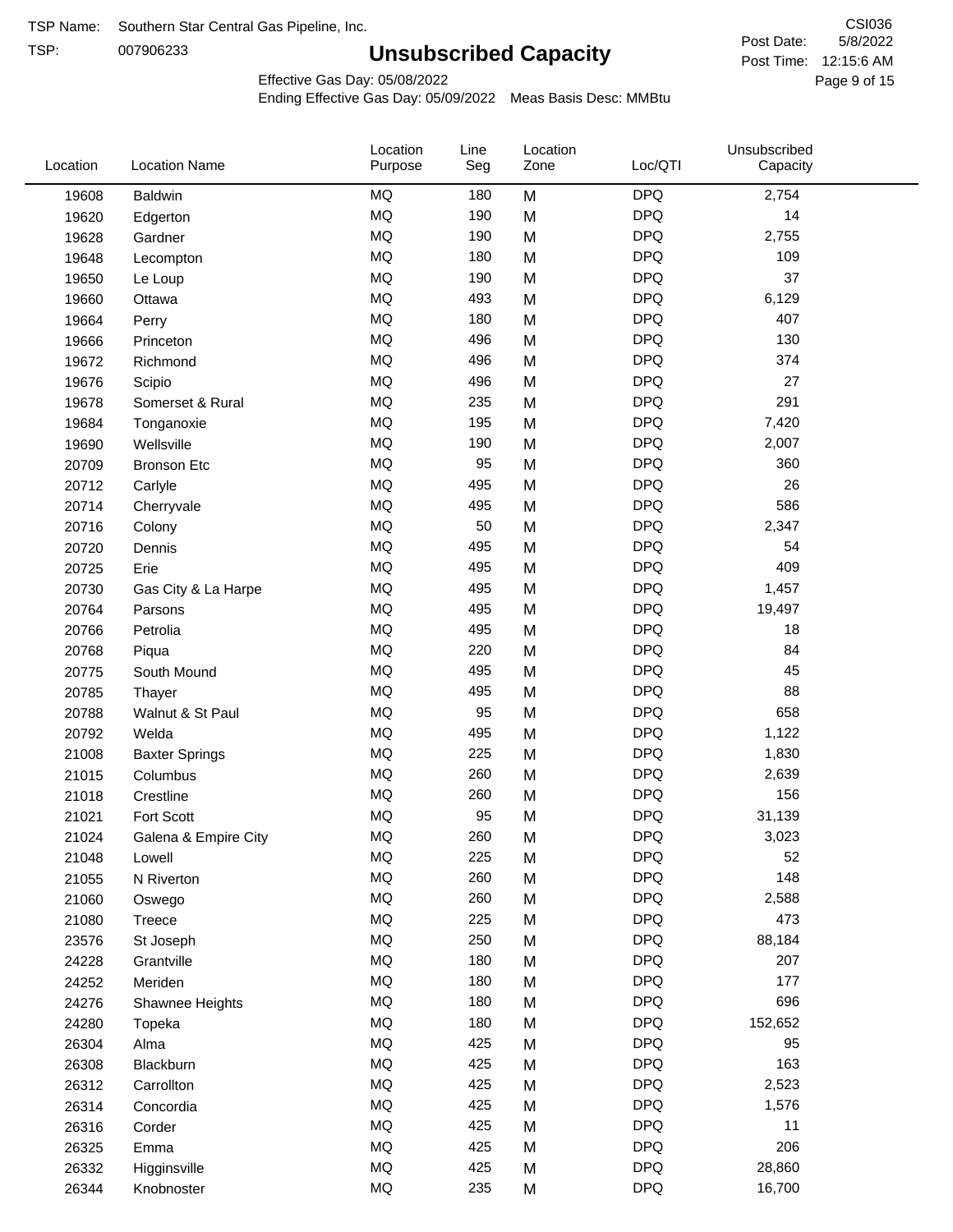TSP:

# **Unsubscribed Capacity**

5/8/2022 Page 10 of 15 Post Time: 12:15:6 AM CSI036 Post Date:

Unsubscribed

Effective Gas Day: 05/08/2022

Location

Ending Effective Gas Day: 05/09/2022 Meas Basis Desc: MMBtu

Line

Location

| Location | <b>Location Name</b>          | Purpose   | Seg | Zone      | Loc/QTI    | Capacity |  |
|----------|-------------------------------|-----------|-----|-----------|------------|----------|--|
| 26348    | La Monte                      | <b>MQ</b> | 235 | M         | <b>DPQ</b> | 111      |  |
| 26352    | Mt Leonard                    | MQ        | 425 | M         | <b>DPQ</b> | 167      |  |
| 26356    | Norborne                      | MQ        | 425 | M         | <b>DPQ</b> | 1,901    |  |
| 26376    | Slater                        | MQ        | 425 | M         | <b>DPQ</b> | 471      |  |
| 26378    | <b>Sweet Springs</b>          | <b>MQ</b> | 425 | M         | <b>DPQ</b> | 584      |  |
| 26392    | Warrensburg                   | <b>MQ</b> | 235 | M         | <b>DPQ</b> | 10,551   |  |
| 26394    | Waverly                       | <b>MQ</b> | 425 | M         | <b>DPQ</b> | 378      |  |
| 27015    | <b>Belle Plaine</b>           | MQ        | 333 | P         | <b>DPQ</b> | 150      |  |
| 27020    | <b>Bentley</b>                | MQ        | 120 | P         | <b>DPQ</b> | 217      |  |
| 27035    | Derby                         | <b>MQ</b> | 120 | P         | <b>DPQ</b> | 7,759    |  |
| 27040    | Andover                       | <b>MQ</b> | 300 | M         | <b>DPQ</b> | 166      |  |
| 27050    | Haysville                     | MQ        | 120 | P         | <b>DPQ</b> | 9,455    |  |
| 27060    | Mulvane                       | MQ        | 120 | P         | <b>DPQ</b> | 9,778    |  |
| 27065    | Rose Hill                     | <b>MQ</b> | 295 | P         | <b>DPQ</b> | 5,386    |  |
| 27070    | Sedgwick                      | MQ        | 120 | ${\sf P}$ | <b>DPQ</b> | 7,149    |  |
| 27080    | Udall                         | MQ        | 333 | P         | <b>DPQ</b> | 538      |  |
| 27085    | <b>Valley Center</b>          | MQ        | 120 | ${\sf P}$ | <b>DPQ</b> | 51,875   |  |
| 27092    | Wichita                       | MQ        | 120 | P         | <b>DPQ</b> | 259,947  |  |
| 29001    | Atchison                      | <b>MQ</b> | 90  | M         | <b>DPQ</b> | 20,786   |  |
| 29002    | Emporia                       | <b>MQ</b> | 140 | M         | <b>DPQ</b> | 15,524   |  |
| 29003    | Leavenworth                   | MQ        | 195 | M         | <b>DPQ</b> | 14,939   |  |
| 29005    | Effingham                     | MQ        | 90  | M         | <b>DPQ</b> | 269      |  |
| 30804    | Abbyville                     | MQ        | 130 | P         | <b>DPQ</b> | 195      |  |
| 34612    | Altamont                      | <b>MQ</b> | 260 | M         | <b>DPQ</b> | 119      |  |
| 35013    | Americus                      | <b>MQ</b> | 140 | M         | <b>DPQ</b> | 31       |  |
| 35515    | <b>ANR Alden</b>              | MQ        | 490 | P         | <b>DPQ</b> | 135,571  |  |
| 36918    | Argonia                       | <b>MQ</b> | 120 | P         | <b>DPQ</b> | 15       |  |
| 37100    | Wynona                        | <b>MQ</b> | 334 | P         | <b>DPQ</b> | 0        |  |
| 37118    | Hominy                        | <b>MQ</b> | 357 | P         | <b>DPQ</b> | 1,960    |  |
| 37172    | <b>Black Hills Hutchinson</b> | MQ        | 130 | P         | <b>DPQ</b> | 15,360   |  |
| 37175    | EGT Jane - Delivery           | MQ        | 423 | M         | <b>DPQ</b> | 216,201  |  |
| 38021    | Auburn                        | MQ        | 180 | M         | <b>DPQ</b> | 756      |  |
| 38522    | <b>Avant Utilities</b>        | $\sf{MQ}$ | 357 | P         | <b>DPQ</b> | 157      |  |
| 41709    | Billings                      | MQ        | 380 | P         | <b>DPQ</b> | 2,032    |  |
| 42915    | Springfield                   | $\sf{MQ}$ | 455 | M         | <b>DPQ</b> | 698,615  |  |
| 44021    | <b>Burlingame</b>             | MQ        | 140 | M         | <b>DPQ</b> | 1,686    |  |
| 44121    | Alfalfa City Ok               | MQ        | 315 | P         | <b>DPQ</b> | 394      |  |
| 45301    | Cassoday                      | MQ        | 140 | M         | <b>DPQ</b> | 0        |  |
| 46608    | Chanute                       | MQ        | 495 | M         | <b>DPQ</b> | 51,665   |  |
| 46809    | Florence                      | $\sf{MQ}$ | 140 | M         | <b>DPQ</b> | 1,001    |  |
| 47412    | Cleveland                     | MQ        | 357 | P         | <b>DPQ</b> | 1,569    |  |
| 47641    | CIG Riner                     | MQ        | 490 | P         | <b>DPQ</b> | 62,965   |  |
| 48015    | Bourbon County, KS            | MQ        | 95  | M         | <b>DPQ</b> | 4,627    |  |
| 48301    | Copan                         | MQ        | 497 | P         | <b>DPQ</b> | 358      |  |
| 55502    | Danville                      | MQ        | 120 | P         | <b>DPQ</b> | 166      |  |
| 56601    | Denison                       | MQ        | 90  | M         | <b>DPQ</b> | 79       |  |
| 58518    | Drumright                     | MQ        | 390 | P         | <b>DPQ</b> | 4,485    |  |
| 60706    | Peckham                       | MQ        | 117 | M         | <b>DPQ</b> | 67       |  |
| 62810    | Black Hills - Enterprise TB   | $\sf{MQ}$ | 130 | P         | <b>DPQ</b> | 990      |  |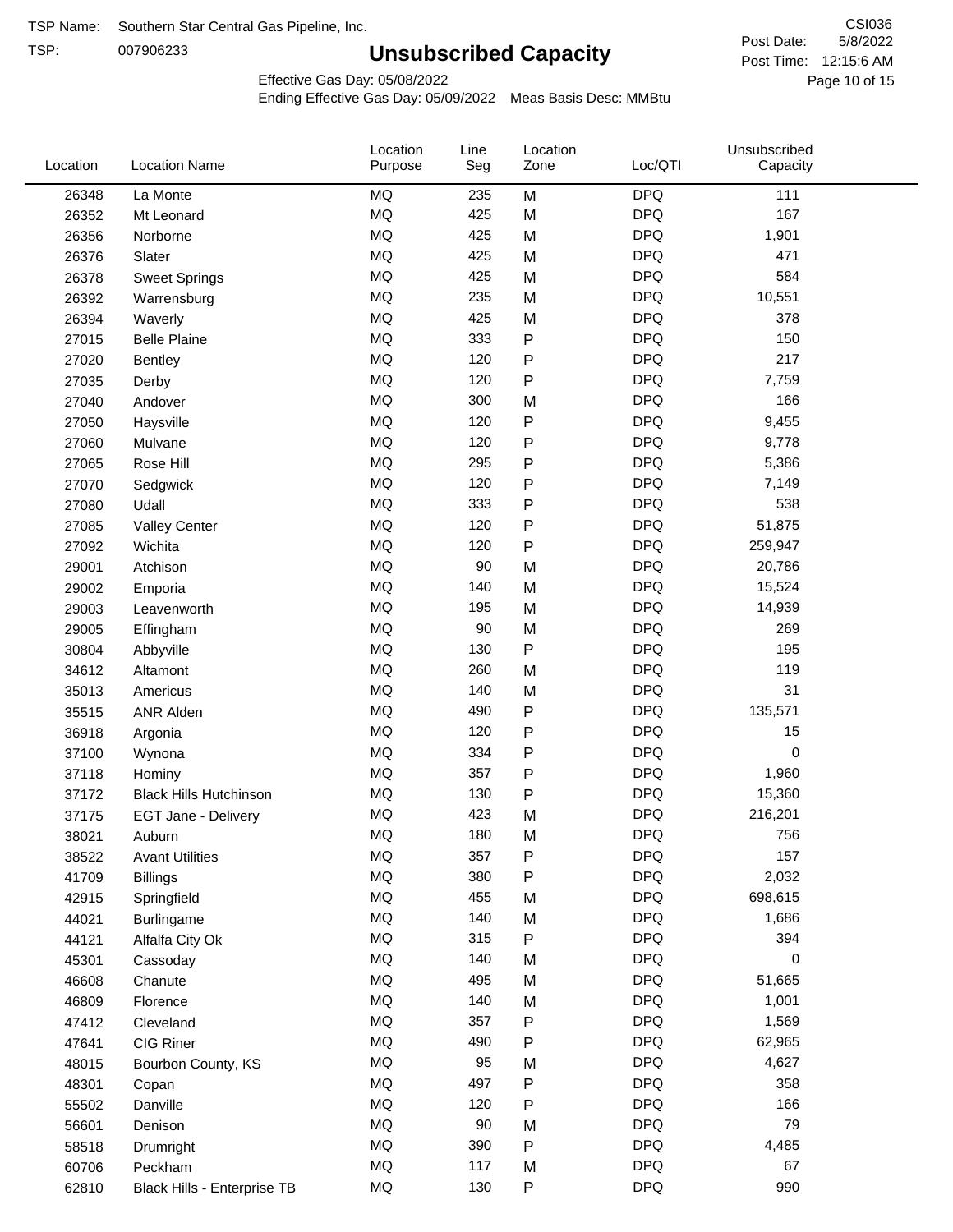TSP:

# **Unsubscribed Capacity**

5/8/2022 Page 11 of 15 Post Time: 12:15:6 AM CSI036 Post Date:

Effective Gas Day: 05/08/2022

| <b>MQ</b><br><b>DPQ</b><br>140<br>M<br>820<br>63919<br>Eskridge<br>MQ<br><b>DPQ</b><br>424<br>130<br>${\sf P}$<br>68015<br>Ford<br><b>MQ</b><br>${\sf P}$<br><b>DPQ</b><br>12<br>315<br>68518<br>Freedom<br><b>MQ</b><br><b>DPQ</b><br>496<br>15,099<br>M<br>70408<br><b>Garnett KS</b><br>$\sf P$<br><b>MQ</b><br>315<br><b>DPQ</b><br>63<br>70610<br>Gate<br><b>MQ</b><br><b>DPQ</b><br>96<br>340<br>$\mathsf{P}$<br>74416<br>Pocasset<br>MQ<br><b>DPQ</b><br>816<br>455<br>M<br>77118<br>Granby<br><b>MQ</b><br><b>DPQ</b><br>190<br>7,104<br><b>Bonner Springs Ks</b><br>M<br>77308<br><b>MQ</b><br><b>DPQ</b><br>140<br>M<br>77512<br>Eureka, Toronto & Neal<br>2,306<br>$\sf P$<br><b>MQ</b><br><b>DPQ</b><br>120<br>26,858<br>77705<br>Anthony<br><b>MQ</b><br><b>DPQ</b><br>140<br>445<br>80312<br>M<br><b>Hamilton Ks</b><br>MQ<br><b>DPQ</b><br>27<br>140<br>M<br>80515<br>Atmos - Strong Cty &<br>MQ<br><b>DPQ</b><br>498<br>3,629<br>83418<br>Howard Ks<br>M<br><b>MQ</b><br><b>DPQ</b><br>495<br>M<br>4,390<br>84021<br>Humboldt Ks<br><b>MQ</b><br><b>DPQ</b><br>495<br>10,749<br>86717<br>Iola Ks<br>M<br>MQ<br><b>DPQ</b><br>180<br>M<br>45,466<br>96108<br><b>Black Hills - Lawrence</b><br><b>MQ</b><br>${\sf P}$<br><b>DPQ</b><br>150<br>120<br>96912<br>Kechi Ks<br><b>MQ</b><br><b>DPQ</b><br>130<br>P<br>15,628<br>97112<br>Copeland<br><b>MQ</b><br><b>DPQ</b><br>493<br>273<br>M<br>102512<br>Lebo<br><b>MQ</b><br><b>DPQ</b><br>249<br>225<br>M<br>103101<br>Lenapah<br>MQ<br><b>DPQ</b><br>204<br>260<br>104615<br>M<br>Liberal<br><b>MQ</b><br>357<br>${\sf P}$<br><b>DPQ</b><br>168<br>108119<br>Ochelata<br><b>MQ</b><br><b>DPQ</b><br>395<br>497<br>$\mathsf{P}$<br>108221<br>Washington<br><b>MQ</b><br><b>DPQ</b><br>113<br>110412<br>170<br>M<br>McLouth<br><b>MQ</b><br><b>DPQ</b><br>456<br>357<br>Ρ<br>110908<br>Mannford<br><b>MQ</b><br><b>DPQ</b><br>317<br>335<br>$\mathsf{P}$<br>113612<br>Webb City, OK TB<br><b>MQ</b><br><b>DPQ</b><br>239<br>357<br>P<br>113713<br>Osage City Ok<br>MQ<br><b>DPQ</b><br>235<br>113812<br>Clinton & Leeton<br>M<br>21,928<br>MQ<br><b>DPQ</b><br>425<br>M<br>14,581<br>113852<br>Marshall<br>MQ<br>95<br><b>DPQ</b><br>9,333<br>M<br>113856<br>Nevada<br>MQ<br>250<br><b>DPQ</b><br>M<br>2,890<br>113864<br><b>Platte City</b><br>MQ<br>425<br><b>DPQ</b><br>3,022<br>113872<br>M<br>Lexington-Richmond-Henrietta<br>26,188<br>ΜQ<br>235<br>M<br><b>DPQ</b><br>113876<br>Sedalia<br>MQ<br><b>DPQ</b><br>135<br>250<br>M<br>113880<br>Tracy<br>MQ<br><b>DPQ</b><br>250<br>M<br>1,140<br>113892<br>Weston<br>MQ<br>260<br><b>DPQ</b><br>239<br>118121<br>M<br>Mulberry<br>MQ<br>${\sf P}$<br><b>DPQ</b><br>400<br>150<br>118321<br>Mulhall<br>MQ<br><b>DPQ</b><br>13,115<br>235<br>M<br>120000<br>Spire<br>MQ<br><b>DPQ</b><br>495<br>6,410<br>121110<br>M<br>Neodesha<br>MQ<br><b>DPQ</b><br>289<br>493<br>M<br>121315<br>Neosho Rapids<br>MQ<br>490<br><b>DPQ</b><br>184,224<br>P<br>121415<br><b>NGPL Barton</b><br>MQ<br>${\sf P}$<br><b>DPQ</b><br>130<br>269,500<br>121515<br>NGPL Ford<br>MQ<br><b>DPQ</b><br>6,793<br>225<br>122715<br>Afton-Fairland-Grove-Jay<br>M<br>${\sf P}$<br><b>DPQ</b><br>124<br>MQ<br>120<br>122915<br>Norwich<br>MQ<br>357<br>${\sf P}$<br><b>DPQ</b><br>1,130<br>125315<br>Oilton<br>MQ<br><b>DPQ</b><br>315<br>P<br>7,083<br>129311<br><b>ONG Harper County</b><br>MQ<br><b>DPQ</b><br>493<br>24<br>129712<br>Olivet<br>M<br>MQ<br><b>DPQ</b><br>219<br>400<br>P<br>130001<br>Orlando<br>$\sf{MQ}$<br><b>DPQ</b><br>450<br>256<br>M<br>132018<br>Oronogo | Location | <b>Location Name</b> | Location<br>Purpose | Line<br>Seg | Location<br>Zone | Loc/QTI | Unsubscribed<br>Capacity |  |
|-------------------------------------------------------------------------------------------------------------------------------------------------------------------------------------------------------------------------------------------------------------------------------------------------------------------------------------------------------------------------------------------------------------------------------------------------------------------------------------------------------------------------------------------------------------------------------------------------------------------------------------------------------------------------------------------------------------------------------------------------------------------------------------------------------------------------------------------------------------------------------------------------------------------------------------------------------------------------------------------------------------------------------------------------------------------------------------------------------------------------------------------------------------------------------------------------------------------------------------------------------------------------------------------------------------------------------------------------------------------------------------------------------------------------------------------------------------------------------------------------------------------------------------------------------------------------------------------------------------------------------------------------------------------------------------------------------------------------------------------------------------------------------------------------------------------------------------------------------------------------------------------------------------------------------------------------------------------------------------------------------------------------------------------------------------------------------------------------------------------------------------------------------------------------------------------------------------------------------------------------------------------------------------------------------------------------------------------------------------------------------------------------------------------------------------------------------------------------------------------------------------------------------------------------------------------------------------------------------------------------------------------------------------------------------------------------------------------------------------------------------------------------------------------------------------------------------------------------------------------------------------------------------------------------------------------------------------------------------------------------------------------------------------------------------------------------------------------------------------------------------------------------------------------------------------------------------------------------------------------------------------------------------------------------------------------------------------------------------------------------------------------------------------------------------------------------------------------------------------------------------------------------------------------------------------------------|----------|----------------------|---------------------|-------------|------------------|---------|--------------------------|--|
|                                                                                                                                                                                                                                                                                                                                                                                                                                                                                                                                                                                                                                                                                                                                                                                                                                                                                                                                                                                                                                                                                                                                                                                                                                                                                                                                                                                                                                                                                                                                                                                                                                                                                                                                                                                                                                                                                                                                                                                                                                                                                                                                                                                                                                                                                                                                                                                                                                                                                                                                                                                                                                                                                                                                                                                                                                                                                                                                                                                                                                                                                                                                                                                                                                                                                                                                                                                                                                                                                                                                                                         |          |                      |                     |             |                  |         |                          |  |
|                                                                                                                                                                                                                                                                                                                                                                                                                                                                                                                                                                                                                                                                                                                                                                                                                                                                                                                                                                                                                                                                                                                                                                                                                                                                                                                                                                                                                                                                                                                                                                                                                                                                                                                                                                                                                                                                                                                                                                                                                                                                                                                                                                                                                                                                                                                                                                                                                                                                                                                                                                                                                                                                                                                                                                                                                                                                                                                                                                                                                                                                                                                                                                                                                                                                                                                                                                                                                                                                                                                                                                         |          |                      |                     |             |                  |         |                          |  |
|                                                                                                                                                                                                                                                                                                                                                                                                                                                                                                                                                                                                                                                                                                                                                                                                                                                                                                                                                                                                                                                                                                                                                                                                                                                                                                                                                                                                                                                                                                                                                                                                                                                                                                                                                                                                                                                                                                                                                                                                                                                                                                                                                                                                                                                                                                                                                                                                                                                                                                                                                                                                                                                                                                                                                                                                                                                                                                                                                                                                                                                                                                                                                                                                                                                                                                                                                                                                                                                                                                                                                                         |          |                      |                     |             |                  |         |                          |  |
|                                                                                                                                                                                                                                                                                                                                                                                                                                                                                                                                                                                                                                                                                                                                                                                                                                                                                                                                                                                                                                                                                                                                                                                                                                                                                                                                                                                                                                                                                                                                                                                                                                                                                                                                                                                                                                                                                                                                                                                                                                                                                                                                                                                                                                                                                                                                                                                                                                                                                                                                                                                                                                                                                                                                                                                                                                                                                                                                                                                                                                                                                                                                                                                                                                                                                                                                                                                                                                                                                                                                                                         |          |                      |                     |             |                  |         |                          |  |
|                                                                                                                                                                                                                                                                                                                                                                                                                                                                                                                                                                                                                                                                                                                                                                                                                                                                                                                                                                                                                                                                                                                                                                                                                                                                                                                                                                                                                                                                                                                                                                                                                                                                                                                                                                                                                                                                                                                                                                                                                                                                                                                                                                                                                                                                                                                                                                                                                                                                                                                                                                                                                                                                                                                                                                                                                                                                                                                                                                                                                                                                                                                                                                                                                                                                                                                                                                                                                                                                                                                                                                         |          |                      |                     |             |                  |         |                          |  |
|                                                                                                                                                                                                                                                                                                                                                                                                                                                                                                                                                                                                                                                                                                                                                                                                                                                                                                                                                                                                                                                                                                                                                                                                                                                                                                                                                                                                                                                                                                                                                                                                                                                                                                                                                                                                                                                                                                                                                                                                                                                                                                                                                                                                                                                                                                                                                                                                                                                                                                                                                                                                                                                                                                                                                                                                                                                                                                                                                                                                                                                                                                                                                                                                                                                                                                                                                                                                                                                                                                                                                                         |          |                      |                     |             |                  |         |                          |  |
|                                                                                                                                                                                                                                                                                                                                                                                                                                                                                                                                                                                                                                                                                                                                                                                                                                                                                                                                                                                                                                                                                                                                                                                                                                                                                                                                                                                                                                                                                                                                                                                                                                                                                                                                                                                                                                                                                                                                                                                                                                                                                                                                                                                                                                                                                                                                                                                                                                                                                                                                                                                                                                                                                                                                                                                                                                                                                                                                                                                                                                                                                                                                                                                                                                                                                                                                                                                                                                                                                                                                                                         |          |                      |                     |             |                  |         |                          |  |
|                                                                                                                                                                                                                                                                                                                                                                                                                                                                                                                                                                                                                                                                                                                                                                                                                                                                                                                                                                                                                                                                                                                                                                                                                                                                                                                                                                                                                                                                                                                                                                                                                                                                                                                                                                                                                                                                                                                                                                                                                                                                                                                                                                                                                                                                                                                                                                                                                                                                                                                                                                                                                                                                                                                                                                                                                                                                                                                                                                                                                                                                                                                                                                                                                                                                                                                                                                                                                                                                                                                                                                         |          |                      |                     |             |                  |         |                          |  |
|                                                                                                                                                                                                                                                                                                                                                                                                                                                                                                                                                                                                                                                                                                                                                                                                                                                                                                                                                                                                                                                                                                                                                                                                                                                                                                                                                                                                                                                                                                                                                                                                                                                                                                                                                                                                                                                                                                                                                                                                                                                                                                                                                                                                                                                                                                                                                                                                                                                                                                                                                                                                                                                                                                                                                                                                                                                                                                                                                                                                                                                                                                                                                                                                                                                                                                                                                                                                                                                                                                                                                                         |          |                      |                     |             |                  |         |                          |  |
|                                                                                                                                                                                                                                                                                                                                                                                                                                                                                                                                                                                                                                                                                                                                                                                                                                                                                                                                                                                                                                                                                                                                                                                                                                                                                                                                                                                                                                                                                                                                                                                                                                                                                                                                                                                                                                                                                                                                                                                                                                                                                                                                                                                                                                                                                                                                                                                                                                                                                                                                                                                                                                                                                                                                                                                                                                                                                                                                                                                                                                                                                                                                                                                                                                                                                                                                                                                                                                                                                                                                                                         |          |                      |                     |             |                  |         |                          |  |
|                                                                                                                                                                                                                                                                                                                                                                                                                                                                                                                                                                                                                                                                                                                                                                                                                                                                                                                                                                                                                                                                                                                                                                                                                                                                                                                                                                                                                                                                                                                                                                                                                                                                                                                                                                                                                                                                                                                                                                                                                                                                                                                                                                                                                                                                                                                                                                                                                                                                                                                                                                                                                                                                                                                                                                                                                                                                                                                                                                                                                                                                                                                                                                                                                                                                                                                                                                                                                                                                                                                                                                         |          |                      |                     |             |                  |         |                          |  |
|                                                                                                                                                                                                                                                                                                                                                                                                                                                                                                                                                                                                                                                                                                                                                                                                                                                                                                                                                                                                                                                                                                                                                                                                                                                                                                                                                                                                                                                                                                                                                                                                                                                                                                                                                                                                                                                                                                                                                                                                                                                                                                                                                                                                                                                                                                                                                                                                                                                                                                                                                                                                                                                                                                                                                                                                                                                                                                                                                                                                                                                                                                                                                                                                                                                                                                                                                                                                                                                                                                                                                                         |          |                      |                     |             |                  |         |                          |  |
|                                                                                                                                                                                                                                                                                                                                                                                                                                                                                                                                                                                                                                                                                                                                                                                                                                                                                                                                                                                                                                                                                                                                                                                                                                                                                                                                                                                                                                                                                                                                                                                                                                                                                                                                                                                                                                                                                                                                                                                                                                                                                                                                                                                                                                                                                                                                                                                                                                                                                                                                                                                                                                                                                                                                                                                                                                                                                                                                                                                                                                                                                                                                                                                                                                                                                                                                                                                                                                                                                                                                                                         |          |                      |                     |             |                  |         |                          |  |
|                                                                                                                                                                                                                                                                                                                                                                                                                                                                                                                                                                                                                                                                                                                                                                                                                                                                                                                                                                                                                                                                                                                                                                                                                                                                                                                                                                                                                                                                                                                                                                                                                                                                                                                                                                                                                                                                                                                                                                                                                                                                                                                                                                                                                                                                                                                                                                                                                                                                                                                                                                                                                                                                                                                                                                                                                                                                                                                                                                                                                                                                                                                                                                                                                                                                                                                                                                                                                                                                                                                                                                         |          |                      |                     |             |                  |         |                          |  |
|                                                                                                                                                                                                                                                                                                                                                                                                                                                                                                                                                                                                                                                                                                                                                                                                                                                                                                                                                                                                                                                                                                                                                                                                                                                                                                                                                                                                                                                                                                                                                                                                                                                                                                                                                                                                                                                                                                                                                                                                                                                                                                                                                                                                                                                                                                                                                                                                                                                                                                                                                                                                                                                                                                                                                                                                                                                                                                                                                                                                                                                                                                                                                                                                                                                                                                                                                                                                                                                                                                                                                                         |          |                      |                     |             |                  |         |                          |  |
|                                                                                                                                                                                                                                                                                                                                                                                                                                                                                                                                                                                                                                                                                                                                                                                                                                                                                                                                                                                                                                                                                                                                                                                                                                                                                                                                                                                                                                                                                                                                                                                                                                                                                                                                                                                                                                                                                                                                                                                                                                                                                                                                                                                                                                                                                                                                                                                                                                                                                                                                                                                                                                                                                                                                                                                                                                                                                                                                                                                                                                                                                                                                                                                                                                                                                                                                                                                                                                                                                                                                                                         |          |                      |                     |             |                  |         |                          |  |
|                                                                                                                                                                                                                                                                                                                                                                                                                                                                                                                                                                                                                                                                                                                                                                                                                                                                                                                                                                                                                                                                                                                                                                                                                                                                                                                                                                                                                                                                                                                                                                                                                                                                                                                                                                                                                                                                                                                                                                                                                                                                                                                                                                                                                                                                                                                                                                                                                                                                                                                                                                                                                                                                                                                                                                                                                                                                                                                                                                                                                                                                                                                                                                                                                                                                                                                                                                                                                                                                                                                                                                         |          |                      |                     |             |                  |         |                          |  |
|                                                                                                                                                                                                                                                                                                                                                                                                                                                                                                                                                                                                                                                                                                                                                                                                                                                                                                                                                                                                                                                                                                                                                                                                                                                                                                                                                                                                                                                                                                                                                                                                                                                                                                                                                                                                                                                                                                                                                                                                                                                                                                                                                                                                                                                                                                                                                                                                                                                                                                                                                                                                                                                                                                                                                                                                                                                                                                                                                                                                                                                                                                                                                                                                                                                                                                                                                                                                                                                                                                                                                                         |          |                      |                     |             |                  |         |                          |  |
|                                                                                                                                                                                                                                                                                                                                                                                                                                                                                                                                                                                                                                                                                                                                                                                                                                                                                                                                                                                                                                                                                                                                                                                                                                                                                                                                                                                                                                                                                                                                                                                                                                                                                                                                                                                                                                                                                                                                                                                                                                                                                                                                                                                                                                                                                                                                                                                                                                                                                                                                                                                                                                                                                                                                                                                                                                                                                                                                                                                                                                                                                                                                                                                                                                                                                                                                                                                                                                                                                                                                                                         |          |                      |                     |             |                  |         |                          |  |
|                                                                                                                                                                                                                                                                                                                                                                                                                                                                                                                                                                                                                                                                                                                                                                                                                                                                                                                                                                                                                                                                                                                                                                                                                                                                                                                                                                                                                                                                                                                                                                                                                                                                                                                                                                                                                                                                                                                                                                                                                                                                                                                                                                                                                                                                                                                                                                                                                                                                                                                                                                                                                                                                                                                                                                                                                                                                                                                                                                                                                                                                                                                                                                                                                                                                                                                                                                                                                                                                                                                                                                         |          |                      |                     |             |                  |         |                          |  |
|                                                                                                                                                                                                                                                                                                                                                                                                                                                                                                                                                                                                                                                                                                                                                                                                                                                                                                                                                                                                                                                                                                                                                                                                                                                                                                                                                                                                                                                                                                                                                                                                                                                                                                                                                                                                                                                                                                                                                                                                                                                                                                                                                                                                                                                                                                                                                                                                                                                                                                                                                                                                                                                                                                                                                                                                                                                                                                                                                                                                                                                                                                                                                                                                                                                                                                                                                                                                                                                                                                                                                                         |          |                      |                     |             |                  |         |                          |  |
|                                                                                                                                                                                                                                                                                                                                                                                                                                                                                                                                                                                                                                                                                                                                                                                                                                                                                                                                                                                                                                                                                                                                                                                                                                                                                                                                                                                                                                                                                                                                                                                                                                                                                                                                                                                                                                                                                                                                                                                                                                                                                                                                                                                                                                                                                                                                                                                                                                                                                                                                                                                                                                                                                                                                                                                                                                                                                                                                                                                                                                                                                                                                                                                                                                                                                                                                                                                                                                                                                                                                                                         |          |                      |                     |             |                  |         |                          |  |
|                                                                                                                                                                                                                                                                                                                                                                                                                                                                                                                                                                                                                                                                                                                                                                                                                                                                                                                                                                                                                                                                                                                                                                                                                                                                                                                                                                                                                                                                                                                                                                                                                                                                                                                                                                                                                                                                                                                                                                                                                                                                                                                                                                                                                                                                                                                                                                                                                                                                                                                                                                                                                                                                                                                                                                                                                                                                                                                                                                                                                                                                                                                                                                                                                                                                                                                                                                                                                                                                                                                                                                         |          |                      |                     |             |                  |         |                          |  |
|                                                                                                                                                                                                                                                                                                                                                                                                                                                                                                                                                                                                                                                                                                                                                                                                                                                                                                                                                                                                                                                                                                                                                                                                                                                                                                                                                                                                                                                                                                                                                                                                                                                                                                                                                                                                                                                                                                                                                                                                                                                                                                                                                                                                                                                                                                                                                                                                                                                                                                                                                                                                                                                                                                                                                                                                                                                                                                                                                                                                                                                                                                                                                                                                                                                                                                                                                                                                                                                                                                                                                                         |          |                      |                     |             |                  |         |                          |  |
|                                                                                                                                                                                                                                                                                                                                                                                                                                                                                                                                                                                                                                                                                                                                                                                                                                                                                                                                                                                                                                                                                                                                                                                                                                                                                                                                                                                                                                                                                                                                                                                                                                                                                                                                                                                                                                                                                                                                                                                                                                                                                                                                                                                                                                                                                                                                                                                                                                                                                                                                                                                                                                                                                                                                                                                                                                                                                                                                                                                                                                                                                                                                                                                                                                                                                                                                                                                                                                                                                                                                                                         |          |                      |                     |             |                  |         |                          |  |
|                                                                                                                                                                                                                                                                                                                                                                                                                                                                                                                                                                                                                                                                                                                                                                                                                                                                                                                                                                                                                                                                                                                                                                                                                                                                                                                                                                                                                                                                                                                                                                                                                                                                                                                                                                                                                                                                                                                                                                                                                                                                                                                                                                                                                                                                                                                                                                                                                                                                                                                                                                                                                                                                                                                                                                                                                                                                                                                                                                                                                                                                                                                                                                                                                                                                                                                                                                                                                                                                                                                                                                         |          |                      |                     |             |                  |         |                          |  |
|                                                                                                                                                                                                                                                                                                                                                                                                                                                                                                                                                                                                                                                                                                                                                                                                                                                                                                                                                                                                                                                                                                                                                                                                                                                                                                                                                                                                                                                                                                                                                                                                                                                                                                                                                                                                                                                                                                                                                                                                                                                                                                                                                                                                                                                                                                                                                                                                                                                                                                                                                                                                                                                                                                                                                                                                                                                                                                                                                                                                                                                                                                                                                                                                                                                                                                                                                                                                                                                                                                                                                                         |          |                      |                     |             |                  |         |                          |  |
|                                                                                                                                                                                                                                                                                                                                                                                                                                                                                                                                                                                                                                                                                                                                                                                                                                                                                                                                                                                                                                                                                                                                                                                                                                                                                                                                                                                                                                                                                                                                                                                                                                                                                                                                                                                                                                                                                                                                                                                                                                                                                                                                                                                                                                                                                                                                                                                                                                                                                                                                                                                                                                                                                                                                                                                                                                                                                                                                                                                                                                                                                                                                                                                                                                                                                                                                                                                                                                                                                                                                                                         |          |                      |                     |             |                  |         |                          |  |
|                                                                                                                                                                                                                                                                                                                                                                                                                                                                                                                                                                                                                                                                                                                                                                                                                                                                                                                                                                                                                                                                                                                                                                                                                                                                                                                                                                                                                                                                                                                                                                                                                                                                                                                                                                                                                                                                                                                                                                                                                                                                                                                                                                                                                                                                                                                                                                                                                                                                                                                                                                                                                                                                                                                                                                                                                                                                                                                                                                                                                                                                                                                                                                                                                                                                                                                                                                                                                                                                                                                                                                         |          |                      |                     |             |                  |         |                          |  |
|                                                                                                                                                                                                                                                                                                                                                                                                                                                                                                                                                                                                                                                                                                                                                                                                                                                                                                                                                                                                                                                                                                                                                                                                                                                                                                                                                                                                                                                                                                                                                                                                                                                                                                                                                                                                                                                                                                                                                                                                                                                                                                                                                                                                                                                                                                                                                                                                                                                                                                                                                                                                                                                                                                                                                                                                                                                                                                                                                                                                                                                                                                                                                                                                                                                                                                                                                                                                                                                                                                                                                                         |          |                      |                     |             |                  |         |                          |  |
|                                                                                                                                                                                                                                                                                                                                                                                                                                                                                                                                                                                                                                                                                                                                                                                                                                                                                                                                                                                                                                                                                                                                                                                                                                                                                                                                                                                                                                                                                                                                                                                                                                                                                                                                                                                                                                                                                                                                                                                                                                                                                                                                                                                                                                                                                                                                                                                                                                                                                                                                                                                                                                                                                                                                                                                                                                                                                                                                                                                                                                                                                                                                                                                                                                                                                                                                                                                                                                                                                                                                                                         |          |                      |                     |             |                  |         |                          |  |
|                                                                                                                                                                                                                                                                                                                                                                                                                                                                                                                                                                                                                                                                                                                                                                                                                                                                                                                                                                                                                                                                                                                                                                                                                                                                                                                                                                                                                                                                                                                                                                                                                                                                                                                                                                                                                                                                                                                                                                                                                                                                                                                                                                                                                                                                                                                                                                                                                                                                                                                                                                                                                                                                                                                                                                                                                                                                                                                                                                                                                                                                                                                                                                                                                                                                                                                                                                                                                                                                                                                                                                         |          |                      |                     |             |                  |         |                          |  |
|                                                                                                                                                                                                                                                                                                                                                                                                                                                                                                                                                                                                                                                                                                                                                                                                                                                                                                                                                                                                                                                                                                                                                                                                                                                                                                                                                                                                                                                                                                                                                                                                                                                                                                                                                                                                                                                                                                                                                                                                                                                                                                                                                                                                                                                                                                                                                                                                                                                                                                                                                                                                                                                                                                                                                                                                                                                                                                                                                                                                                                                                                                                                                                                                                                                                                                                                                                                                                                                                                                                                                                         |          |                      |                     |             |                  |         |                          |  |
|                                                                                                                                                                                                                                                                                                                                                                                                                                                                                                                                                                                                                                                                                                                                                                                                                                                                                                                                                                                                                                                                                                                                                                                                                                                                                                                                                                                                                                                                                                                                                                                                                                                                                                                                                                                                                                                                                                                                                                                                                                                                                                                                                                                                                                                                                                                                                                                                                                                                                                                                                                                                                                                                                                                                                                                                                                                                                                                                                                                                                                                                                                                                                                                                                                                                                                                                                                                                                                                                                                                                                                         |          |                      |                     |             |                  |         |                          |  |
|                                                                                                                                                                                                                                                                                                                                                                                                                                                                                                                                                                                                                                                                                                                                                                                                                                                                                                                                                                                                                                                                                                                                                                                                                                                                                                                                                                                                                                                                                                                                                                                                                                                                                                                                                                                                                                                                                                                                                                                                                                                                                                                                                                                                                                                                                                                                                                                                                                                                                                                                                                                                                                                                                                                                                                                                                                                                                                                                                                                                                                                                                                                                                                                                                                                                                                                                                                                                                                                                                                                                                                         |          |                      |                     |             |                  |         |                          |  |
|                                                                                                                                                                                                                                                                                                                                                                                                                                                                                                                                                                                                                                                                                                                                                                                                                                                                                                                                                                                                                                                                                                                                                                                                                                                                                                                                                                                                                                                                                                                                                                                                                                                                                                                                                                                                                                                                                                                                                                                                                                                                                                                                                                                                                                                                                                                                                                                                                                                                                                                                                                                                                                                                                                                                                                                                                                                                                                                                                                                                                                                                                                                                                                                                                                                                                                                                                                                                                                                                                                                                                                         |          |                      |                     |             |                  |         |                          |  |
|                                                                                                                                                                                                                                                                                                                                                                                                                                                                                                                                                                                                                                                                                                                                                                                                                                                                                                                                                                                                                                                                                                                                                                                                                                                                                                                                                                                                                                                                                                                                                                                                                                                                                                                                                                                                                                                                                                                                                                                                                                                                                                                                                                                                                                                                                                                                                                                                                                                                                                                                                                                                                                                                                                                                                                                                                                                                                                                                                                                                                                                                                                                                                                                                                                                                                                                                                                                                                                                                                                                                                                         |          |                      |                     |             |                  |         |                          |  |
|                                                                                                                                                                                                                                                                                                                                                                                                                                                                                                                                                                                                                                                                                                                                                                                                                                                                                                                                                                                                                                                                                                                                                                                                                                                                                                                                                                                                                                                                                                                                                                                                                                                                                                                                                                                                                                                                                                                                                                                                                                                                                                                                                                                                                                                                                                                                                                                                                                                                                                                                                                                                                                                                                                                                                                                                                                                                                                                                                                                                                                                                                                                                                                                                                                                                                                                                                                                                                                                                                                                                                                         |          |                      |                     |             |                  |         |                          |  |
|                                                                                                                                                                                                                                                                                                                                                                                                                                                                                                                                                                                                                                                                                                                                                                                                                                                                                                                                                                                                                                                                                                                                                                                                                                                                                                                                                                                                                                                                                                                                                                                                                                                                                                                                                                                                                                                                                                                                                                                                                                                                                                                                                                                                                                                                                                                                                                                                                                                                                                                                                                                                                                                                                                                                                                                                                                                                                                                                                                                                                                                                                                                                                                                                                                                                                                                                                                                                                                                                                                                                                                         |          |                      |                     |             |                  |         |                          |  |
|                                                                                                                                                                                                                                                                                                                                                                                                                                                                                                                                                                                                                                                                                                                                                                                                                                                                                                                                                                                                                                                                                                                                                                                                                                                                                                                                                                                                                                                                                                                                                                                                                                                                                                                                                                                                                                                                                                                                                                                                                                                                                                                                                                                                                                                                                                                                                                                                                                                                                                                                                                                                                                                                                                                                                                                                                                                                                                                                                                                                                                                                                                                                                                                                                                                                                                                                                                                                                                                                                                                                                                         |          |                      |                     |             |                  |         |                          |  |
|                                                                                                                                                                                                                                                                                                                                                                                                                                                                                                                                                                                                                                                                                                                                                                                                                                                                                                                                                                                                                                                                                                                                                                                                                                                                                                                                                                                                                                                                                                                                                                                                                                                                                                                                                                                                                                                                                                                                                                                                                                                                                                                                                                                                                                                                                                                                                                                                                                                                                                                                                                                                                                                                                                                                                                                                                                                                                                                                                                                                                                                                                                                                                                                                                                                                                                                                                                                                                                                                                                                                                                         |          |                      |                     |             |                  |         |                          |  |
|                                                                                                                                                                                                                                                                                                                                                                                                                                                                                                                                                                                                                                                                                                                                                                                                                                                                                                                                                                                                                                                                                                                                                                                                                                                                                                                                                                                                                                                                                                                                                                                                                                                                                                                                                                                                                                                                                                                                                                                                                                                                                                                                                                                                                                                                                                                                                                                                                                                                                                                                                                                                                                                                                                                                                                                                                                                                                                                                                                                                                                                                                                                                                                                                                                                                                                                                                                                                                                                                                                                                                                         |          |                      |                     |             |                  |         |                          |  |
|                                                                                                                                                                                                                                                                                                                                                                                                                                                                                                                                                                                                                                                                                                                                                                                                                                                                                                                                                                                                                                                                                                                                                                                                                                                                                                                                                                                                                                                                                                                                                                                                                                                                                                                                                                                                                                                                                                                                                                                                                                                                                                                                                                                                                                                                                                                                                                                                                                                                                                                                                                                                                                                                                                                                                                                                                                                                                                                                                                                                                                                                                                                                                                                                                                                                                                                                                                                                                                                                                                                                                                         |          |                      |                     |             |                  |         |                          |  |
|                                                                                                                                                                                                                                                                                                                                                                                                                                                                                                                                                                                                                                                                                                                                                                                                                                                                                                                                                                                                                                                                                                                                                                                                                                                                                                                                                                                                                                                                                                                                                                                                                                                                                                                                                                                                                                                                                                                                                                                                                                                                                                                                                                                                                                                                                                                                                                                                                                                                                                                                                                                                                                                                                                                                                                                                                                                                                                                                                                                                                                                                                                                                                                                                                                                                                                                                                                                                                                                                                                                                                                         |          |                      |                     |             |                  |         |                          |  |
|                                                                                                                                                                                                                                                                                                                                                                                                                                                                                                                                                                                                                                                                                                                                                                                                                                                                                                                                                                                                                                                                                                                                                                                                                                                                                                                                                                                                                                                                                                                                                                                                                                                                                                                                                                                                                                                                                                                                                                                                                                                                                                                                                                                                                                                                                                                                                                                                                                                                                                                                                                                                                                                                                                                                                                                                                                                                                                                                                                                                                                                                                                                                                                                                                                                                                                                                                                                                                                                                                                                                                                         |          |                      |                     |             |                  |         |                          |  |
|                                                                                                                                                                                                                                                                                                                                                                                                                                                                                                                                                                                                                                                                                                                                                                                                                                                                                                                                                                                                                                                                                                                                                                                                                                                                                                                                                                                                                                                                                                                                                                                                                                                                                                                                                                                                                                                                                                                                                                                                                                                                                                                                                                                                                                                                                                                                                                                                                                                                                                                                                                                                                                                                                                                                                                                                                                                                                                                                                                                                                                                                                                                                                                                                                                                                                                                                                                                                                                                                                                                                                                         |          |                      |                     |             |                  |         |                          |  |
|                                                                                                                                                                                                                                                                                                                                                                                                                                                                                                                                                                                                                                                                                                                                                                                                                                                                                                                                                                                                                                                                                                                                                                                                                                                                                                                                                                                                                                                                                                                                                                                                                                                                                                                                                                                                                                                                                                                                                                                                                                                                                                                                                                                                                                                                                                                                                                                                                                                                                                                                                                                                                                                                                                                                                                                                                                                                                                                                                                                                                                                                                                                                                                                                                                                                                                                                                                                                                                                                                                                                                                         |          |                      |                     |             |                  |         |                          |  |
|                                                                                                                                                                                                                                                                                                                                                                                                                                                                                                                                                                                                                                                                                                                                                                                                                                                                                                                                                                                                                                                                                                                                                                                                                                                                                                                                                                                                                                                                                                                                                                                                                                                                                                                                                                                                                                                                                                                                                                                                                                                                                                                                                                                                                                                                                                                                                                                                                                                                                                                                                                                                                                                                                                                                                                                                                                                                                                                                                                                                                                                                                                                                                                                                                                                                                                                                                                                                                                                                                                                                                                         |          |                      |                     |             |                  |         |                          |  |
|                                                                                                                                                                                                                                                                                                                                                                                                                                                                                                                                                                                                                                                                                                                                                                                                                                                                                                                                                                                                                                                                                                                                                                                                                                                                                                                                                                                                                                                                                                                                                                                                                                                                                                                                                                                                                                                                                                                                                                                                                                                                                                                                                                                                                                                                                                                                                                                                                                                                                                                                                                                                                                                                                                                                                                                                                                                                                                                                                                                                                                                                                                                                                                                                                                                                                                                                                                                                                                                                                                                                                                         |          |                      |                     |             |                  |         |                          |  |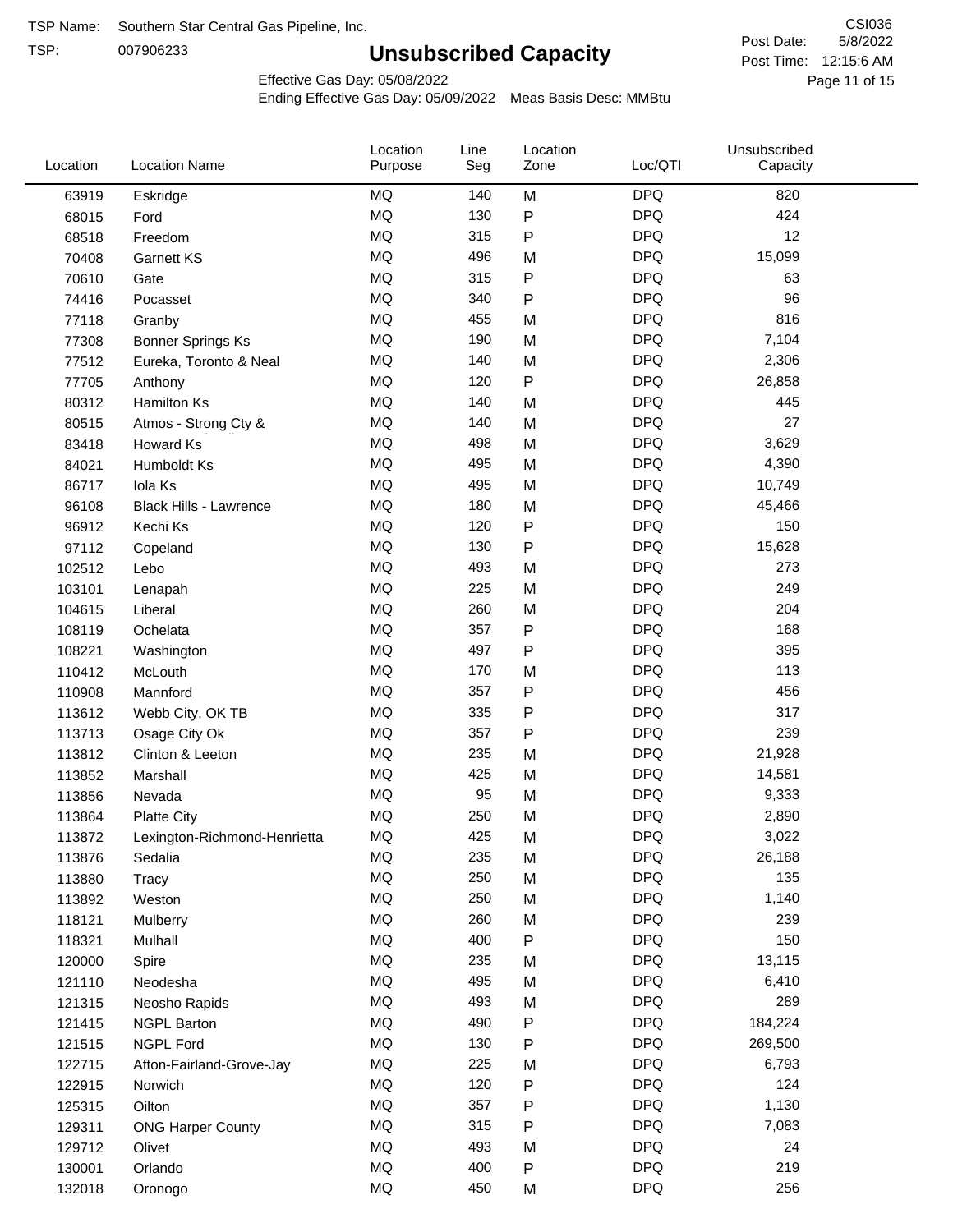TSP:

# **Unsubscribed Capacity**

5/8/2022 Page 12 of 15 Post Time: 12:15:6 AM CSI036 Post Date:

Effective Gas Day: 05/08/2022

| Location | <b>Location Name</b>             | Location<br>Purpose | Line<br>Seg | Location<br>Zone | Loc/QTI    | Unsubscribed<br>Capacity |  |
|----------|----------------------------------|---------------------|-------------|------------------|------------|--------------------------|--|
| 132519   | Osage City Ks                    | MQ                  | 140         | M                | <b>DPQ</b> | 3,551                    |  |
| 135533   | <b>PEPL Princeton</b>            | MQ                  | 496         | M                | <b>DPQ</b> | 106,178                  |  |
| 135808   | Partridge                        | MQ                  | 130         | P                | <b>DPQ</b> | 134                      |  |
| 136701   | <b>Black Hills Reno</b>          | <b>MQ</b>           | 130         | P                | <b>DPQ</b> | 12,912                   |  |
| 137550   | <b>Black Hills South Wichita</b> | <b>MQ</b>           | 120         | P                | <b>DPQ</b> | 18,975                   |  |
| 139712   | Plattsburg                       | <b>MQ</b>           | 250         | M                | <b>DPQ</b> | 1,764                    |  |
| 145950   | Merino                           | <b>MQ</b>           | 490         | P                | <b>DPQ</b> | 156                      |  |
| 150418   | Ramona                           | <b>MQ</b>           | 357         | P                | <b>DPQ</b> | 396                      |  |
| 151525   | Reading                          | MQ                  | 140         | M                | <b>DPQ</b> | 20                       |  |
| 154501   | Nelagoney                        | <b>MQ</b>           | 334         | P                | <b>DPQ</b> | 179                      |  |
| 157025   | Severy                           | MQ                  | 498         | M                | <b>DPQ</b> | 142                      |  |
| 163100   | Superior                         | MQ                  | 265         | M                | <b>DPQ</b> | 336                      |  |
| 164725   | Sylvia                           | <b>MQ</b>           | 130         | P                | <b>DPQ</b> | 141                      |  |
| 168112   | Transwestern Canadian - Del.     | <b>MQ</b>           | 458         | P                | <b>DPQ</b> | 230,000                  |  |
| 168612   | Chetopa & Rural                  | <b>MQ</b>           | 260         | M                | <b>DPQ</b> | 678                      |  |
| 168620   | Edna & Bartlett                  | <b>MQ</b>           | 260         | M                | <b>DPQ</b> | 248                      |  |
| 172812   | Conner Area                      | MQ                  | 195         | M                | <b>DPQ</b> | 139                      |  |
| 172820   | Easton & Lowemont                | MQ                  | 195         | M                | <b>DPQ</b> | 223                      |  |
| 172822   | Savonburg & Elsmore              | <b>MQ</b>           | 95          | M                | <b>DPQ</b> | 600                      |  |
| 172828   | <b>Fall River</b>                | <b>MQ</b>           | 498         | M                | <b>DPQ</b> | 378                      |  |
| 172832   | Galesburg                        | MQ                  | 495         | M                | <b>DPQ</b> | 191                      |  |
| 172834   | Atmos Energy - Olathe            | MQ                  | 190         | M                | <b>DPQ</b> | 23,240                   |  |
| 172836   | Havana                           | MQ                  | 117         | M                | <b>DPQ</b> | 54                       |  |
| 172838   | Hillsdale                        | <b>MQ</b>           | 235         | M                | <b>DPQ</b> | 202                      |  |
| 172844   | Jarbalo                          | <b>MQ</b>           | 170         | M                | <b>DPQ</b> | 146                      |  |
| 172848   | Kickapoo                         | MQ                  | 250         | M                | <b>DPQ</b> | 241                      |  |
| 172855   | Liberty                          | MQ                  | 260         | M                | <b>DPQ</b> | 2,880                    |  |
| 172857   | Linwood                          | MQ                  | 195         | M                | <b>DPQ</b> | 330                      |  |
| 172860   | Mc Cune                          | MQ                  | 260         | M                | <b>DPQ</b> | 242                      |  |
| 172862   | Moorehead                        | MQ                  | 495         | M                | <b>DPQ</b> | 32                       |  |
| 172864   | Moorehead Rural                  | MQ                  | 495         | M                | <b>DPQ</b> | 1,014                    |  |
| 172866   | Mound Valley                     | MQ                  | 260         | M                | <b>DPQ</b> | 101                      |  |
| 172870   | Niotaze                          | MQ                  | 117         | M                | <b>DPQ</b> | 351                      |  |
| 172880   | Pleasant Valley                  | $\sf{MQ}$           | 180         | M                | <b>DPQ</b> | 24                       |  |
| 172885   | Reno Area                        | MQ                  | 195         | M                | <b>DPQ</b> | 36                       |  |
| 172892   | Wyandotte                        | $\sf{MQ}$           | 190         | M                | <b>DPQ</b> | 10,018                   |  |
| 172944   | Coffeyville Area                 | MQ                  | 260         | M                | <b>DPQ</b> | 138,016                  |  |
| 173214   | Uniontown                        | MQ                  | 95          | M                | <b>DPQ</b> | 276                      |  |
| 176819   | Viola                            | MQ                  | 120         | Ρ                | <b>DPQ</b> | 120                      |  |
| 180311   | Wakita                           | MQ                  | 315         | P                | <b>DPQ</b> | 74                       |  |
| 181013   | Walton                           | MQ                  | 140         | M                | <b>DPQ</b> | 138                      |  |
| 181715   | Wann                             | MQ                  | 225         | M                | <b>DPQ</b> | 65                       |  |
| 223001   | Atchison Eng Defense Ind Plt     | $\sf{MQ}$           | 90          | M                | <b>DPQ</b> | 137                      |  |
| 224501   | <b>ICI Chemical Plant</b>        | MQ                  | 450         | M                | <b>DPQ</b> | 1,880                    |  |
| 225001   | Augusta Sewage Plant             | MQ                  | 295         | P                | <b>DPQ</b> | 63                       |  |
| 243501   | <b>Beech Aircraft Plant</b>      | MQ                  | 120         | P                | <b>DPQ</b> | 5,725                    |  |
| 253001   | Roenbaugh Lease Irrigation       | MQ                  | 130         | P                | <b>DPQ</b> | 107                      |  |
| 266001   | Boeing No 2 Plant                | MQ                  | 120         | P                | <b>DPQ</b> | 16,419                   |  |
| 274001   | Pleasant Valley Irr.             | MQ                  | 130         | P                | <b>DPQ</b> | 233                      |  |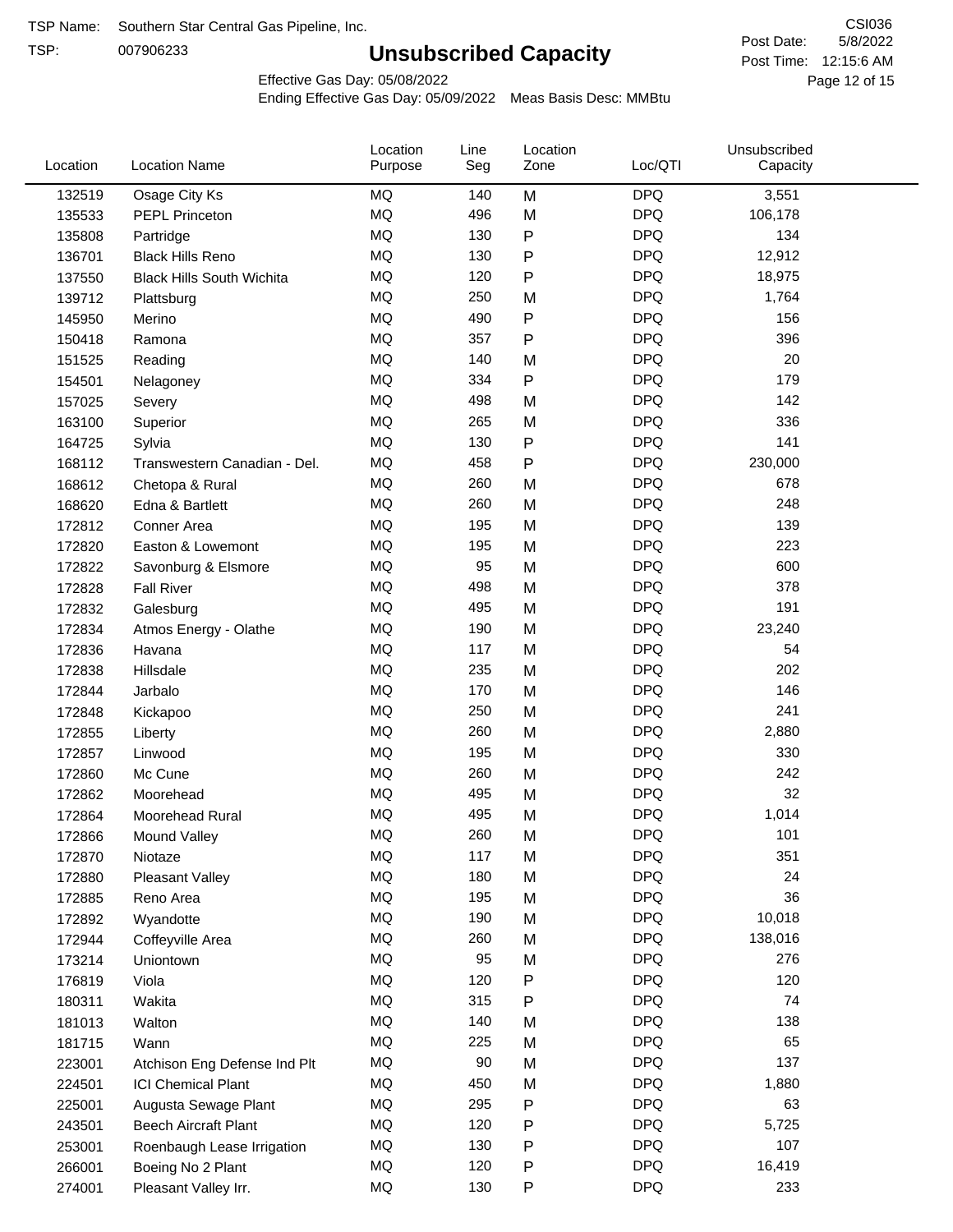TSP:

# **Unsubscribed Capacity**

5/8/2022 Page 13 of 15 Post Time: 12:15:6 AM CSI036 Post Date:

Effective Gas Day: 05/08/2022

| <b>DPQ</b><br>MQ<br>M<br>8,075<br>250<br>285501<br><b>Buildex Haydite Plant</b><br>MQ<br>177<br><b>DPQ</b><br>2<br>M<br>290301<br>So Ks & Ok Rr Depot Store &<br>MQ<br>315<br>Ρ<br><b>DPQ</b><br>639<br>297501<br>Cargill Salt<br>MQ<br><b>DPQ</b><br>120<br>185<br>$\mathsf{P}$<br>298001<br>Carlson Prodts Mfg Plant<br><b>MQ</b><br><b>DPQ</b><br>315<br>P<br>151<br>303701<br>Central Plain Feedyard<br>MQ<br><b>DPQ</b><br>130<br>60<br>$\mathsf{P}$<br>310001<br>Church SW Irrigation<br><b>DPQ</b><br>MQ<br>335<br>10,000<br>$\mathsf{P}$<br>329401<br>Phillips 66 Ponca City Refinery<br><b>DPQ</b><br>MQ<br>64,427<br>195<br>332501<br>Lawrence Plt Atmos<br>M<br>${\sf P}$<br><b>DPQ</b><br>MQ<br>130<br>60<br>334101<br>Copeland RE Irrigation<br>MQ<br>130<br>$\mathsf{P}$<br><b>DPQ</b><br>60<br>354001<br>Derstein Irrigation<br>MQ<br>$\mathsf{P}$<br><b>DPQ</b><br>66<br>458<br>355001<br>Detrixhe S Irrigation<br>MQ<br>$\mathsf{P}$<br><b>DPQ</b><br>534<br>130<br>363001<br>Wilroads Irrigation<br><b>MQ</b><br><b>DPQ</b><br>260<br>32,727<br>378501<br><b>Empire Riverton</b><br>M<br><b>MQ</b><br><b>DPQ</b><br>455<br>M<br>99,068<br>378502<br><b>Empire Energy Center</b><br><b>DPQ</b><br>MQ<br>260<br>35,000<br>M<br><b>Empire Stateline South</b><br>378503<br><b>DPQ</b><br>MQ<br>260<br>M<br>61,589<br>378504<br><b>Empire Stateline North</b><br>MQ<br><b>DPQ</b><br>195<br>4,709<br>383501<br><b>FMC Chemical Plant</b><br>M<br>$\mathsf{P}$<br><b>DPQ</b><br>MQ<br>45<br>61<br>385001<br><b>Farley Machine Shop</b><br>MQ<br><b>DPQ</b><br>260<br>1,255<br>387001<br>M<br>PCS Phosphate<br>MQ<br>Ρ<br><b>DPQ</b><br>130<br>53,235<br>388001<br>Dodge City Plt Koch Nitrogen<br>MQ<br>140<br><b>DPQ</b><br>262<br>411501<br>Gaines FD Burkett Lease<br>M<br>MQ<br><b>DPQ</b><br>126<br>140<br>M<br>428601<br>Glacier Mckee-Miller-Thrall-Ma<br><b>DPQ</b><br>MQ<br>180<br>M<br>5,724<br>433001<br>Goodyear Topeka Tire Plant<br><b>MQ</b><br><b>DPQ</b><br>2<br>435501<br><b>Gospel Church Building</b><br>195<br>M<br>$\mathsf{P}$<br>7S<br>130<br>SGQ<br>54,555<br>441300<br>Kansas Hugoton<br>7S<br>SGQ<br>904<br>235<br>442350<br>Sedalia @ Ottawa<br>M<br>7S<br>SGQ<br>235<br>M<br>0<br>442351<br>Little Mo<br>7S<br>SGQ<br>315<br>$\mathsf{P}$<br>0<br>443150<br><b>Straight Blackwell</b><br>7S<br>315<br>P<br>SGQ<br>102,337<br>443151<br>Waynoka Lateral<br>7S<br>315<br>SGQ<br>P<br>47,725<br>443152<br>Straight Blackwell @ Beaver<br>7S<br>SGQ<br>380<br>Ρ<br>284<br>443800<br><b>Edmond Blackwell</b><br>7S<br>385<br>SGQ<br>134,541<br>P<br>443851<br>LS385 Delivery Constraint<br>P<br>7S<br>400<br>SGQ<br>2,440<br>444001<br>West Edmond<br>7S<br>400<br>$\mathsf{P}$<br>SGQ<br>105,412<br>444003<br>South Maysville Delivery<br>7S<br>455<br>SGQ<br>M<br>71,239<br>444550<br>Saginaw CS Area Deliveries<br>7S<br>458<br>SGQ<br>$\mathsf{P}$<br>0<br>444580<br>Canadian Blackwell<br>7S<br>SGQ<br>458<br>$\mathsf{P}$<br>104,611<br>444581<br>Canadian Blackwell @<br>SGQ<br>7S<br>458<br>$\mathsf{P}$<br>0<br>444582<br>Canadian Blackwell @ Mutual<br>7S<br>490<br>SGQ<br>121,424<br>$\mathsf{P}$<br>444901<br><b>Rawlins Hesston Delivery</b><br>7S<br>490<br>$\mathsf{P}$<br>SGQ<br>184,693<br>444902<br><b>Riner Delivery</b><br>MV<br><b>MLQ</b><br>130<br>${\sf P}$<br>56,201<br>Montezuma CS<br>445538<br><b>MLQ</b><br>MV<br>P<br>1,000<br>490<br>445569<br><b>Riner CS</b><br>MV<br><b>MLQ</b><br>490<br>$\mathsf{P}$<br>1,384<br>445577<br>Levant CS<br>MV<br>400<br>$\mathsf{P}$<br><b>MLQ</b><br>1,763<br>449003<br>Edmond CS w/o OK<br>MQ<br>495<br><b>DPQ</b><br><b>Heartland Cement Plant</b><br>1,046<br>462001<br>M<br><b>DPQ</b><br>MQ<br>250<br>M<br>3,000<br>465001<br>Herzog Cont<br>MQ<br><b>DPQ</b><br>265<br>61<br>495501<br>Kanopolis Salt Plt Independent<br>M<br><b>DPQ</b><br>MQ<br>120<br>$\mathsf{P}$<br>448<br>519501<br>Richie/Ripley<br>MQ<br><b>DPQ</b><br>138,069<br>180<br>522502<br>Lawrence Power Plt<br>M | Location | <b>Location Name</b> | Location<br>Purpose | Line<br>Seg | Location<br>Zone | Loc/QTI | Unsubscribed<br>Capacity |  |
|--------------------------------------------------------------------------------------------------------------------------------------------------------------------------------------------------------------------------------------------------------------------------------------------------------------------------------------------------------------------------------------------------------------------------------------------------------------------------------------------------------------------------------------------------------------------------------------------------------------------------------------------------------------------------------------------------------------------------------------------------------------------------------------------------------------------------------------------------------------------------------------------------------------------------------------------------------------------------------------------------------------------------------------------------------------------------------------------------------------------------------------------------------------------------------------------------------------------------------------------------------------------------------------------------------------------------------------------------------------------------------------------------------------------------------------------------------------------------------------------------------------------------------------------------------------------------------------------------------------------------------------------------------------------------------------------------------------------------------------------------------------------------------------------------------------------------------------------------------------------------------------------------------------------------------------------------------------------------------------------------------------------------------------------------------------------------------------------------------------------------------------------------------------------------------------------------------------------------------------------------------------------------------------------------------------------------------------------------------------------------------------------------------------------------------------------------------------------------------------------------------------------------------------------------------------------------------------------------------------------------------------------------------------------------------------------------------------------------------------------------------------------------------------------------------------------------------------------------------------------------------------------------------------------------------------------------------------------------------------------------------------------------------------------------------------------------------------------------------------------------------------------------------------------------------------------------------------------------------------------------------------------------------------------------------------------------------------------------------------------------------------------------------------------------------------------------------------------------------------------------------------------------------------------------------------------------------------------------------------------------------------------------------------------------------------------------------------------------------------------------------------------------------------------------------------------------------------------------------------------------------------------------------------------------------------------------------------------------------------------------|----------|----------------------|---------------------|-------------|------------------|---------|--------------------------|--|
|                                                                                                                                                                                                                                                                                                                                                                                                                                                                                                                                                                                                                                                                                                                                                                                                                                                                                                                                                                                                                                                                                                                                                                                                                                                                                                                                                                                                                                                                                                                                                                                                                                                                                                                                                                                                                                                                                                                                                                                                                                                                                                                                                                                                                                                                                                                                                                                                                                                                                                                                                                                                                                                                                                                                                                                                                                                                                                                                                                                                                                                                                                                                                                                                                                                                                                                                                                                                                                                                                                                                                                                                                                                                                                                                                                                                                                                                                                                                                                                                  |          |                      |                     |             |                  |         |                          |  |
|                                                                                                                                                                                                                                                                                                                                                                                                                                                                                                                                                                                                                                                                                                                                                                                                                                                                                                                                                                                                                                                                                                                                                                                                                                                                                                                                                                                                                                                                                                                                                                                                                                                                                                                                                                                                                                                                                                                                                                                                                                                                                                                                                                                                                                                                                                                                                                                                                                                                                                                                                                                                                                                                                                                                                                                                                                                                                                                                                                                                                                                                                                                                                                                                                                                                                                                                                                                                                                                                                                                                                                                                                                                                                                                                                                                                                                                                                                                                                                                                  |          |                      |                     |             |                  |         |                          |  |
|                                                                                                                                                                                                                                                                                                                                                                                                                                                                                                                                                                                                                                                                                                                                                                                                                                                                                                                                                                                                                                                                                                                                                                                                                                                                                                                                                                                                                                                                                                                                                                                                                                                                                                                                                                                                                                                                                                                                                                                                                                                                                                                                                                                                                                                                                                                                                                                                                                                                                                                                                                                                                                                                                                                                                                                                                                                                                                                                                                                                                                                                                                                                                                                                                                                                                                                                                                                                                                                                                                                                                                                                                                                                                                                                                                                                                                                                                                                                                                                                  |          |                      |                     |             |                  |         |                          |  |
|                                                                                                                                                                                                                                                                                                                                                                                                                                                                                                                                                                                                                                                                                                                                                                                                                                                                                                                                                                                                                                                                                                                                                                                                                                                                                                                                                                                                                                                                                                                                                                                                                                                                                                                                                                                                                                                                                                                                                                                                                                                                                                                                                                                                                                                                                                                                                                                                                                                                                                                                                                                                                                                                                                                                                                                                                                                                                                                                                                                                                                                                                                                                                                                                                                                                                                                                                                                                                                                                                                                                                                                                                                                                                                                                                                                                                                                                                                                                                                                                  |          |                      |                     |             |                  |         |                          |  |
|                                                                                                                                                                                                                                                                                                                                                                                                                                                                                                                                                                                                                                                                                                                                                                                                                                                                                                                                                                                                                                                                                                                                                                                                                                                                                                                                                                                                                                                                                                                                                                                                                                                                                                                                                                                                                                                                                                                                                                                                                                                                                                                                                                                                                                                                                                                                                                                                                                                                                                                                                                                                                                                                                                                                                                                                                                                                                                                                                                                                                                                                                                                                                                                                                                                                                                                                                                                                                                                                                                                                                                                                                                                                                                                                                                                                                                                                                                                                                                                                  |          |                      |                     |             |                  |         |                          |  |
|                                                                                                                                                                                                                                                                                                                                                                                                                                                                                                                                                                                                                                                                                                                                                                                                                                                                                                                                                                                                                                                                                                                                                                                                                                                                                                                                                                                                                                                                                                                                                                                                                                                                                                                                                                                                                                                                                                                                                                                                                                                                                                                                                                                                                                                                                                                                                                                                                                                                                                                                                                                                                                                                                                                                                                                                                                                                                                                                                                                                                                                                                                                                                                                                                                                                                                                                                                                                                                                                                                                                                                                                                                                                                                                                                                                                                                                                                                                                                                                                  |          |                      |                     |             |                  |         |                          |  |
|                                                                                                                                                                                                                                                                                                                                                                                                                                                                                                                                                                                                                                                                                                                                                                                                                                                                                                                                                                                                                                                                                                                                                                                                                                                                                                                                                                                                                                                                                                                                                                                                                                                                                                                                                                                                                                                                                                                                                                                                                                                                                                                                                                                                                                                                                                                                                                                                                                                                                                                                                                                                                                                                                                                                                                                                                                                                                                                                                                                                                                                                                                                                                                                                                                                                                                                                                                                                                                                                                                                                                                                                                                                                                                                                                                                                                                                                                                                                                                                                  |          |                      |                     |             |                  |         |                          |  |
|                                                                                                                                                                                                                                                                                                                                                                                                                                                                                                                                                                                                                                                                                                                                                                                                                                                                                                                                                                                                                                                                                                                                                                                                                                                                                                                                                                                                                                                                                                                                                                                                                                                                                                                                                                                                                                                                                                                                                                                                                                                                                                                                                                                                                                                                                                                                                                                                                                                                                                                                                                                                                                                                                                                                                                                                                                                                                                                                                                                                                                                                                                                                                                                                                                                                                                                                                                                                                                                                                                                                                                                                                                                                                                                                                                                                                                                                                                                                                                                                  |          |                      |                     |             |                  |         |                          |  |
|                                                                                                                                                                                                                                                                                                                                                                                                                                                                                                                                                                                                                                                                                                                                                                                                                                                                                                                                                                                                                                                                                                                                                                                                                                                                                                                                                                                                                                                                                                                                                                                                                                                                                                                                                                                                                                                                                                                                                                                                                                                                                                                                                                                                                                                                                                                                                                                                                                                                                                                                                                                                                                                                                                                                                                                                                                                                                                                                                                                                                                                                                                                                                                                                                                                                                                                                                                                                                                                                                                                                                                                                                                                                                                                                                                                                                                                                                                                                                                                                  |          |                      |                     |             |                  |         |                          |  |
|                                                                                                                                                                                                                                                                                                                                                                                                                                                                                                                                                                                                                                                                                                                                                                                                                                                                                                                                                                                                                                                                                                                                                                                                                                                                                                                                                                                                                                                                                                                                                                                                                                                                                                                                                                                                                                                                                                                                                                                                                                                                                                                                                                                                                                                                                                                                                                                                                                                                                                                                                                                                                                                                                                                                                                                                                                                                                                                                                                                                                                                                                                                                                                                                                                                                                                                                                                                                                                                                                                                                                                                                                                                                                                                                                                                                                                                                                                                                                                                                  |          |                      |                     |             |                  |         |                          |  |
|                                                                                                                                                                                                                                                                                                                                                                                                                                                                                                                                                                                                                                                                                                                                                                                                                                                                                                                                                                                                                                                                                                                                                                                                                                                                                                                                                                                                                                                                                                                                                                                                                                                                                                                                                                                                                                                                                                                                                                                                                                                                                                                                                                                                                                                                                                                                                                                                                                                                                                                                                                                                                                                                                                                                                                                                                                                                                                                                                                                                                                                                                                                                                                                                                                                                                                                                                                                                                                                                                                                                                                                                                                                                                                                                                                                                                                                                                                                                                                                                  |          |                      |                     |             |                  |         |                          |  |
|                                                                                                                                                                                                                                                                                                                                                                                                                                                                                                                                                                                                                                                                                                                                                                                                                                                                                                                                                                                                                                                                                                                                                                                                                                                                                                                                                                                                                                                                                                                                                                                                                                                                                                                                                                                                                                                                                                                                                                                                                                                                                                                                                                                                                                                                                                                                                                                                                                                                                                                                                                                                                                                                                                                                                                                                                                                                                                                                                                                                                                                                                                                                                                                                                                                                                                                                                                                                                                                                                                                                                                                                                                                                                                                                                                                                                                                                                                                                                                                                  |          |                      |                     |             |                  |         |                          |  |
|                                                                                                                                                                                                                                                                                                                                                                                                                                                                                                                                                                                                                                                                                                                                                                                                                                                                                                                                                                                                                                                                                                                                                                                                                                                                                                                                                                                                                                                                                                                                                                                                                                                                                                                                                                                                                                                                                                                                                                                                                                                                                                                                                                                                                                                                                                                                                                                                                                                                                                                                                                                                                                                                                                                                                                                                                                                                                                                                                                                                                                                                                                                                                                                                                                                                                                                                                                                                                                                                                                                                                                                                                                                                                                                                                                                                                                                                                                                                                                                                  |          |                      |                     |             |                  |         |                          |  |
|                                                                                                                                                                                                                                                                                                                                                                                                                                                                                                                                                                                                                                                                                                                                                                                                                                                                                                                                                                                                                                                                                                                                                                                                                                                                                                                                                                                                                                                                                                                                                                                                                                                                                                                                                                                                                                                                                                                                                                                                                                                                                                                                                                                                                                                                                                                                                                                                                                                                                                                                                                                                                                                                                                                                                                                                                                                                                                                                                                                                                                                                                                                                                                                                                                                                                                                                                                                                                                                                                                                                                                                                                                                                                                                                                                                                                                                                                                                                                                                                  |          |                      |                     |             |                  |         |                          |  |
|                                                                                                                                                                                                                                                                                                                                                                                                                                                                                                                                                                                                                                                                                                                                                                                                                                                                                                                                                                                                                                                                                                                                                                                                                                                                                                                                                                                                                                                                                                                                                                                                                                                                                                                                                                                                                                                                                                                                                                                                                                                                                                                                                                                                                                                                                                                                                                                                                                                                                                                                                                                                                                                                                                                                                                                                                                                                                                                                                                                                                                                                                                                                                                                                                                                                                                                                                                                                                                                                                                                                                                                                                                                                                                                                                                                                                                                                                                                                                                                                  |          |                      |                     |             |                  |         |                          |  |
|                                                                                                                                                                                                                                                                                                                                                                                                                                                                                                                                                                                                                                                                                                                                                                                                                                                                                                                                                                                                                                                                                                                                                                                                                                                                                                                                                                                                                                                                                                                                                                                                                                                                                                                                                                                                                                                                                                                                                                                                                                                                                                                                                                                                                                                                                                                                                                                                                                                                                                                                                                                                                                                                                                                                                                                                                                                                                                                                                                                                                                                                                                                                                                                                                                                                                                                                                                                                                                                                                                                                                                                                                                                                                                                                                                                                                                                                                                                                                                                                  |          |                      |                     |             |                  |         |                          |  |
|                                                                                                                                                                                                                                                                                                                                                                                                                                                                                                                                                                                                                                                                                                                                                                                                                                                                                                                                                                                                                                                                                                                                                                                                                                                                                                                                                                                                                                                                                                                                                                                                                                                                                                                                                                                                                                                                                                                                                                                                                                                                                                                                                                                                                                                                                                                                                                                                                                                                                                                                                                                                                                                                                                                                                                                                                                                                                                                                                                                                                                                                                                                                                                                                                                                                                                                                                                                                                                                                                                                                                                                                                                                                                                                                                                                                                                                                                                                                                                                                  |          |                      |                     |             |                  |         |                          |  |
|                                                                                                                                                                                                                                                                                                                                                                                                                                                                                                                                                                                                                                                                                                                                                                                                                                                                                                                                                                                                                                                                                                                                                                                                                                                                                                                                                                                                                                                                                                                                                                                                                                                                                                                                                                                                                                                                                                                                                                                                                                                                                                                                                                                                                                                                                                                                                                                                                                                                                                                                                                                                                                                                                                                                                                                                                                                                                                                                                                                                                                                                                                                                                                                                                                                                                                                                                                                                                                                                                                                                                                                                                                                                                                                                                                                                                                                                                                                                                                                                  |          |                      |                     |             |                  |         |                          |  |
|                                                                                                                                                                                                                                                                                                                                                                                                                                                                                                                                                                                                                                                                                                                                                                                                                                                                                                                                                                                                                                                                                                                                                                                                                                                                                                                                                                                                                                                                                                                                                                                                                                                                                                                                                                                                                                                                                                                                                                                                                                                                                                                                                                                                                                                                                                                                                                                                                                                                                                                                                                                                                                                                                                                                                                                                                                                                                                                                                                                                                                                                                                                                                                                                                                                                                                                                                                                                                                                                                                                                                                                                                                                                                                                                                                                                                                                                                                                                                                                                  |          |                      |                     |             |                  |         |                          |  |
|                                                                                                                                                                                                                                                                                                                                                                                                                                                                                                                                                                                                                                                                                                                                                                                                                                                                                                                                                                                                                                                                                                                                                                                                                                                                                                                                                                                                                                                                                                                                                                                                                                                                                                                                                                                                                                                                                                                                                                                                                                                                                                                                                                                                                                                                                                                                                                                                                                                                                                                                                                                                                                                                                                                                                                                                                                                                                                                                                                                                                                                                                                                                                                                                                                                                                                                                                                                                                                                                                                                                                                                                                                                                                                                                                                                                                                                                                                                                                                                                  |          |                      |                     |             |                  |         |                          |  |
|                                                                                                                                                                                                                                                                                                                                                                                                                                                                                                                                                                                                                                                                                                                                                                                                                                                                                                                                                                                                                                                                                                                                                                                                                                                                                                                                                                                                                                                                                                                                                                                                                                                                                                                                                                                                                                                                                                                                                                                                                                                                                                                                                                                                                                                                                                                                                                                                                                                                                                                                                                                                                                                                                                                                                                                                                                                                                                                                                                                                                                                                                                                                                                                                                                                                                                                                                                                                                                                                                                                                                                                                                                                                                                                                                                                                                                                                                                                                                                                                  |          |                      |                     |             |                  |         |                          |  |
|                                                                                                                                                                                                                                                                                                                                                                                                                                                                                                                                                                                                                                                                                                                                                                                                                                                                                                                                                                                                                                                                                                                                                                                                                                                                                                                                                                                                                                                                                                                                                                                                                                                                                                                                                                                                                                                                                                                                                                                                                                                                                                                                                                                                                                                                                                                                                                                                                                                                                                                                                                                                                                                                                                                                                                                                                                                                                                                                                                                                                                                                                                                                                                                                                                                                                                                                                                                                                                                                                                                                                                                                                                                                                                                                                                                                                                                                                                                                                                                                  |          |                      |                     |             |                  |         |                          |  |
|                                                                                                                                                                                                                                                                                                                                                                                                                                                                                                                                                                                                                                                                                                                                                                                                                                                                                                                                                                                                                                                                                                                                                                                                                                                                                                                                                                                                                                                                                                                                                                                                                                                                                                                                                                                                                                                                                                                                                                                                                                                                                                                                                                                                                                                                                                                                                                                                                                                                                                                                                                                                                                                                                                                                                                                                                                                                                                                                                                                                                                                                                                                                                                                                                                                                                                                                                                                                                                                                                                                                                                                                                                                                                                                                                                                                                                                                                                                                                                                                  |          |                      |                     |             |                  |         |                          |  |
|                                                                                                                                                                                                                                                                                                                                                                                                                                                                                                                                                                                                                                                                                                                                                                                                                                                                                                                                                                                                                                                                                                                                                                                                                                                                                                                                                                                                                                                                                                                                                                                                                                                                                                                                                                                                                                                                                                                                                                                                                                                                                                                                                                                                                                                                                                                                                                                                                                                                                                                                                                                                                                                                                                                                                                                                                                                                                                                                                                                                                                                                                                                                                                                                                                                                                                                                                                                                                                                                                                                                                                                                                                                                                                                                                                                                                                                                                                                                                                                                  |          |                      |                     |             |                  |         |                          |  |
|                                                                                                                                                                                                                                                                                                                                                                                                                                                                                                                                                                                                                                                                                                                                                                                                                                                                                                                                                                                                                                                                                                                                                                                                                                                                                                                                                                                                                                                                                                                                                                                                                                                                                                                                                                                                                                                                                                                                                                                                                                                                                                                                                                                                                                                                                                                                                                                                                                                                                                                                                                                                                                                                                                                                                                                                                                                                                                                                                                                                                                                                                                                                                                                                                                                                                                                                                                                                                                                                                                                                                                                                                                                                                                                                                                                                                                                                                                                                                                                                  |          |                      |                     |             |                  |         |                          |  |
|                                                                                                                                                                                                                                                                                                                                                                                                                                                                                                                                                                                                                                                                                                                                                                                                                                                                                                                                                                                                                                                                                                                                                                                                                                                                                                                                                                                                                                                                                                                                                                                                                                                                                                                                                                                                                                                                                                                                                                                                                                                                                                                                                                                                                                                                                                                                                                                                                                                                                                                                                                                                                                                                                                                                                                                                                                                                                                                                                                                                                                                                                                                                                                                                                                                                                                                                                                                                                                                                                                                                                                                                                                                                                                                                                                                                                                                                                                                                                                                                  |          |                      |                     |             |                  |         |                          |  |
|                                                                                                                                                                                                                                                                                                                                                                                                                                                                                                                                                                                                                                                                                                                                                                                                                                                                                                                                                                                                                                                                                                                                                                                                                                                                                                                                                                                                                                                                                                                                                                                                                                                                                                                                                                                                                                                                                                                                                                                                                                                                                                                                                                                                                                                                                                                                                                                                                                                                                                                                                                                                                                                                                                                                                                                                                                                                                                                                                                                                                                                                                                                                                                                                                                                                                                                                                                                                                                                                                                                                                                                                                                                                                                                                                                                                                                                                                                                                                                                                  |          |                      |                     |             |                  |         |                          |  |
|                                                                                                                                                                                                                                                                                                                                                                                                                                                                                                                                                                                                                                                                                                                                                                                                                                                                                                                                                                                                                                                                                                                                                                                                                                                                                                                                                                                                                                                                                                                                                                                                                                                                                                                                                                                                                                                                                                                                                                                                                                                                                                                                                                                                                                                                                                                                                                                                                                                                                                                                                                                                                                                                                                                                                                                                                                                                                                                                                                                                                                                                                                                                                                                                                                                                                                                                                                                                                                                                                                                                                                                                                                                                                                                                                                                                                                                                                                                                                                                                  |          |                      |                     |             |                  |         |                          |  |
|                                                                                                                                                                                                                                                                                                                                                                                                                                                                                                                                                                                                                                                                                                                                                                                                                                                                                                                                                                                                                                                                                                                                                                                                                                                                                                                                                                                                                                                                                                                                                                                                                                                                                                                                                                                                                                                                                                                                                                                                                                                                                                                                                                                                                                                                                                                                                                                                                                                                                                                                                                                                                                                                                                                                                                                                                                                                                                                                                                                                                                                                                                                                                                                                                                                                                                                                                                                                                                                                                                                                                                                                                                                                                                                                                                                                                                                                                                                                                                                                  |          |                      |                     |             |                  |         |                          |  |
|                                                                                                                                                                                                                                                                                                                                                                                                                                                                                                                                                                                                                                                                                                                                                                                                                                                                                                                                                                                                                                                                                                                                                                                                                                                                                                                                                                                                                                                                                                                                                                                                                                                                                                                                                                                                                                                                                                                                                                                                                                                                                                                                                                                                                                                                                                                                                                                                                                                                                                                                                                                                                                                                                                                                                                                                                                                                                                                                                                                                                                                                                                                                                                                                                                                                                                                                                                                                                                                                                                                                                                                                                                                                                                                                                                                                                                                                                                                                                                                                  |          |                      |                     |             |                  |         |                          |  |
|                                                                                                                                                                                                                                                                                                                                                                                                                                                                                                                                                                                                                                                                                                                                                                                                                                                                                                                                                                                                                                                                                                                                                                                                                                                                                                                                                                                                                                                                                                                                                                                                                                                                                                                                                                                                                                                                                                                                                                                                                                                                                                                                                                                                                                                                                                                                                                                                                                                                                                                                                                                                                                                                                                                                                                                                                                                                                                                                                                                                                                                                                                                                                                                                                                                                                                                                                                                                                                                                                                                                                                                                                                                                                                                                                                                                                                                                                                                                                                                                  |          |                      |                     |             |                  |         |                          |  |
|                                                                                                                                                                                                                                                                                                                                                                                                                                                                                                                                                                                                                                                                                                                                                                                                                                                                                                                                                                                                                                                                                                                                                                                                                                                                                                                                                                                                                                                                                                                                                                                                                                                                                                                                                                                                                                                                                                                                                                                                                                                                                                                                                                                                                                                                                                                                                                                                                                                                                                                                                                                                                                                                                                                                                                                                                                                                                                                                                                                                                                                                                                                                                                                                                                                                                                                                                                                                                                                                                                                                                                                                                                                                                                                                                                                                                                                                                                                                                                                                  |          |                      |                     |             |                  |         |                          |  |
|                                                                                                                                                                                                                                                                                                                                                                                                                                                                                                                                                                                                                                                                                                                                                                                                                                                                                                                                                                                                                                                                                                                                                                                                                                                                                                                                                                                                                                                                                                                                                                                                                                                                                                                                                                                                                                                                                                                                                                                                                                                                                                                                                                                                                                                                                                                                                                                                                                                                                                                                                                                                                                                                                                                                                                                                                                                                                                                                                                                                                                                                                                                                                                                                                                                                                                                                                                                                                                                                                                                                                                                                                                                                                                                                                                                                                                                                                                                                                                                                  |          |                      |                     |             |                  |         |                          |  |
|                                                                                                                                                                                                                                                                                                                                                                                                                                                                                                                                                                                                                                                                                                                                                                                                                                                                                                                                                                                                                                                                                                                                                                                                                                                                                                                                                                                                                                                                                                                                                                                                                                                                                                                                                                                                                                                                                                                                                                                                                                                                                                                                                                                                                                                                                                                                                                                                                                                                                                                                                                                                                                                                                                                                                                                                                                                                                                                                                                                                                                                                                                                                                                                                                                                                                                                                                                                                                                                                                                                                                                                                                                                                                                                                                                                                                                                                                                                                                                                                  |          |                      |                     |             |                  |         |                          |  |
|                                                                                                                                                                                                                                                                                                                                                                                                                                                                                                                                                                                                                                                                                                                                                                                                                                                                                                                                                                                                                                                                                                                                                                                                                                                                                                                                                                                                                                                                                                                                                                                                                                                                                                                                                                                                                                                                                                                                                                                                                                                                                                                                                                                                                                                                                                                                                                                                                                                                                                                                                                                                                                                                                                                                                                                                                                                                                                                                                                                                                                                                                                                                                                                                                                                                                                                                                                                                                                                                                                                                                                                                                                                                                                                                                                                                                                                                                                                                                                                                  |          |                      |                     |             |                  |         |                          |  |
|                                                                                                                                                                                                                                                                                                                                                                                                                                                                                                                                                                                                                                                                                                                                                                                                                                                                                                                                                                                                                                                                                                                                                                                                                                                                                                                                                                                                                                                                                                                                                                                                                                                                                                                                                                                                                                                                                                                                                                                                                                                                                                                                                                                                                                                                                                                                                                                                                                                                                                                                                                                                                                                                                                                                                                                                                                                                                                                                                                                                                                                                                                                                                                                                                                                                                                                                                                                                                                                                                                                                                                                                                                                                                                                                                                                                                                                                                                                                                                                                  |          |                      |                     |             |                  |         |                          |  |
|                                                                                                                                                                                                                                                                                                                                                                                                                                                                                                                                                                                                                                                                                                                                                                                                                                                                                                                                                                                                                                                                                                                                                                                                                                                                                                                                                                                                                                                                                                                                                                                                                                                                                                                                                                                                                                                                                                                                                                                                                                                                                                                                                                                                                                                                                                                                                                                                                                                                                                                                                                                                                                                                                                                                                                                                                                                                                                                                                                                                                                                                                                                                                                                                                                                                                                                                                                                                                                                                                                                                                                                                                                                                                                                                                                                                                                                                                                                                                                                                  |          |                      |                     |             |                  |         |                          |  |
|                                                                                                                                                                                                                                                                                                                                                                                                                                                                                                                                                                                                                                                                                                                                                                                                                                                                                                                                                                                                                                                                                                                                                                                                                                                                                                                                                                                                                                                                                                                                                                                                                                                                                                                                                                                                                                                                                                                                                                                                                                                                                                                                                                                                                                                                                                                                                                                                                                                                                                                                                                                                                                                                                                                                                                                                                                                                                                                                                                                                                                                                                                                                                                                                                                                                                                                                                                                                                                                                                                                                                                                                                                                                                                                                                                                                                                                                                                                                                                                                  |          |                      |                     |             |                  |         |                          |  |
|                                                                                                                                                                                                                                                                                                                                                                                                                                                                                                                                                                                                                                                                                                                                                                                                                                                                                                                                                                                                                                                                                                                                                                                                                                                                                                                                                                                                                                                                                                                                                                                                                                                                                                                                                                                                                                                                                                                                                                                                                                                                                                                                                                                                                                                                                                                                                                                                                                                                                                                                                                                                                                                                                                                                                                                                                                                                                                                                                                                                                                                                                                                                                                                                                                                                                                                                                                                                                                                                                                                                                                                                                                                                                                                                                                                                                                                                                                                                                                                                  |          |                      |                     |             |                  |         |                          |  |
|                                                                                                                                                                                                                                                                                                                                                                                                                                                                                                                                                                                                                                                                                                                                                                                                                                                                                                                                                                                                                                                                                                                                                                                                                                                                                                                                                                                                                                                                                                                                                                                                                                                                                                                                                                                                                                                                                                                                                                                                                                                                                                                                                                                                                                                                                                                                                                                                                                                                                                                                                                                                                                                                                                                                                                                                                                                                                                                                                                                                                                                                                                                                                                                                                                                                                                                                                                                                                                                                                                                                                                                                                                                                                                                                                                                                                                                                                                                                                                                                  |          |                      |                     |             |                  |         |                          |  |
|                                                                                                                                                                                                                                                                                                                                                                                                                                                                                                                                                                                                                                                                                                                                                                                                                                                                                                                                                                                                                                                                                                                                                                                                                                                                                                                                                                                                                                                                                                                                                                                                                                                                                                                                                                                                                                                                                                                                                                                                                                                                                                                                                                                                                                                                                                                                                                                                                                                                                                                                                                                                                                                                                                                                                                                                                                                                                                                                                                                                                                                                                                                                                                                                                                                                                                                                                                                                                                                                                                                                                                                                                                                                                                                                                                                                                                                                                                                                                                                                  |          |                      |                     |             |                  |         |                          |  |
|                                                                                                                                                                                                                                                                                                                                                                                                                                                                                                                                                                                                                                                                                                                                                                                                                                                                                                                                                                                                                                                                                                                                                                                                                                                                                                                                                                                                                                                                                                                                                                                                                                                                                                                                                                                                                                                                                                                                                                                                                                                                                                                                                                                                                                                                                                                                                                                                                                                                                                                                                                                                                                                                                                                                                                                                                                                                                                                                                                                                                                                                                                                                                                                                                                                                                                                                                                                                                                                                                                                                                                                                                                                                                                                                                                                                                                                                                                                                                                                                  |          |                      |                     |             |                  |         |                          |  |
|                                                                                                                                                                                                                                                                                                                                                                                                                                                                                                                                                                                                                                                                                                                                                                                                                                                                                                                                                                                                                                                                                                                                                                                                                                                                                                                                                                                                                                                                                                                                                                                                                                                                                                                                                                                                                                                                                                                                                                                                                                                                                                                                                                                                                                                                                                                                                                                                                                                                                                                                                                                                                                                                                                                                                                                                                                                                                                                                                                                                                                                                                                                                                                                                                                                                                                                                                                                                                                                                                                                                                                                                                                                                                                                                                                                                                                                                                                                                                                                                  |          |                      |                     |             |                  |         |                          |  |
|                                                                                                                                                                                                                                                                                                                                                                                                                                                                                                                                                                                                                                                                                                                                                                                                                                                                                                                                                                                                                                                                                                                                                                                                                                                                                                                                                                                                                                                                                                                                                                                                                                                                                                                                                                                                                                                                                                                                                                                                                                                                                                                                                                                                                                                                                                                                                                                                                                                                                                                                                                                                                                                                                                                                                                                                                                                                                                                                                                                                                                                                                                                                                                                                                                                                                                                                                                                                                                                                                                                                                                                                                                                                                                                                                                                                                                                                                                                                                                                                  |          |                      |                     |             |                  |         |                          |  |
|                                                                                                                                                                                                                                                                                                                                                                                                                                                                                                                                                                                                                                                                                                                                                                                                                                                                                                                                                                                                                                                                                                                                                                                                                                                                                                                                                                                                                                                                                                                                                                                                                                                                                                                                                                                                                                                                                                                                                                                                                                                                                                                                                                                                                                                                                                                                                                                                                                                                                                                                                                                                                                                                                                                                                                                                                                                                                                                                                                                                                                                                                                                                                                                                                                                                                                                                                                                                                                                                                                                                                                                                                                                                                                                                                                                                                                                                                                                                                                                                  |          |                      |                     |             |                  |         |                          |  |
|                                                                                                                                                                                                                                                                                                                                                                                                                                                                                                                                                                                                                                                                                                                                                                                                                                                                                                                                                                                                                                                                                                                                                                                                                                                                                                                                                                                                                                                                                                                                                                                                                                                                                                                                                                                                                                                                                                                                                                                                                                                                                                                                                                                                                                                                                                                                                                                                                                                                                                                                                                                                                                                                                                                                                                                                                                                                                                                                                                                                                                                                                                                                                                                                                                                                                                                                                                                                                                                                                                                                                                                                                                                                                                                                                                                                                                                                                                                                                                                                  |          |                      |                     |             |                  |         |                          |  |
|                                                                                                                                                                                                                                                                                                                                                                                                                                                                                                                                                                                                                                                                                                                                                                                                                                                                                                                                                                                                                                                                                                                                                                                                                                                                                                                                                                                                                                                                                                                                                                                                                                                                                                                                                                                                                                                                                                                                                                                                                                                                                                                                                                                                                                                                                                                                                                                                                                                                                                                                                                                                                                                                                                                                                                                                                                                                                                                                                                                                                                                                                                                                                                                                                                                                                                                                                                                                                                                                                                                                                                                                                                                                                                                                                                                                                                                                                                                                                                                                  |          |                      |                     |             |                  |         |                          |  |
|                                                                                                                                                                                                                                                                                                                                                                                                                                                                                                                                                                                                                                                                                                                                                                                                                                                                                                                                                                                                                                                                                                                                                                                                                                                                                                                                                                                                                                                                                                                                                                                                                                                                                                                                                                                                                                                                                                                                                                                                                                                                                                                                                                                                                                                                                                                                                                                                                                                                                                                                                                                                                                                                                                                                                                                                                                                                                                                                                                                                                                                                                                                                                                                                                                                                                                                                                                                                                                                                                                                                                                                                                                                                                                                                                                                                                                                                                                                                                                                                  |          |                      |                     |             |                  |         |                          |  |
|                                                                                                                                                                                                                                                                                                                                                                                                                                                                                                                                                                                                                                                                                                                                                                                                                                                                                                                                                                                                                                                                                                                                                                                                                                                                                                                                                                                                                                                                                                                                                                                                                                                                                                                                                                                                                                                                                                                                                                                                                                                                                                                                                                                                                                                                                                                                                                                                                                                                                                                                                                                                                                                                                                                                                                                                                                                                                                                                                                                                                                                                                                                                                                                                                                                                                                                                                                                                                                                                                                                                                                                                                                                                                                                                                                                                                                                                                                                                                                                                  |          |                      |                     |             |                  |         |                          |  |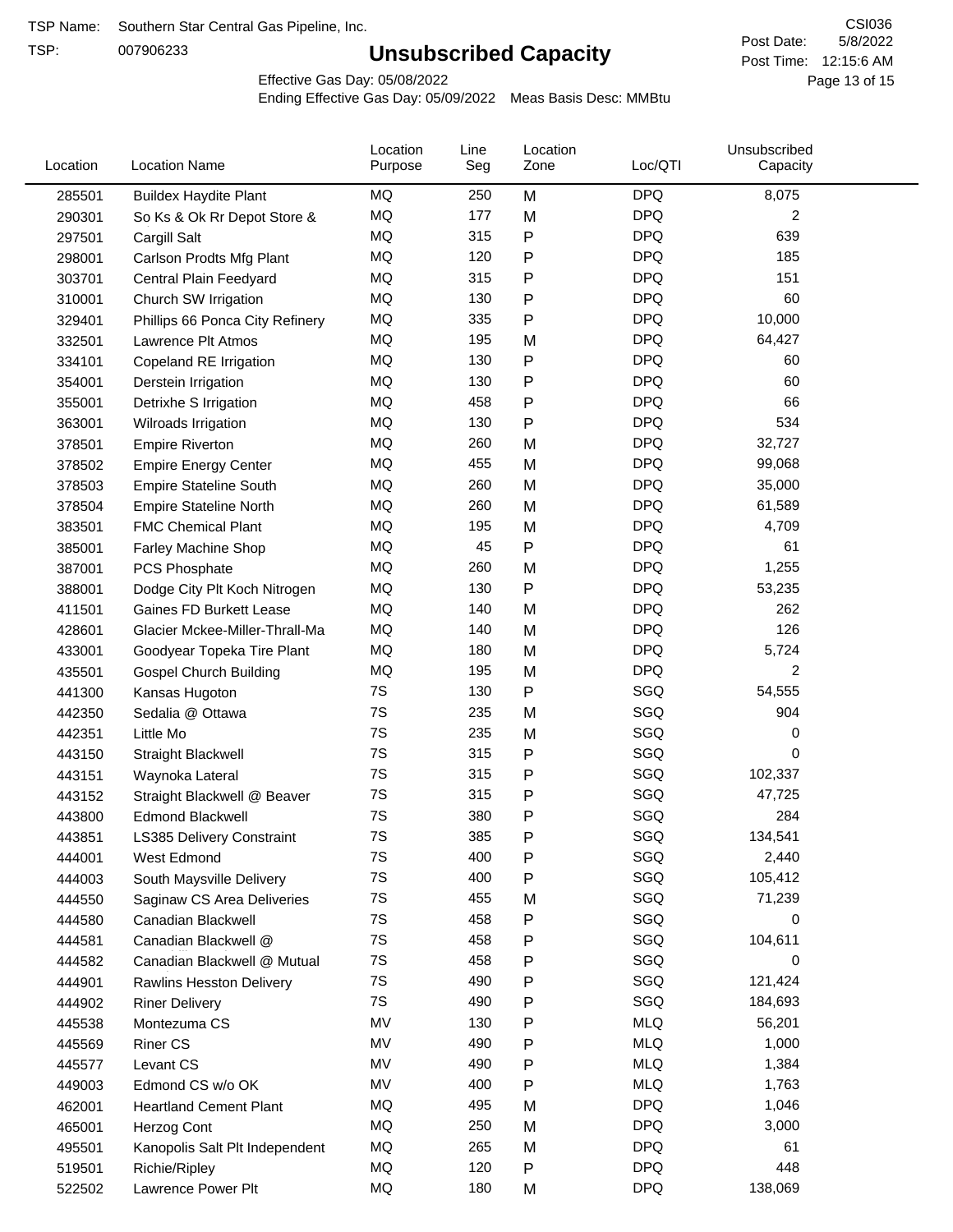TSP:

# **Unsubscribed Capacity**

5/8/2022 Page 14 of 15 Post Time: 12:15:6 AM CSI036 Post Date:

Effective Gas Day: 05/08/2022

| Location | <b>Location Name</b>                     | Location<br>Purpose | Line<br>Seg | Location<br>Zone | Loc/QTI    | Unsubscribed<br>Capacity |  |
|----------|------------------------------------------|---------------------|-------------|------------------|------------|--------------------------|--|
| 526001   | Ks Pen Boiler                            | MQ                  | 195         | M                | <b>DPQ</b> | 805                      |  |
| 526201   | Ks Pen Kitchen                           | MQ                  | 195         | M                | <b>DPQ</b> | 626                      |  |
| 527502   | <b>Black Hills- Lawrence Service</b>     | MQ                  | 195         | M                | <b>DPQ</b> | 46                       |  |
| 527701   | <b>Black Hills- Matfield Green</b>       | MQ                  | 140         | M                | <b>DPQ</b> | 61                       |  |
| 527702   | <b>Black Hills- Towanda Service</b>      | <b>MQ</b>           | 300         | M                | <b>DPQ</b> | 48                       |  |
| 527704   | <b>Black Hills-Wellington</b>            | <b>MQ</b>           | 333         | P                | <b>DPQ</b> | 48                       |  |
| 527705   | <b>Black Hills- Belle Plaine Service</b> | MQ                  | 333         | Ρ                | <b>DPQ</b> | 84                       |  |
| 527706   | Black Hills- S Wichita                   | <b>MQ</b>           | 120         | P                | <b>DPQ</b> | 5                        |  |
| 541001   | L&S Beckerview, Inc                      | MQ                  | 90          | M                | <b>DPQ</b> | 137                      |  |
| 544101   | Knight Feedlot                           | MQ                  | 265         | M                | <b>DPQ</b> | 138                      |  |
| 545801   | Jayhawk Chemical Plant                   | MQ                  | 260         | M                | <b>DPQ</b> | 2,313                    |  |
| 560001   | Leavenworth Co Shop Heating              | MQ                  | 195         | M                | <b>DPQ</b> | 10                       |  |
| 571001   | <b>Bunge Milling Grain Dryer</b>         | <b>MQ</b>           | 90          | M                | <b>DPQ</b> | 2,354                    |  |
| 588701   | Lyons Wtr Pump Station                   | <b>MQ</b>           | 45          | P                | <b>DPQ</b> | 61                       |  |
| 592501   | <b>MEC Machine Shop</b>                  | <b>MQ</b>           | 177         | M                | <b>DPQ</b> | 186                      |  |
| 620001   | Langdon Pump Station                     | <b>MQ</b>           | 130         | P                | <b>DPQ</b> | 1,000                    |  |
| 630204   | Ralph Green Powerplant                   | MQ                  | 235         | M                | <b>DPQ</b> | 19,500                   |  |
| 633001   | Mo State School Higginsville             | MQ                  | 425         | M                | <b>DPQ</b> | 164                      |  |
| 640001   | Monarch Humboldt Cem Plt                 | MQ                  | 495         | M                | <b>DPQ</b> | 8,127                    |  |
| 654101   | Mull Farms Irrigation                    | MQ                  | 130         | P                | <b>DPQ</b> | 186                      |  |
| 707001   | Oxford Alfala Dehy Plant                 | MQ                  | 333         | P                | <b>DPQ</b> | 647                      |  |
| 709501   | <b>ONEOK Hutchinson Frac Plt</b>         | <b>MQ</b>           | 130         | P                | <b>DPQ</b> | 11,186                   |  |
| 719001   | Petrolite Wax Refinery                   | MQ                  | 357         | Ρ                | <b>DPQ</b> | 4,930                    |  |
| 720001   | Woolaroc Lodge Phillips F                | MQ                  | 357         | Ρ                | <b>DPQ</b> | 168                      |  |
| 725001   | Harrisonville Prod Phillips Pp           | MQ                  | 235         | M                | <b>DPQ</b> | 1,414                    |  |
| 725602   | Wichita Pump Sta Phillips Ppl            | MQ                  | 120         | P                | <b>DPQ</b> | 641                      |  |
| 731001   | Pines Int'l Dehy Plant                   | MQ                  | 195         | M                | <b>DPQ</b> | 273                      |  |
| 739001   | Danny D. & Susan J. Post                 | MQ                  | 130         | P                | <b>DPQ</b> | 60                       |  |
| 753501   | Quivira Country Club House               | <b>MQ</b>           | 190         | M                | <b>DPQ</b> | 121                      |  |
| 753701   | <b>ONEOK Medford</b>                     | MQ                  | 458         | P                | <b>DPQ</b> | 44,700                   |  |
| 813001   | Wineteer School 260                      | MQ                  | 295         | P                | <b>DPQ</b> | 203                      |  |
| 813401   | Grant School 497                         | MQ                  | 195         | м                | <b>DPQ</b> | 45                       |  |
| 815401   | Minneha Grade School 259                 | MQ                  | 120         | Ρ                | <b>DPQ</b> | 185                      |  |
| 846001   | Smith D Irrigation                       | MQ                  | 265         | M                | <b>DPQ</b> | 61                       |  |
| 850001   | Snook M Irrigation                       | MQ                  | 130         | Ρ                | <b>DPQ</b> | 44                       |  |
| 865001   | Southwest Elect Mfg Plant                | MQ                  | 400         | Ρ                | <b>DPQ</b> | 394                      |  |
| 875001   | Stahl Spec Aluminum Alloy                | MQ                  | 235         | M                | <b>DPQ</b> | 4,936                    |  |
| 877001   | St Dept Boys Indust School               | MQ                  | 180         | M                | <b>DPQ</b> | 407                      |  |
| 910001   | <b>Total Ark City Oil Refinery</b>       | MQ                  | 333         | M                | <b>DPQ</b> | 203                      |  |
| 926501   | Urschel DR Irrigation                    | MQ                  | 458         | Ρ                | <b>DPQ</b> | 256                      |  |
| 928001   | Mcconnell Air Force Base                 | MQ                  | 295         | Ρ                | <b>DPQ</b> | 7,803                    |  |
| 929201   | Ft. Leavenworth Army Base                | MQ                  | 250         | M                | <b>DPQ</b> | 18,888                   |  |
| 932001   | Leavenworth Penitentiary                 | MQ                  | 250         | M                | <b>DPQ</b> | 3,206                    |  |
| 934201   | Va Admin Center                          | MQ                  | 195         | M                | <b>DPQ</b> | 6,827                    |  |
| 962001   | Sunflower Electric - Judson              | MQ                  | 130         | Ρ                | <b>DPQ</b> | 70,924                   |  |
| 990001   | Yost LM Irrigation                       | MQ                  | 265         | M                | <b>DPQ</b> | 61                       |  |
| 999000   | PMI - Prod to Mkt Interface              | MQ                  | 909         | P                | <b>DPQ</b> | 0                        |  |
| 999000   | PMI - Prod to Mkt Interface              | M <sub>2</sub>      | 909         | M                | <b>RPQ</b> | 0                        |  |
| 999001   | Rawlins-Hesston P/M Interface            | <b>MQ</b>           | 490         | Ρ                | <b>DPQ</b> | 180,938                  |  |